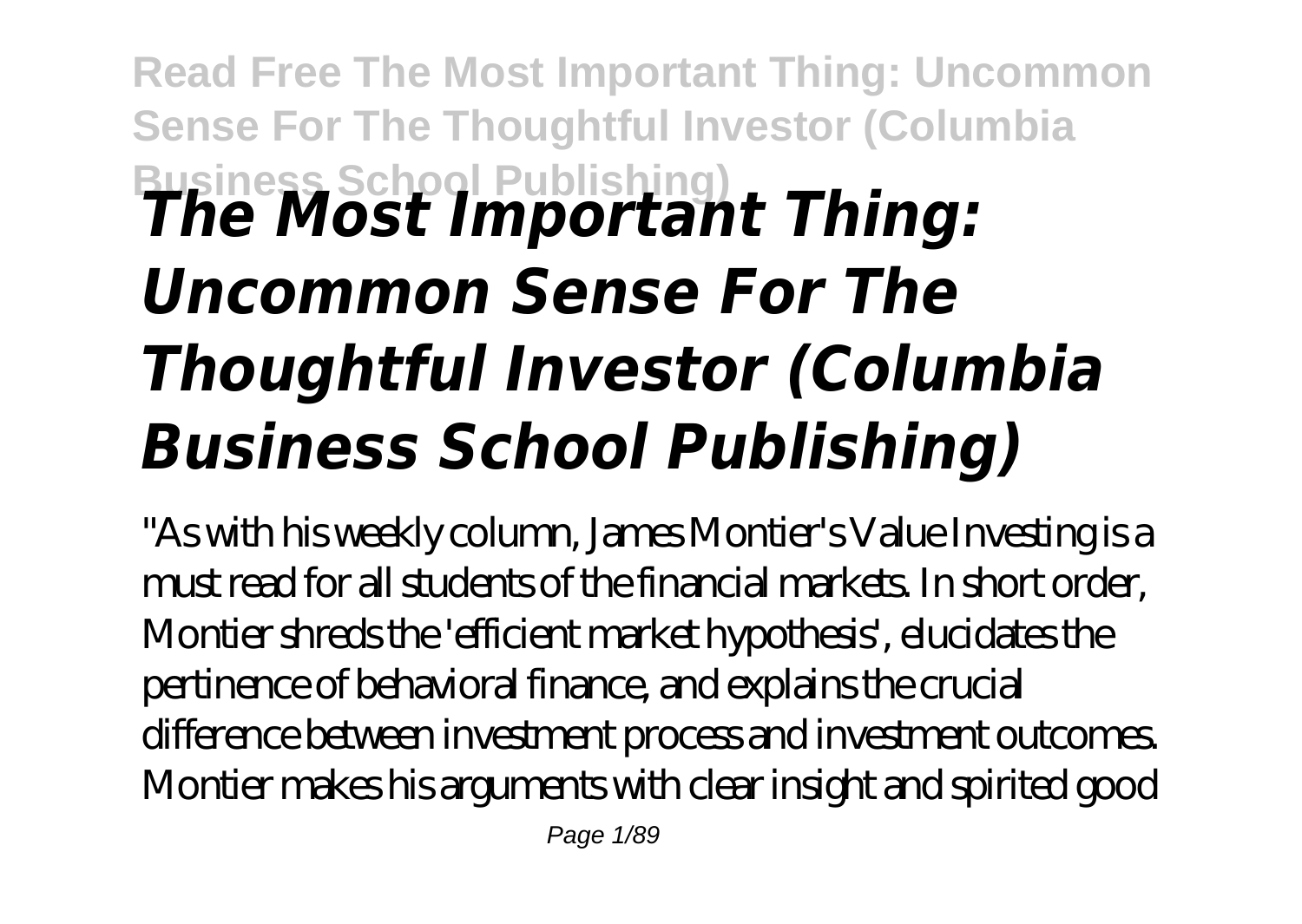**Read Free The Most Important Thing: Uncommon Sense For The Thoughtful Investor (Columbia Business School Publishing)** humor, and then backs them up with cold hard facts. Buy this book for yourself, and for anyone you know who cares about their capital!" —Seth Klarman, President, The Baupost Group LLC The seductive elegance of classical finance theory is powerful, yet value investing requires that we reject both the precepts of modern portfolio theory (MPT) and pretty much all of its tools and techniques. In this important new book, the highly respected and controversial value investor and behavioural analyst, James Montier explains how value investing is the only tried and tested method of delivering sustainable long-term returns. James shows you why everything you learnt at business school is wrong; how to think properly about valuation and risk; how to avoid the dangers of growth investing; how to be a Page 2/89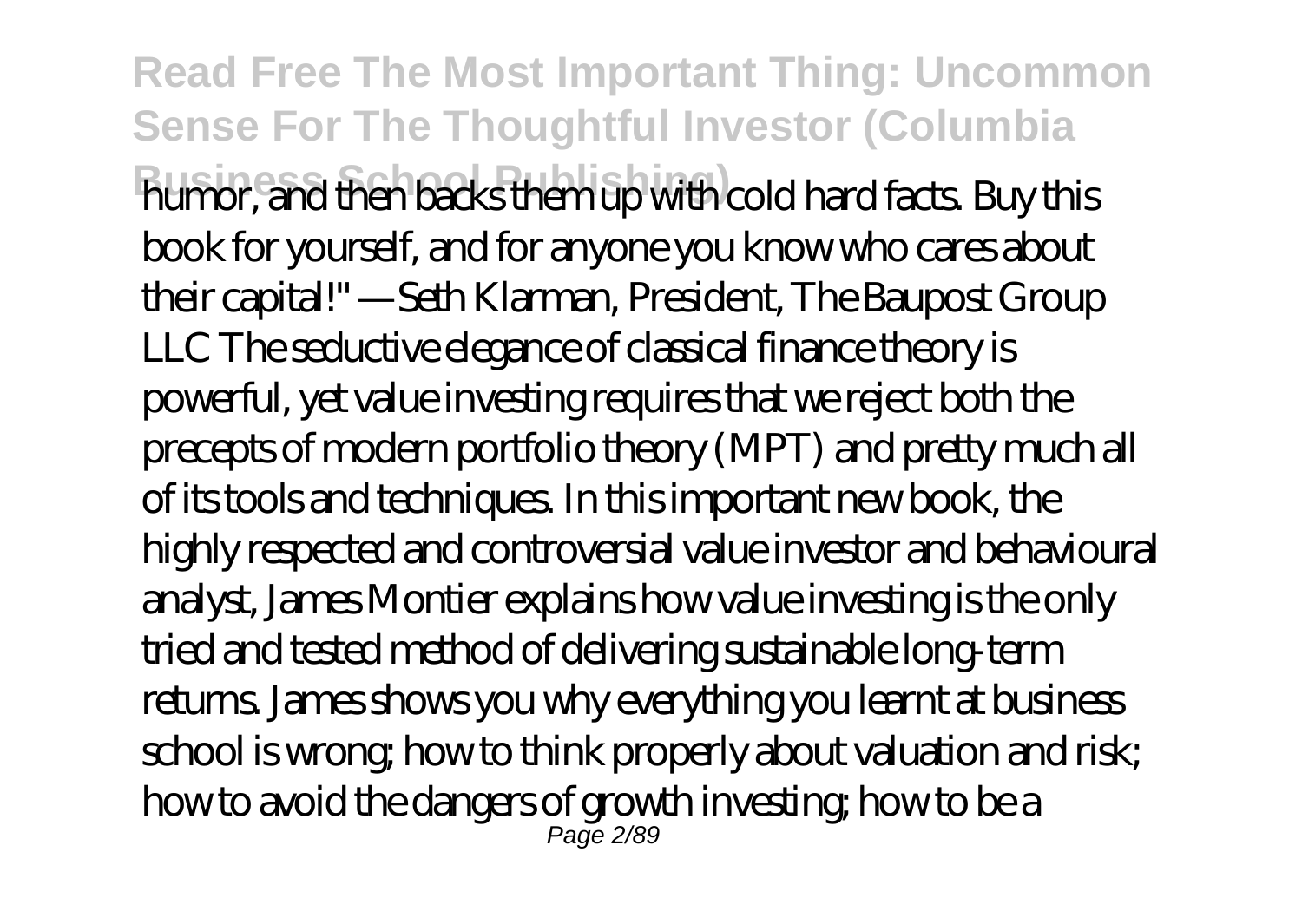**Read Free The Most Important Thing: Uncommon Sense For The Thoughtful Investor (Columbia Business School Publishing)** contrarian; how to short stocks; how to avoid value traps; how to hedge ignorance using cheap insurance. Crucially he also gives real time examples of the principles outlined in the context of the 2008/09 financial crisis. In this book James shares his tried and tested techniques and provides the latest and most cutting edge tools you will need to deploy the value approach successfully. It provides you with the tools to start thinking in a different fashion about the way in which you invest, introducing the ways of overriding the emotional distractions that will bedevil the pursuit of a value approach and ultimately think and act differently from the herd.

More than 500 appearances on national bestseller lists •  $#1$ Wall Street Journal, New York Times, and USA Today • Won Page 3/89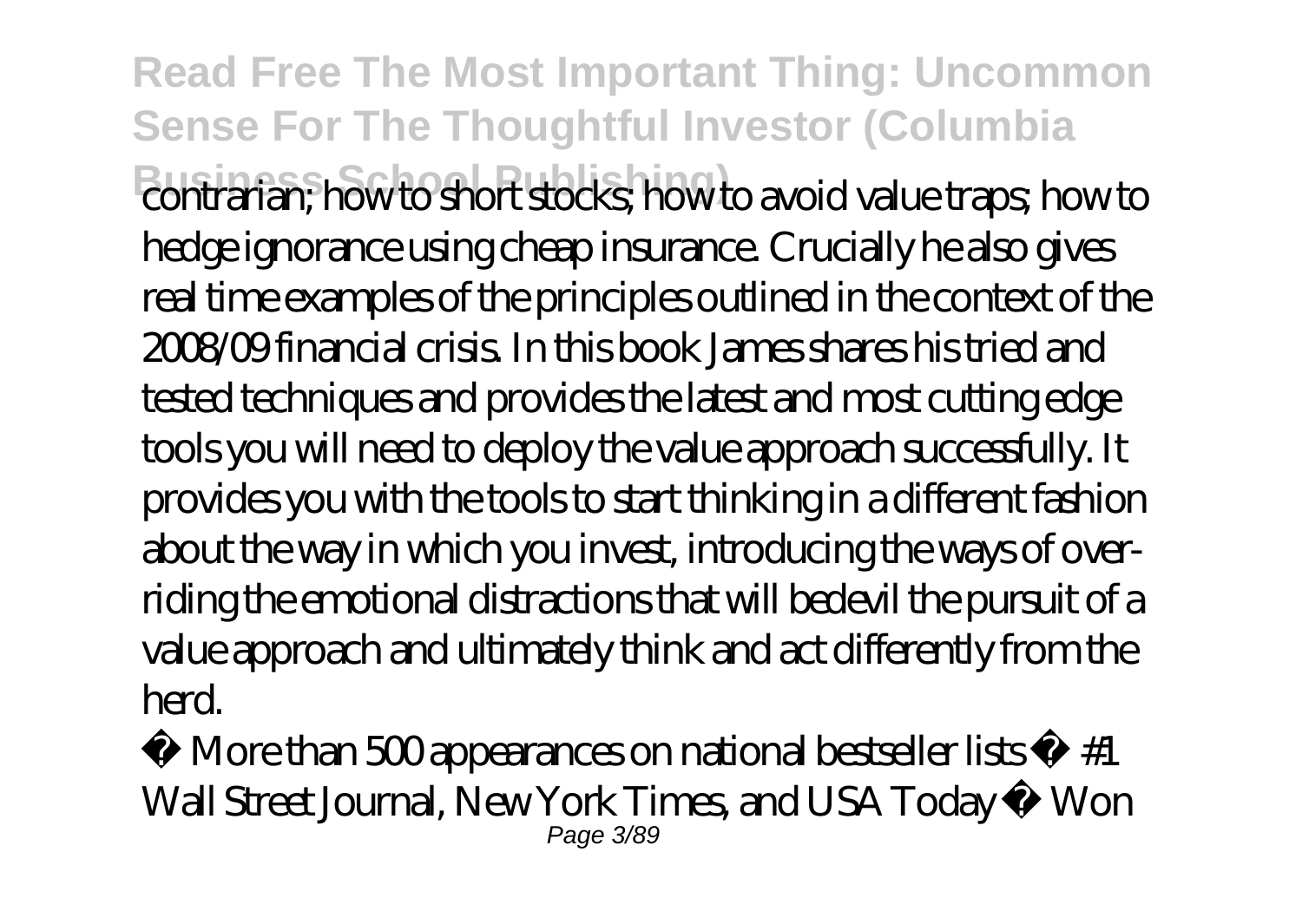**Read Free The Most Important Thing: Uncommon Sense For The Thoughtful Investor (Columbia Business School Publishing)** 12 book awards • Translated into 35 languages • Voted Top 100 Business Book of All Time on Goodreads People are using this simple, powerful concept to focus on what matters most in their personal and work lives. Companies are helping their employees be more productive with study groups, training, and coaching. Sales teams are boosting sales. Churches are conducting classes and recommending for their members. By focusing their energy on one thing at a time people are living more rewarding lives by building their careers, strengthening their finances, losing weight and getting in shape, deepening their faith, and nurturing stronger marriages and personal relationships. YOU WANT LESS. You want fewer distractions and less on your plate. The daily barrage of e-mails, texts, tweets, messages, and Page 4/80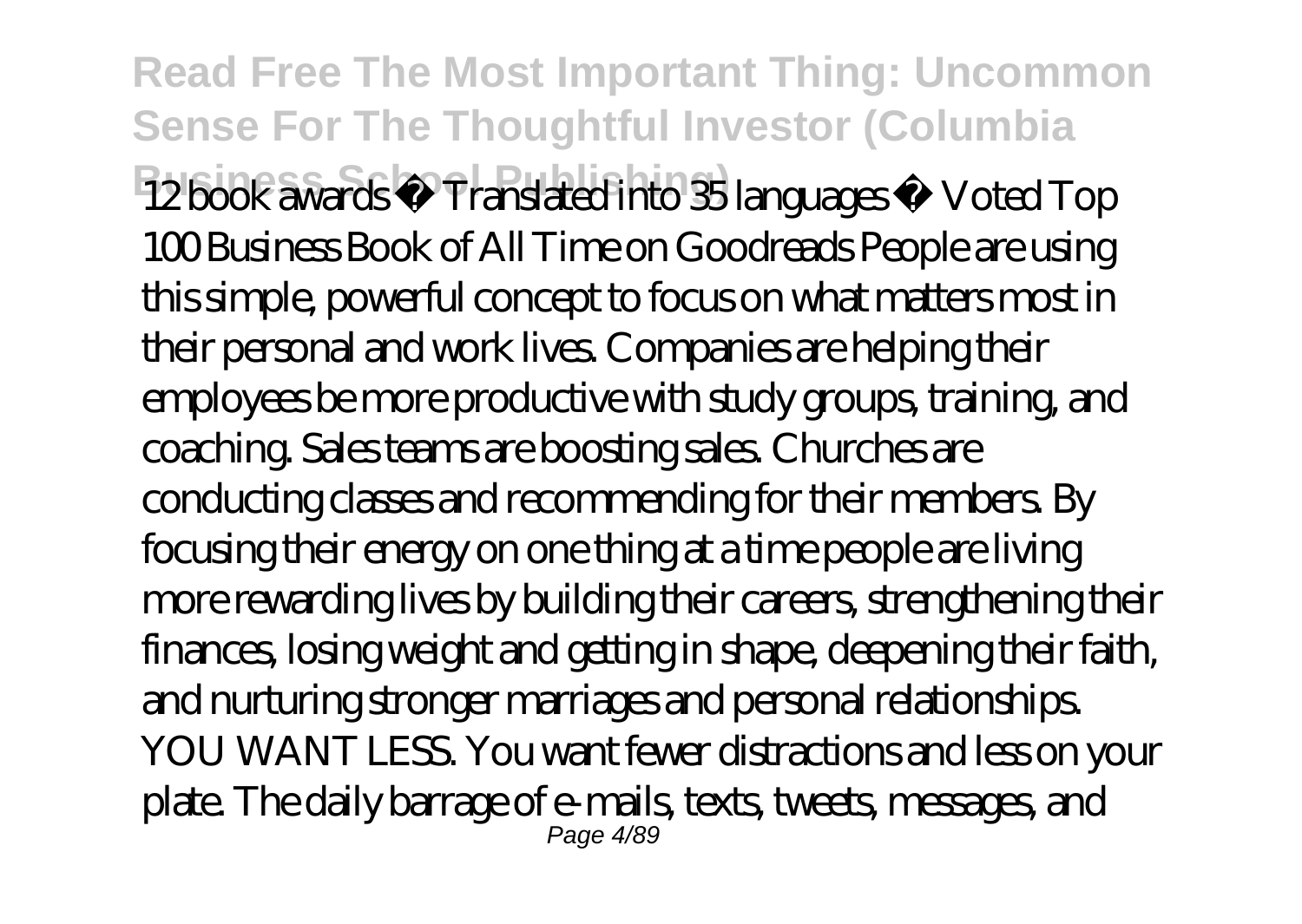**Read Free The Most Important Thing: Uncommon Sense For The Thoughtful Investor (Columbia Business School Publishing)** meetings distract you and stress you out. The simultaneous demands of work and family are taking a toll. And what's the cost? Second-rate work, missed deadlines, smaller paychecks, fewer promotions--and lots of stress. AND YOU WANT MORE. You want more productivity from your work. More income for a better lifestyle. You want more satisfaction from life, and more time for yourself, your family, and your friends. NOW YOU CAN HAVE BOTH — LESS AND MORE. In The ONE Thing, you'll learn to \* cut through the clutter \* achieve better results in less time \* build momentum toward your goal\* dial down the stress \* overcome that overwhelmed feeling \* revive your energy \* stay on track \* master what matters to you The ONE Thing delivers extraordinary results in every area of your Page 5/89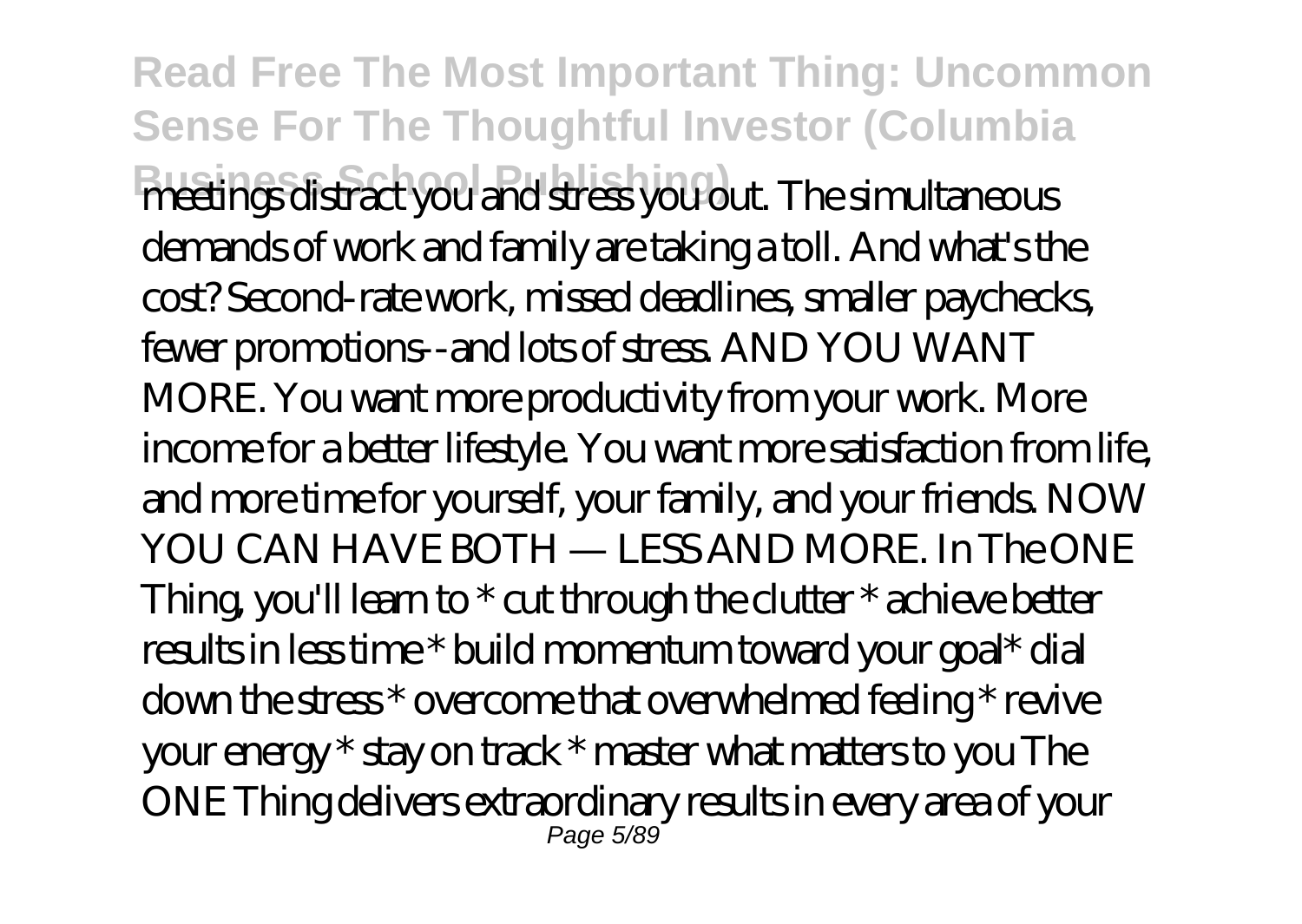**Read Free The Most Important Thing: Uncommon Sense For The Thoughtful Investor (Columbia Business School Publishing)** life--work, personal, family, and spiritual. WHAT'S YOUR ONE THING?

As heard on BBC 6 Music with Shaun Keveny, BBC Radio 5 Live and Talk Radio with Eamonn Holmes The age of the rock star, like the age of the cowboy, has passed. Like the cowboy, the idea of the rock star lives on in our imaginations. What did we see in them? Swagger. Recklessness. Sexual charisma. Damn-thetorpedoes self-belief. A certain way of carrying themselves. Good hair. Interesting shoes. Talent we wished we had. What did we want of them? To be larger than life but also like us. To live out their songs. To stay young forever. No wonder many didn't stay the course. In Uncommon People, David Hepworth zeroes in on defining moments and turning points in the lives of forty Page 6/89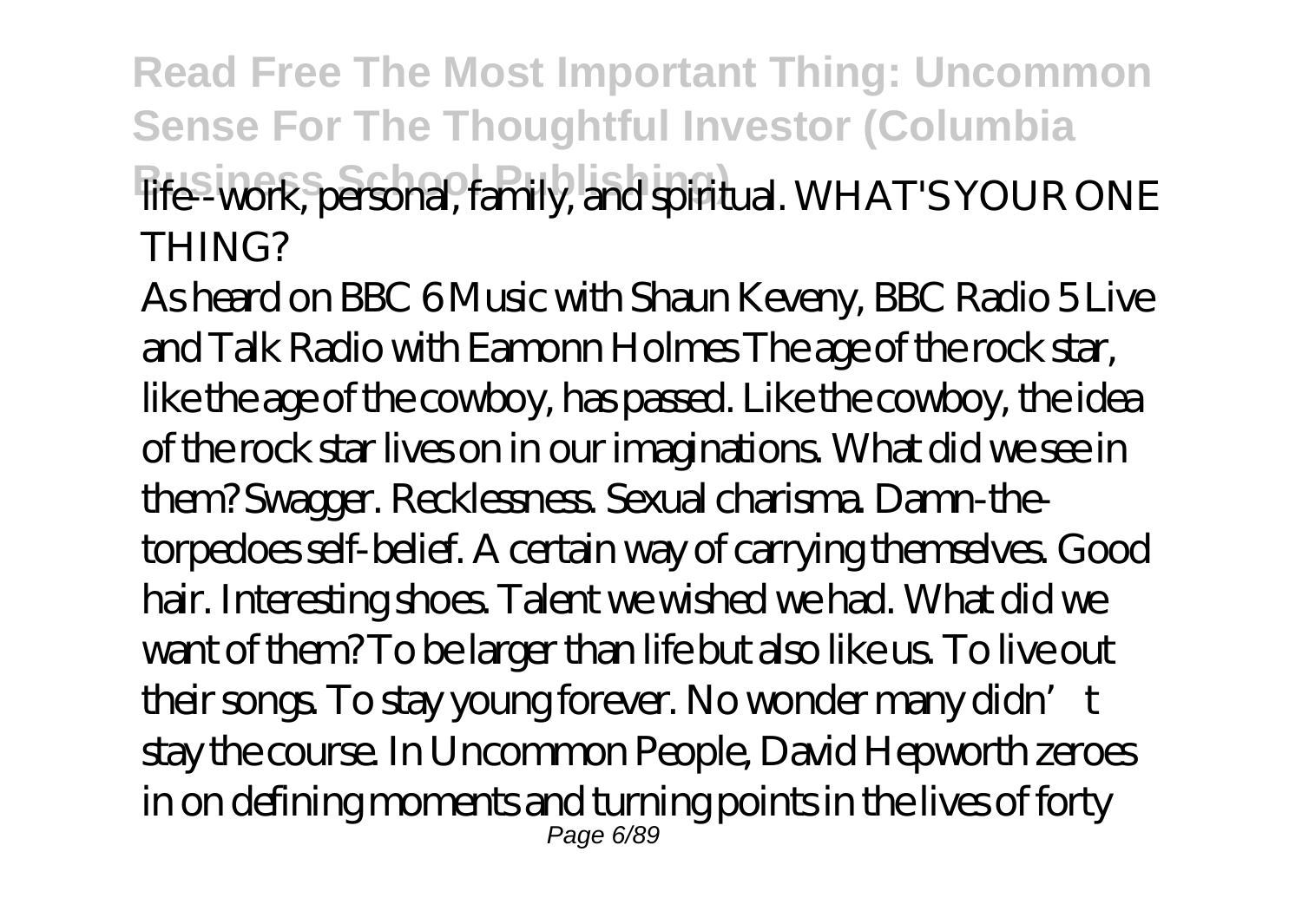**Read Free The Most Important Thing: Uncommon Sense For The Thoughtful Investor (Columbia** rock stars from 1955 to 1995, taking us on a journey to burst a hundred myths and create a hundred more. As this tribe of uniquely motivated nobodies went about turning themselves into the ultimate somebodies, they also shaped us, our real lives and our fantasies. Uncommon People isn't just their story. It's ours as well.

The Most Important Thing IlluminatedUncommon Sense for the Thoughtful InvestorColumbia University Press The Surprisingly Simple Truth Behind Extraordinary Results Uncommon Sense for the Thoughtful Investor The Essays of Warren Buffett The Intelligent Investor Charlie Munger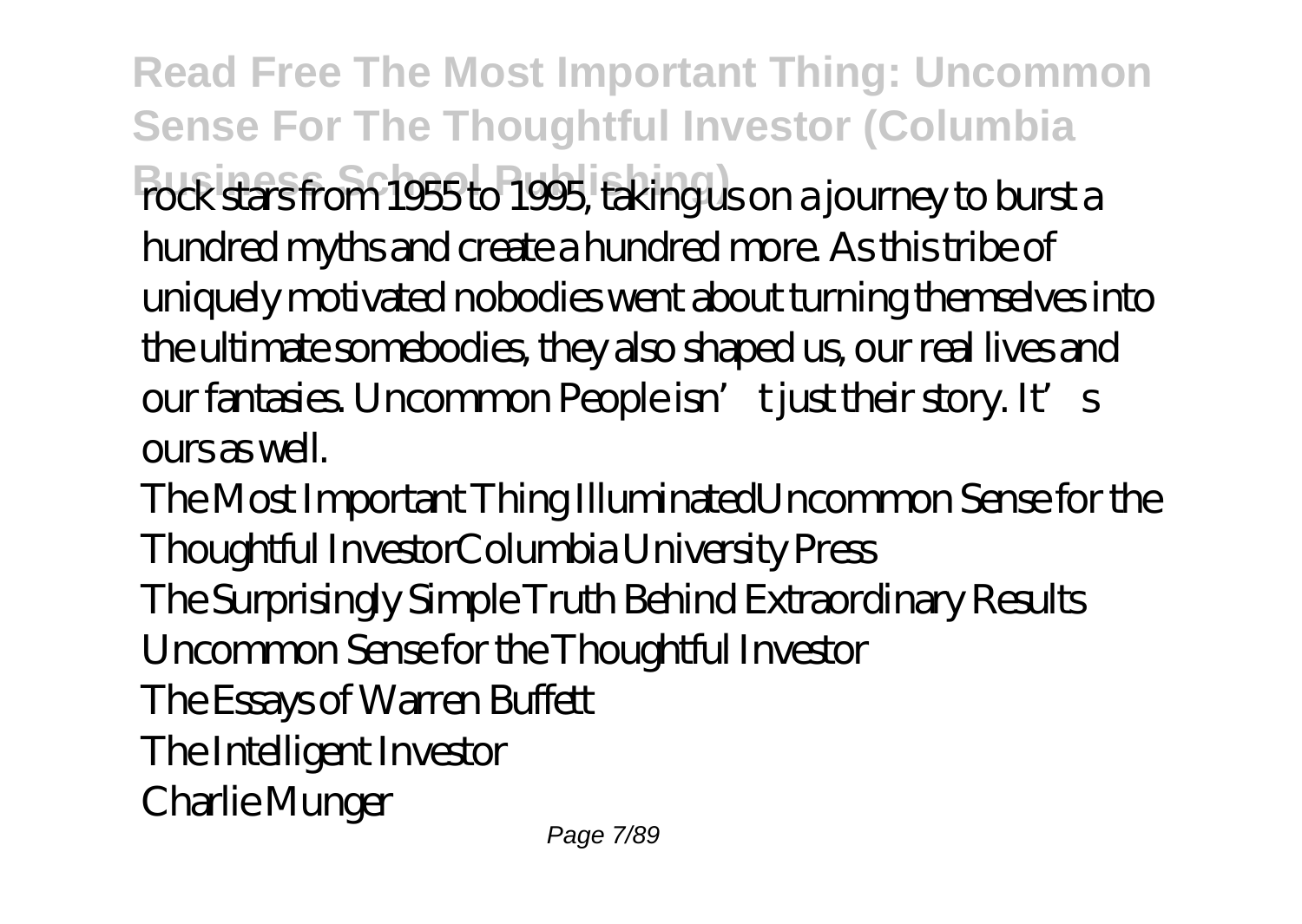**Read Free The Most Important Thing: Uncommon Sense For The Thoughtful Investor (Columbia Business School Publishing)** The Little Book of Investing Like the Pros Principles for Dealing with the Changing World Order

*Analyzes the principles of stock selection and various approaches to investing, and compares the patterns and behavior of specific securities under diverse economic conditions \*\*THE MULTI-MILLION COPY BESTSELLER\*\* 'Interesting and provocative... It gives you a sense of how briefly we've been on this Earth' Barack Obama What makes us brilliant? What makes us deadly? What makes us Sapiens? Yuval Noah Harari challenges everything we know about being human. Earth is 4.5 billion years old. In just a fraction of that time, one* Page 8/89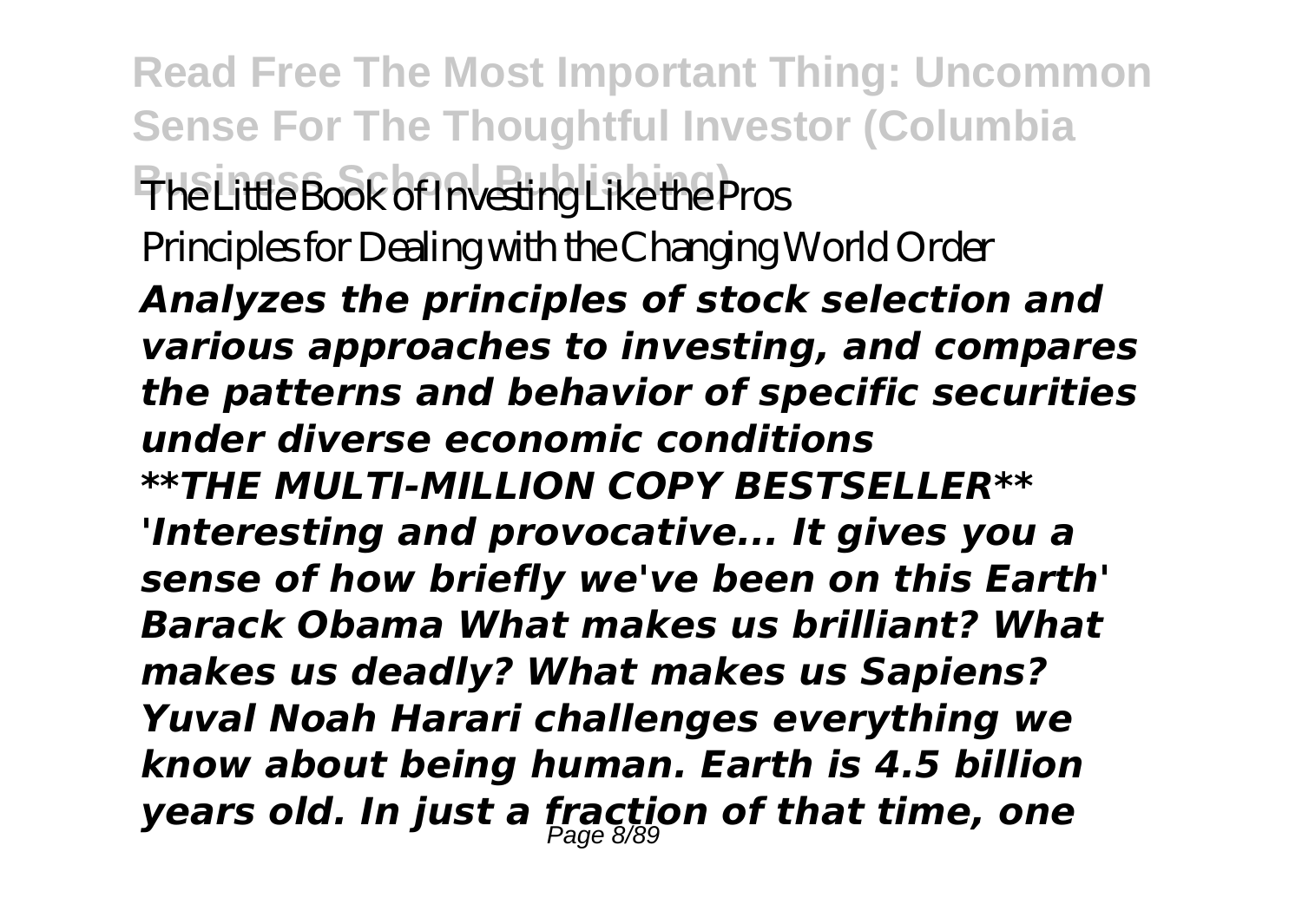**Read Free The Most Important Thing: Uncommon Sense For The Thoughtful Investor (Columbia**

**Business School Publishing)** *species among countless others has conquered it: us. In this bold and provocative book, Yuval Noah Harari explores who we are, how we got here and where we're going. The perfect gift for curious readers this Christmas. \_\_\_\_\_\_\_\_\_\_\_\_\_\_\_\_*

*PRAISE FOR SAPIENS: 'Jaw-dropping from the first word to the last... It may be the best book I've ever read' Chris Evans 'Sweeps the cobwebs out of your brain... Radiates power and clarity' Sunday Times 'It altered how I view our species and our world' Guardian 'Startling... It changes the way you look at the world' Simon Mayo 'I would recommend Sapiens to anyone who's interested in the history and future of our* Page 9/89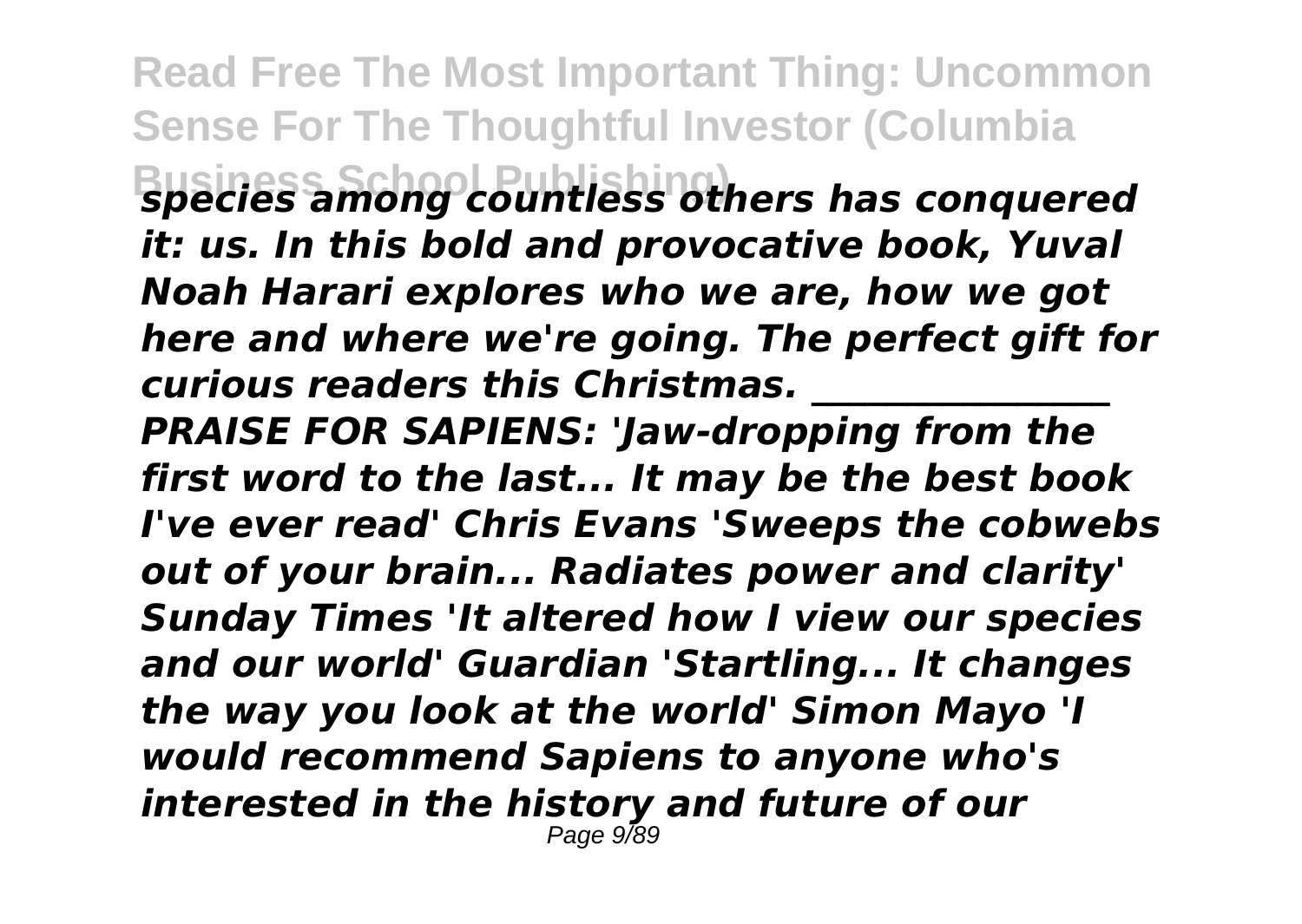**Read Free The Most Important Thing: Uncommon Sense For The Thoughtful Investor (Columbia Business School Publishing)** *species' Bill Gates \*\*ONE OF THE GUARDIAN'S 100 BEST BOOKS OF THE 21st CENTURY\*\* The world-renowned economist offers "dourly irreverent analyses of financial debacle from the tulip craze of the seventeenth century to the recent plague of junk bonds." —The Atlantic. With incomparable wisdom, skill, and wit, world-renowned economist John Kenneth Galbraith traces the history of the major speculative episodes in our economy over the last three centuries. Exposing the ways in which normally sane people display reckless behavior in pursuit of profit, Galbraith asserts that our "notoriously short" financial memory is what* Page 10/89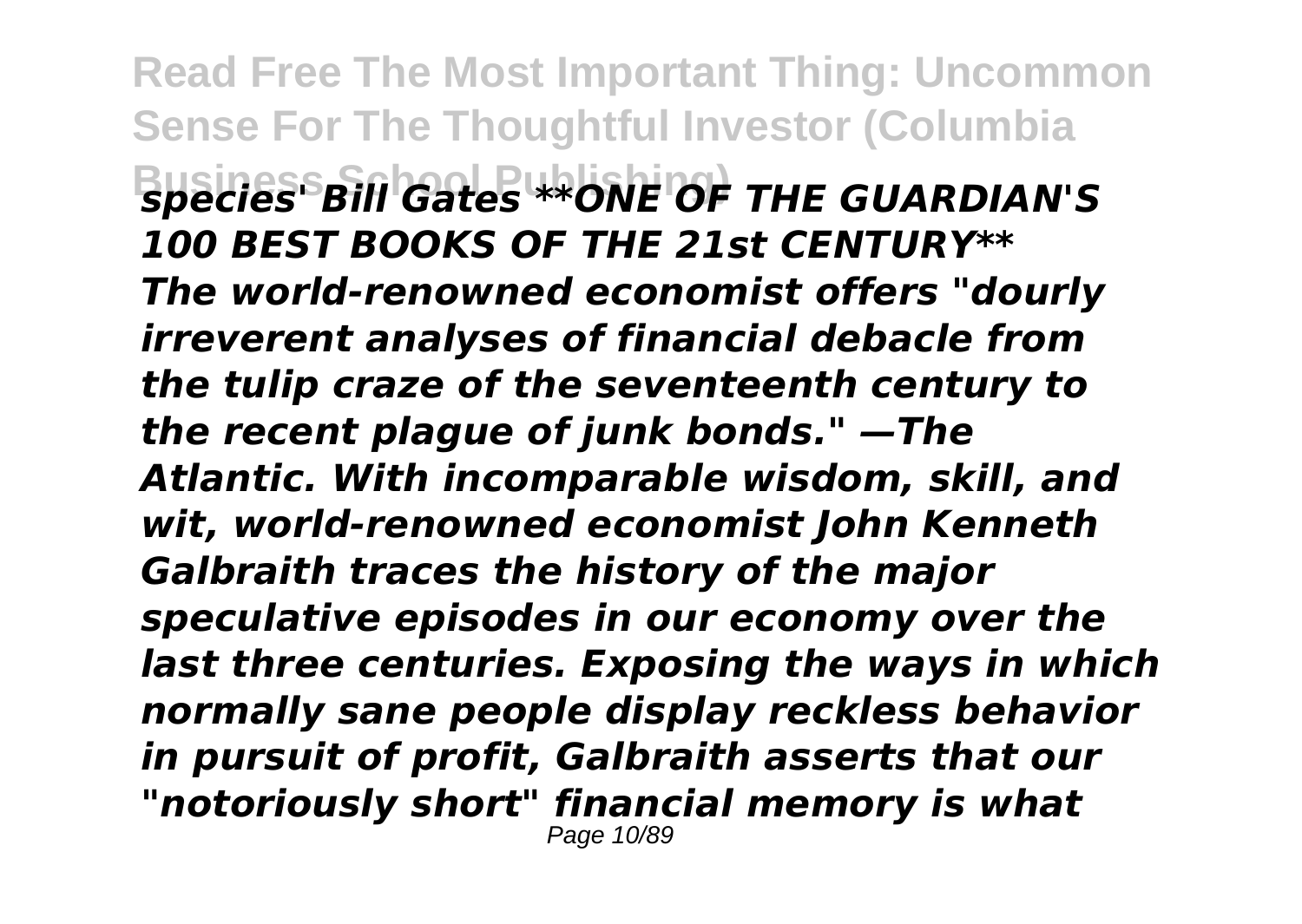**Read Free The Most Important Thing: Uncommon Sense For The Thoughtful Investor (Columbia Business School Publishing)** *creates the conditions for market collapse. By recognizing these signs and understanding what causes them we can guard against future recessions and have a better hold on our country's (and our own) financial destiny. One of the most time-consuming tasks in clinical medicine is seeking the opinions of specialist colleagues. There is a pressure not only to make referrals appropriate but also to summarize the case in the language of the specialist. This book explains basic physiologic and pathophysiologic mechanisms of cardiovascular disease in a straightforward manner, gives guidelines as to when referral is* Page 11/89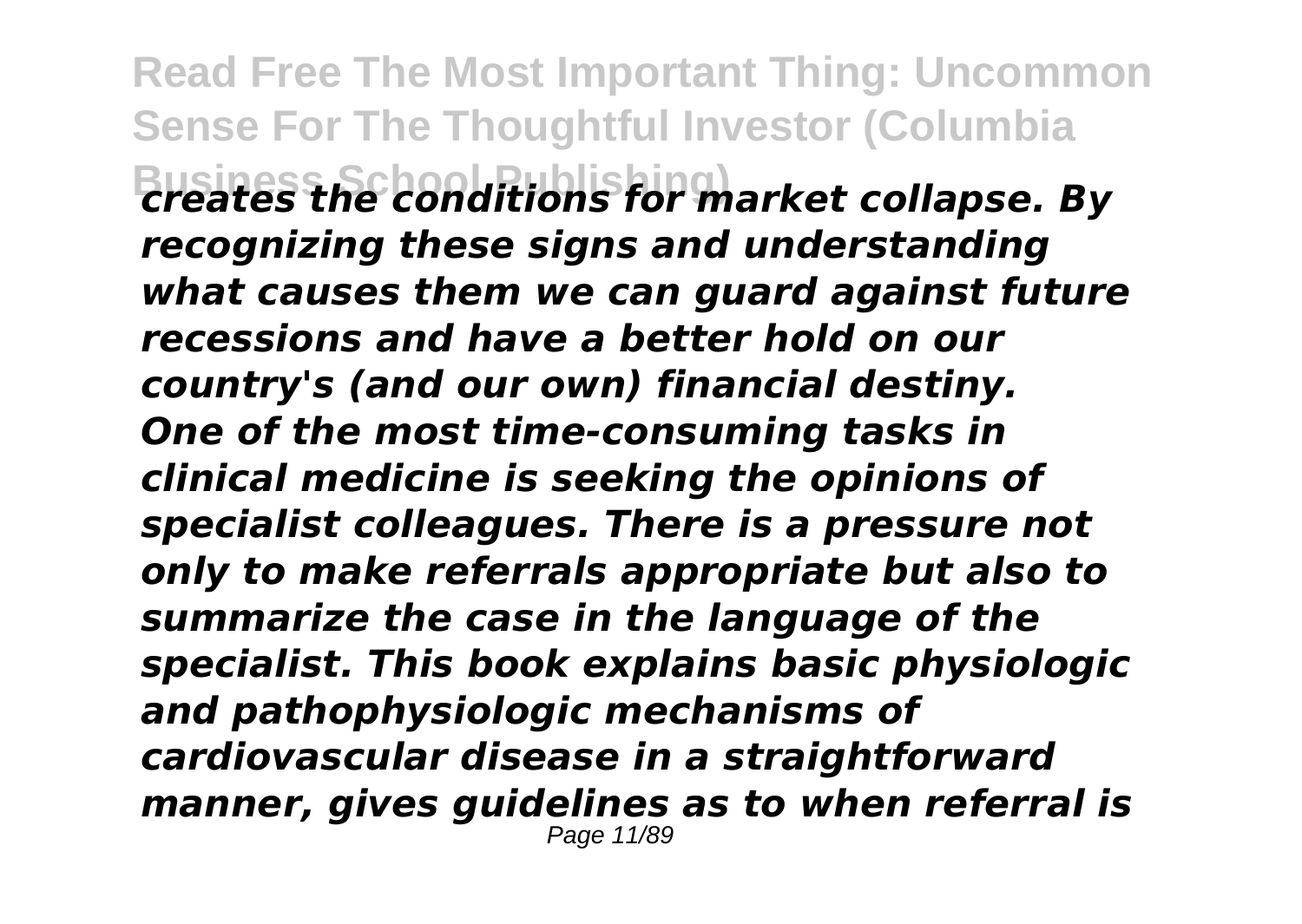**Read Free The Most Important Thing: Uncommon Sense For The Thoughtful Investor (Columbia Business School Publishing)** *appropriate, and, uniquely, explains what the specialist is likely to do. It is ideal for any hospital doctor, generalist, or even senior medical student who may need a cardiology opinion, or for that ma. The most important thing Eight Unconventional CEOs and Their Radically Rational Blueprint for Success Notes on Start Ups, or How to Build the Future The Most Important Thing Illuminated Zero to One Of Mice and Men The Essential Guide to Winning on Wall Street* Pitching the Perfect Investment + Website will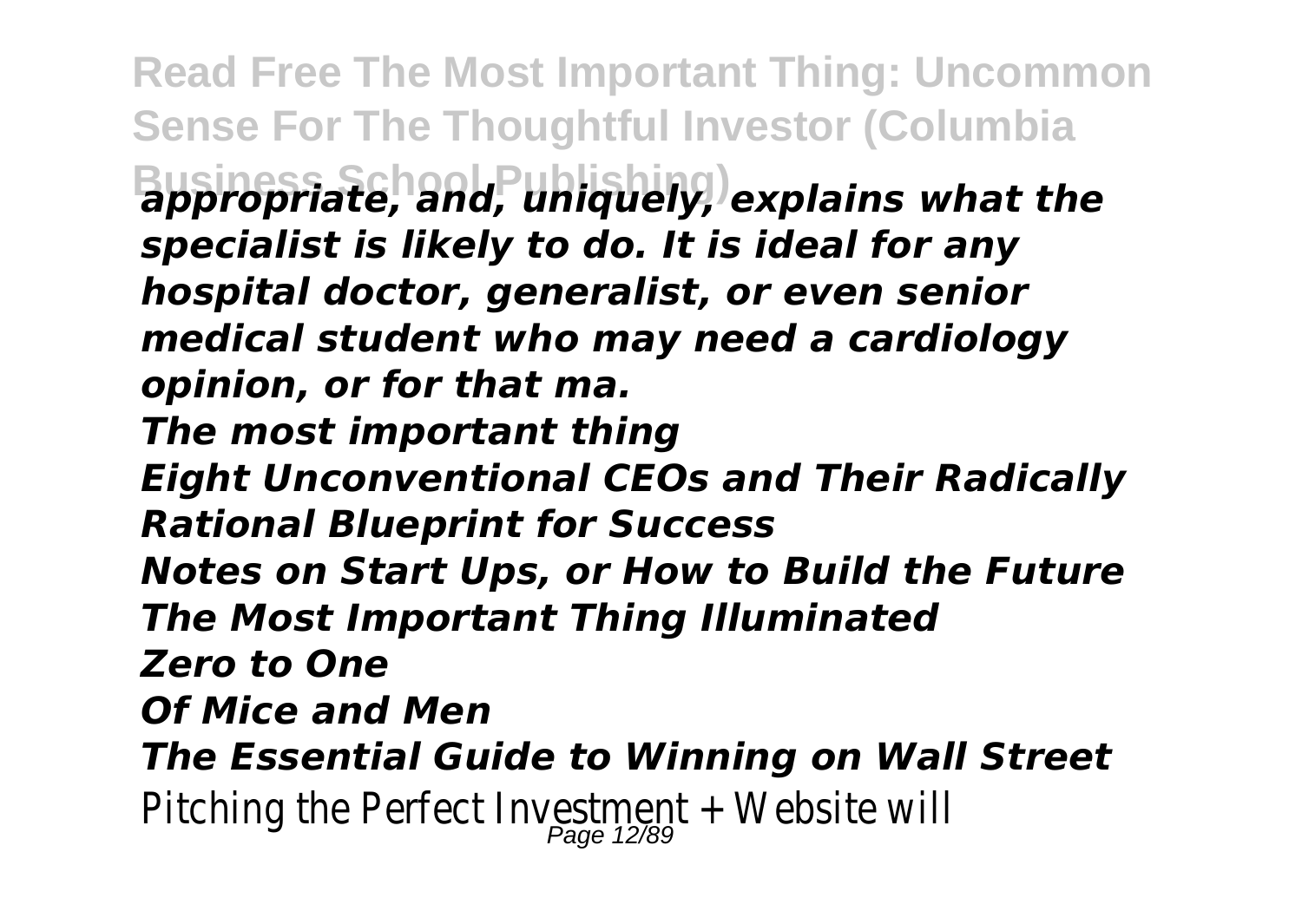**Read Free The Most Important Thing: Uncommon Sense For The Thoughtful Investor (Columbia Business School Publishing**<br> **Business: 1)** finding the perfect investment; and 2) crafting the perfect pitch. It presents world-class insights into search strategy, data collection and research, securities analysis, risk assessment and management, combined with the use of critical thinking, to uncover the perfect opportunity for professional analysts, sophisticated private investors and ambitious young analysts as well as mergers and acquisition specialists advising clients, financial consultants and corporate financial analysis teams. Pitching draws from the Page 13/89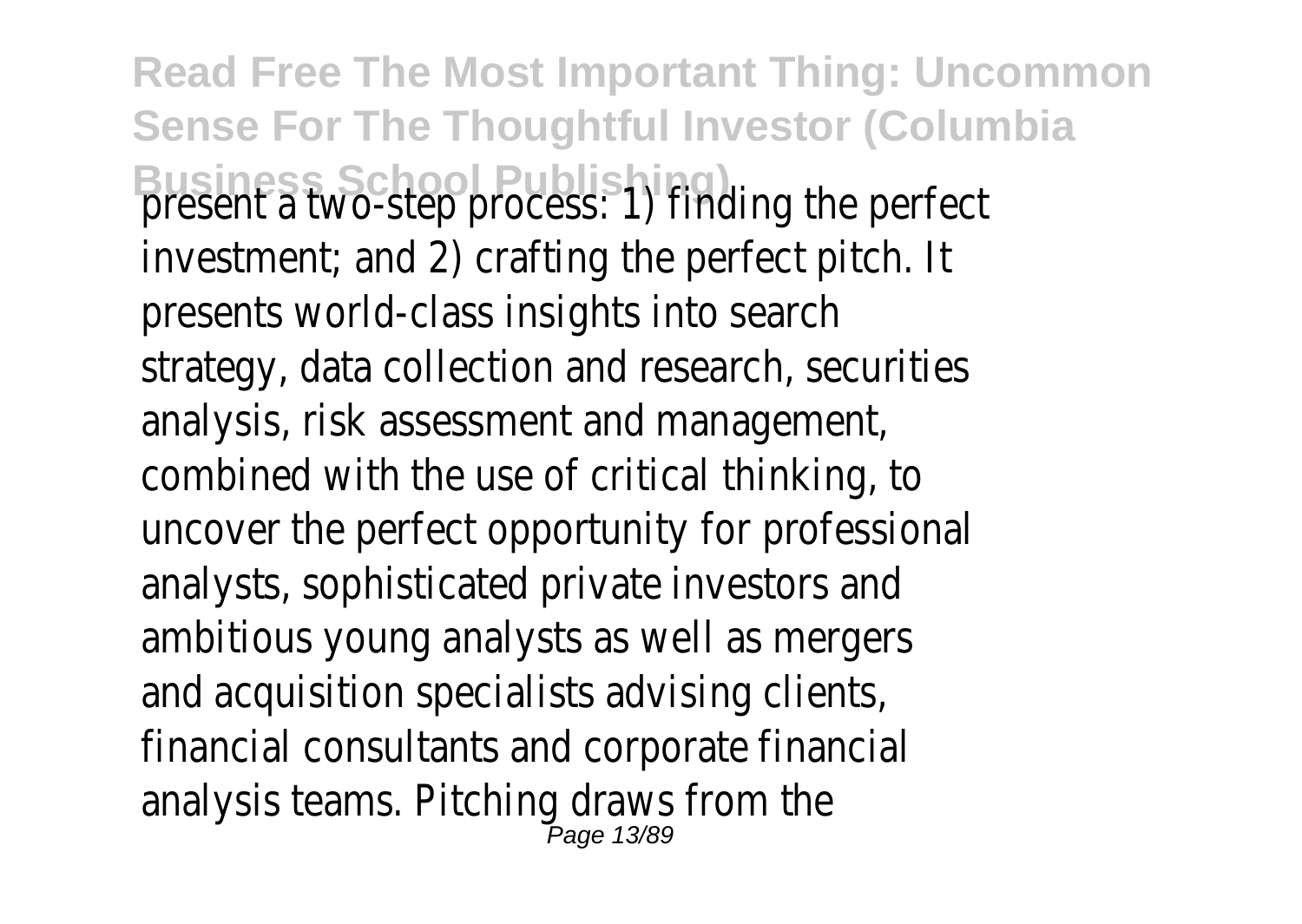**Read Free The Most Important Thing: Uncommon Sense For The Thoughtful Investor (Columbia** disciplines of psychology, argumentation and informal logic. It instructs the investor analysts of all types how to craft this perfect investment into the perfect pitch. Pitching an investment is an essential skill to securing and then excelling at your job on Wall Street. In this book: The money manager will learn how to analyze and pitch ideas to potential investors in order to get them to invest in his or her fund. The analyst will learn how to source, analyze, value and pitch a compelling stock idea to their superiors in order to advance their careers. The banker will learn Page 14/89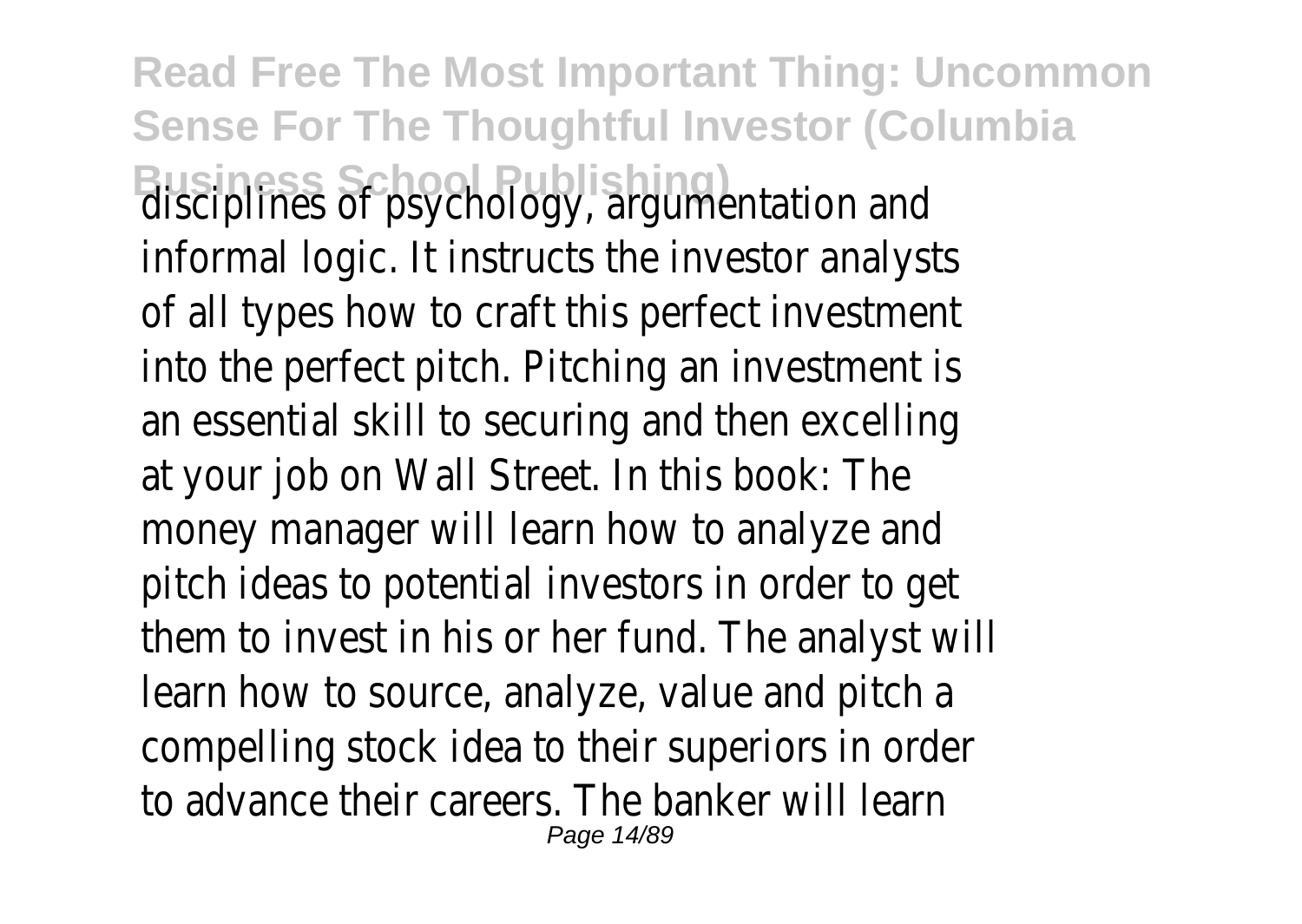**Read Free The Most Important Thing: Uncommon Sense For The Thoughtful Investor (Columbia Business School Publishing** executives and corporate clients to win business. The C-level executive of a public or private company will learn how to pitch his company to existing and potential investors. The salesperson will learn how to analyze and pitch a compelling idea to clients. The sophisticated or enterprising individual investor will learn how to source, analyze and value investment ideas to make money. The student will learn how to source, analyze, value and pitch a compelling stock idea in order to secure a job on Wall Street.<br>Page 15/89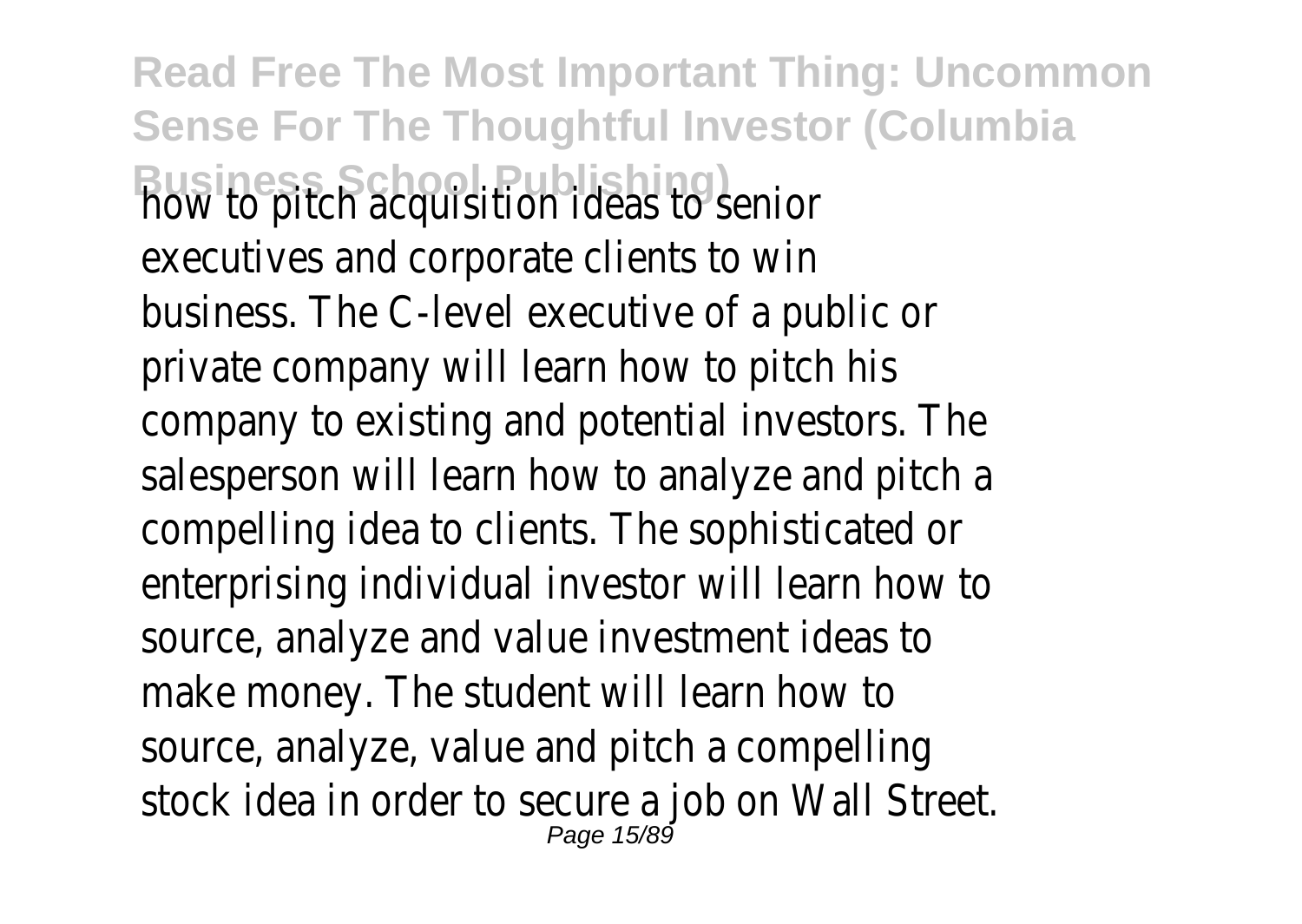**Read Free The Most Important Thing: Uncommon Sense For The Thoughtful Investor (Columbia Business School Skill for the ambitious young** investment analyst looking to begin a career on Wall Street as well as the seasoned veteran discussing an idea on CNBC, and every investor in-between.

As you have probably noticed, there are quite a few investing books out there. Many of them were written by some of the world's greatest investors. So, why should you read our book? Stock investing is more prevalent than ever, whether directly or indirectly through brokerage accounts, exchange-traded funds, mutual funds, Page 16/89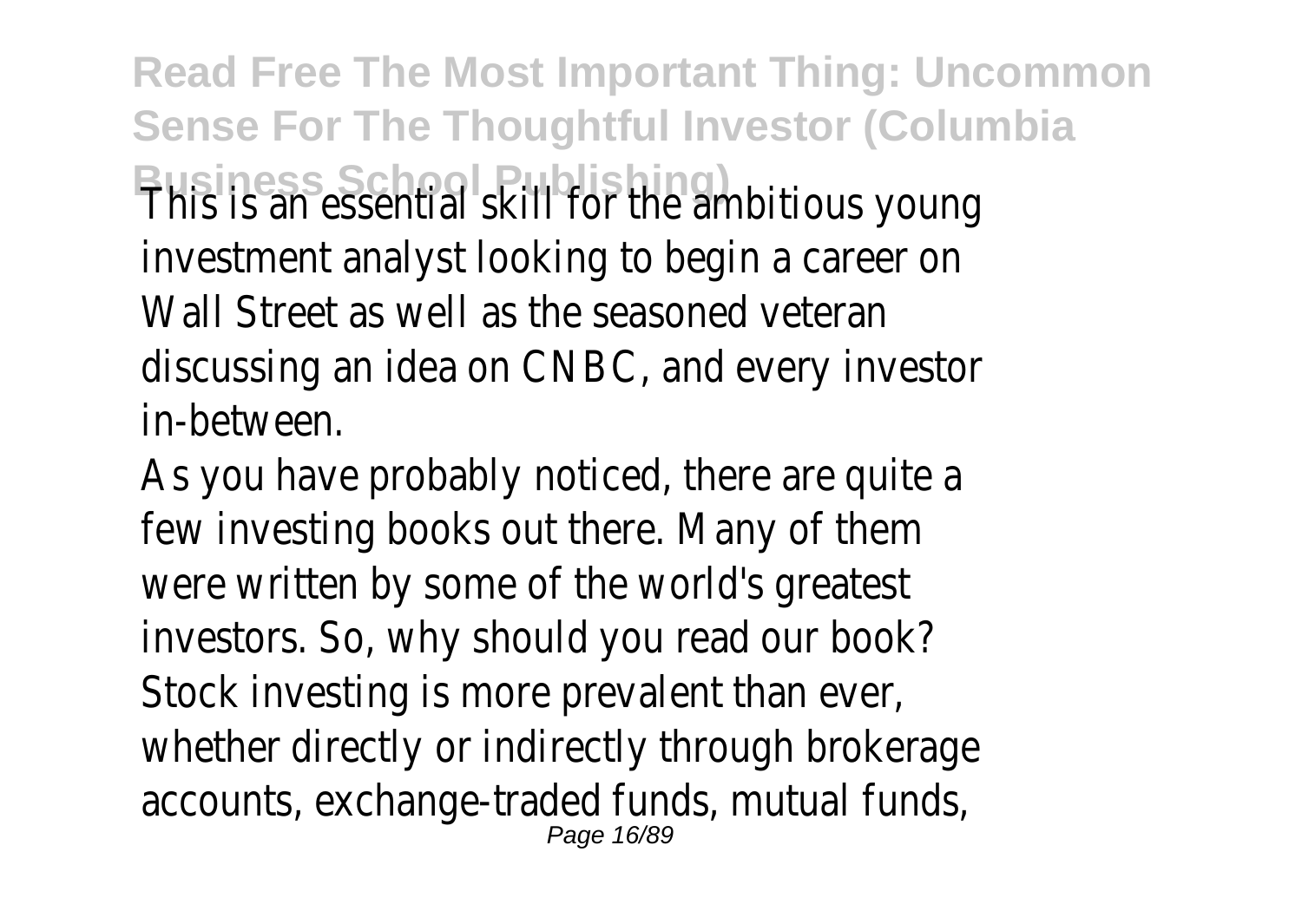**Read Free The Most Important Thing: Uncommon Sense For The Thoughtful Investor (Columbia Business School Publishing**<br> **Business School Publishers** Contribution of the vast majority of individual investors have no training on how to pick stocks. And, until now, there hasn't been a truly accessible, easy-tounderstand resource available to help them. The Little Book of Investing Like the Pros was written to fill this void. We believe the simplicity and accessibility of our stock picking framework is truly unique. Using real-world examples and actual Wall Street models used by the pros, we teach you how to pick stocks in a highly accessible, step-by-step manner. Our goal is Page 17/89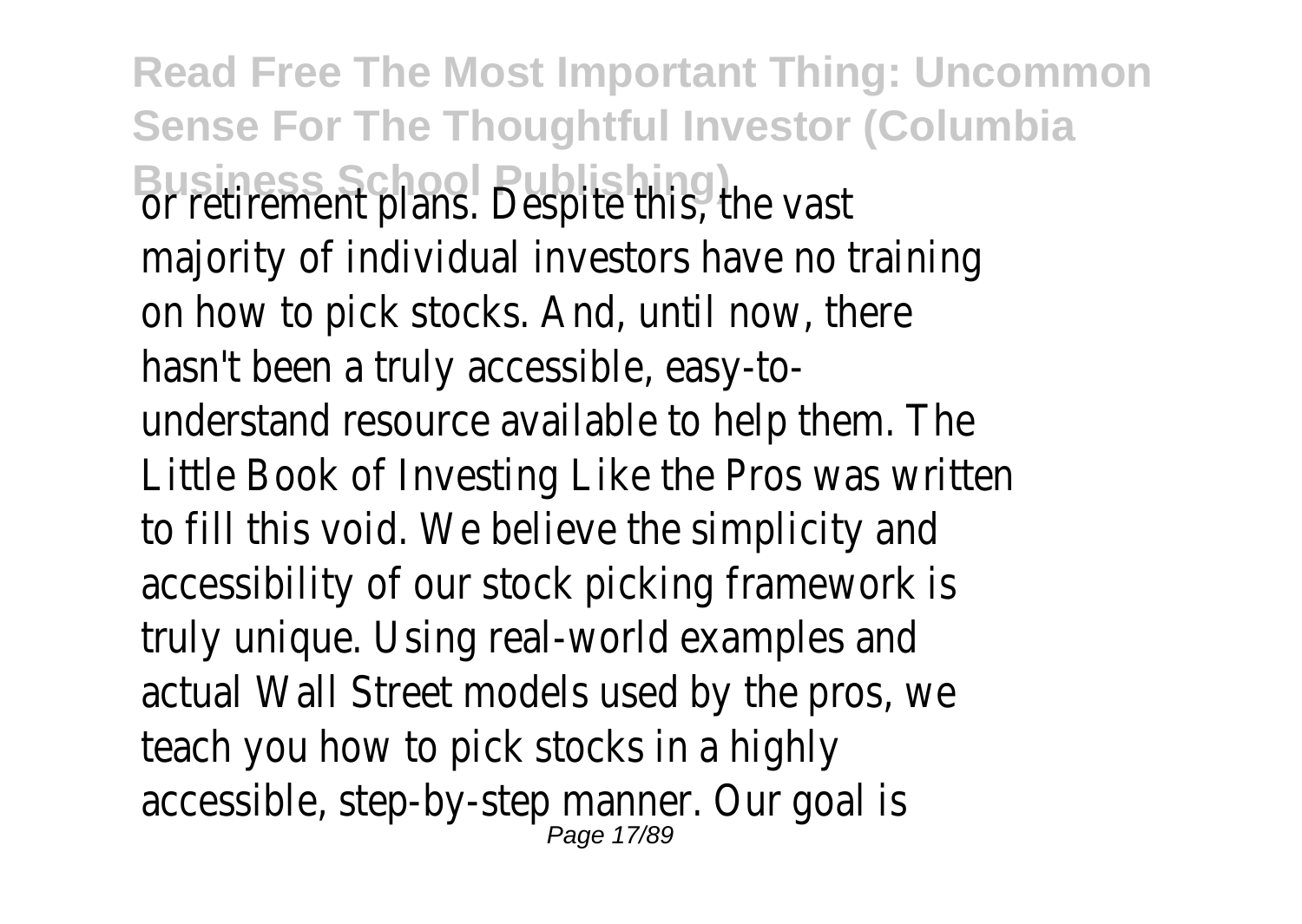**Read Free The Most Important Thing: Uncommon Sense For The Thoughtful Investor (Columbia Business School Publishing Straightforward—to impart the skills necessary for** finding high-quality stocks while protecting your portfolio with risk management best practices. Our practical approach is designed to help demystify the investing process, which can be intimidating. This training will help set you apart from others who are largely flying blind. Pilots require extensive training before receiving a license. Doctors must graduate medical school, followed by a multi-year residency. Even those providing professional investment advice require certification. But, anyone can buy a stock Page 18/89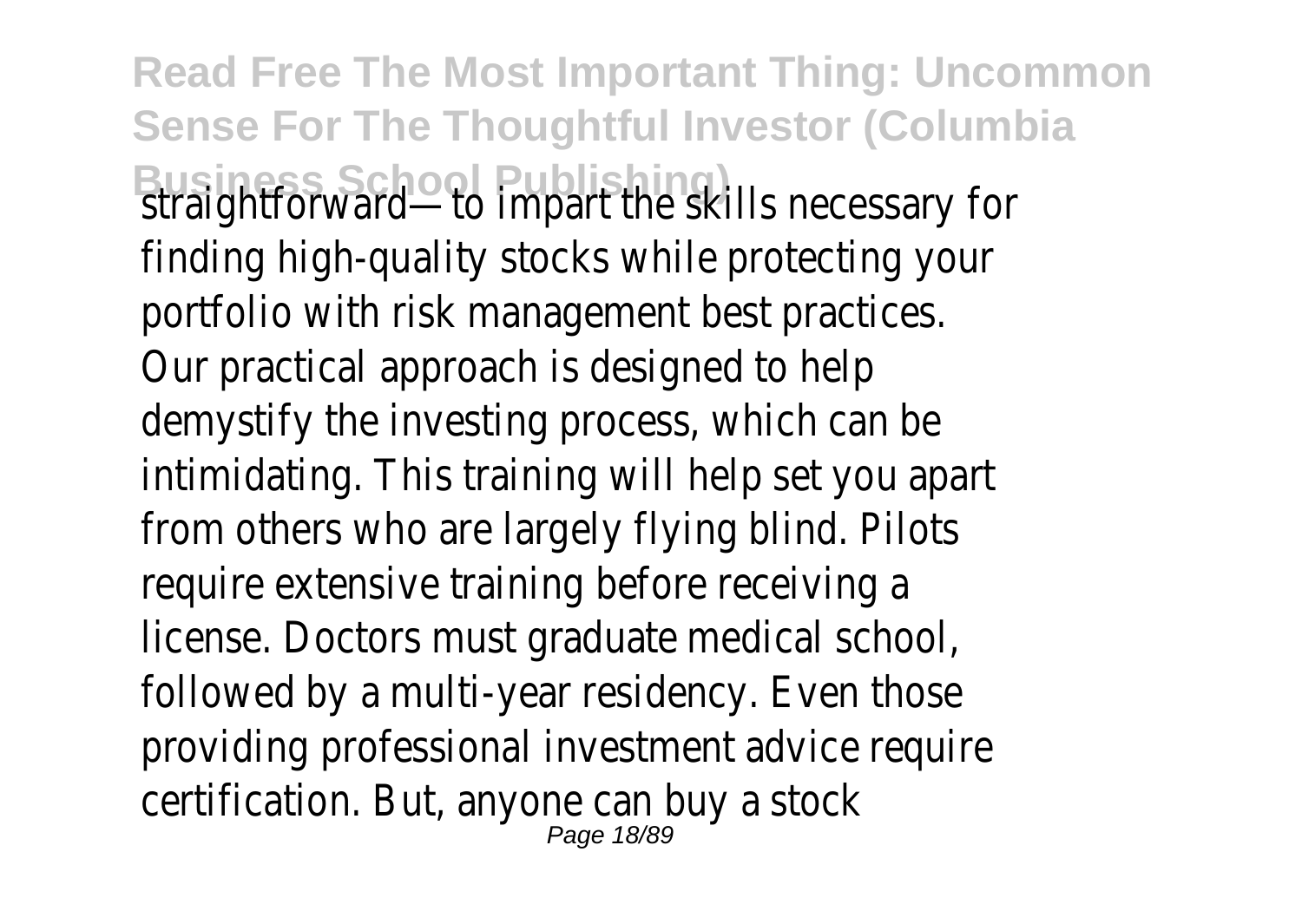**Read Free The Most Important Thing: Uncommon Sense For The Thoughtful Investor (Columbia Business School Publishing)** without any training whatsoever. While buying stocks on a hunch and a prayer may not endanger your life, it can certainly put your finances at risk.

"What Every Autistic Girl Wishes Her Parents Knew" is the book that many of us wish our parents would have had access to when we were growing up. In this first book release from the Autism Women's Network, the autistic contributors write with honesty and generosity about the emotional needs, sensitivity, and vibrancy of autistic girls.

Page 19/89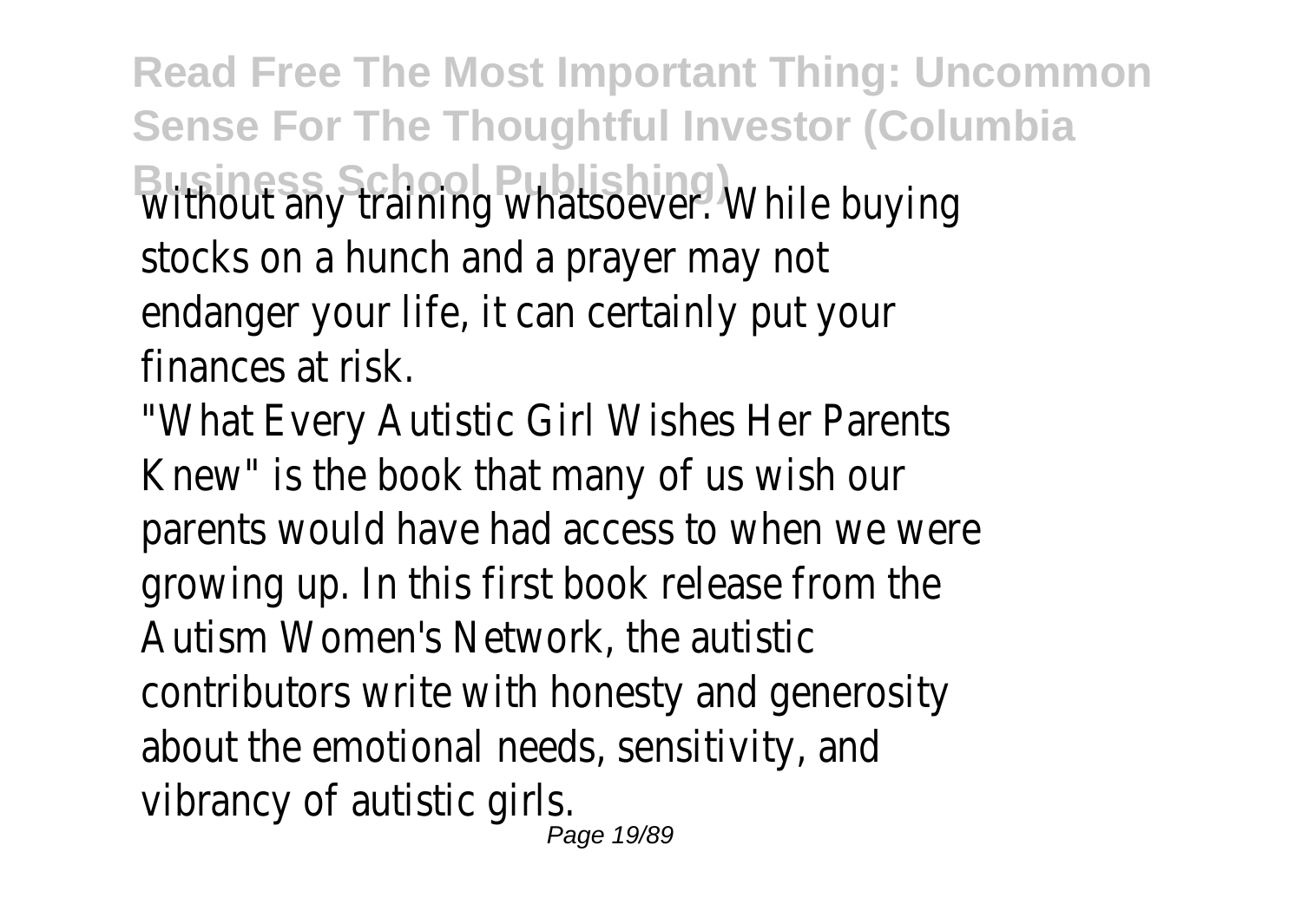**Read Free The Most Important Thing: Uncommon Sense For The Thoughtful Investor (Columbia Business School Publishing)** Tells a story about the strange relationship of two migrant workers who are able to realize their dreams of an easy life until one of them succumbs to his weakness for soft, helpless creatures and strangles a farmer's wife. Can't Hurt Me Discovering Truth at the Heart of Life How To Use What You Already Know To Make Money In Sapiens "All I Want to Know is where I'm Going to Die So I'll Never Go There" Page 20/89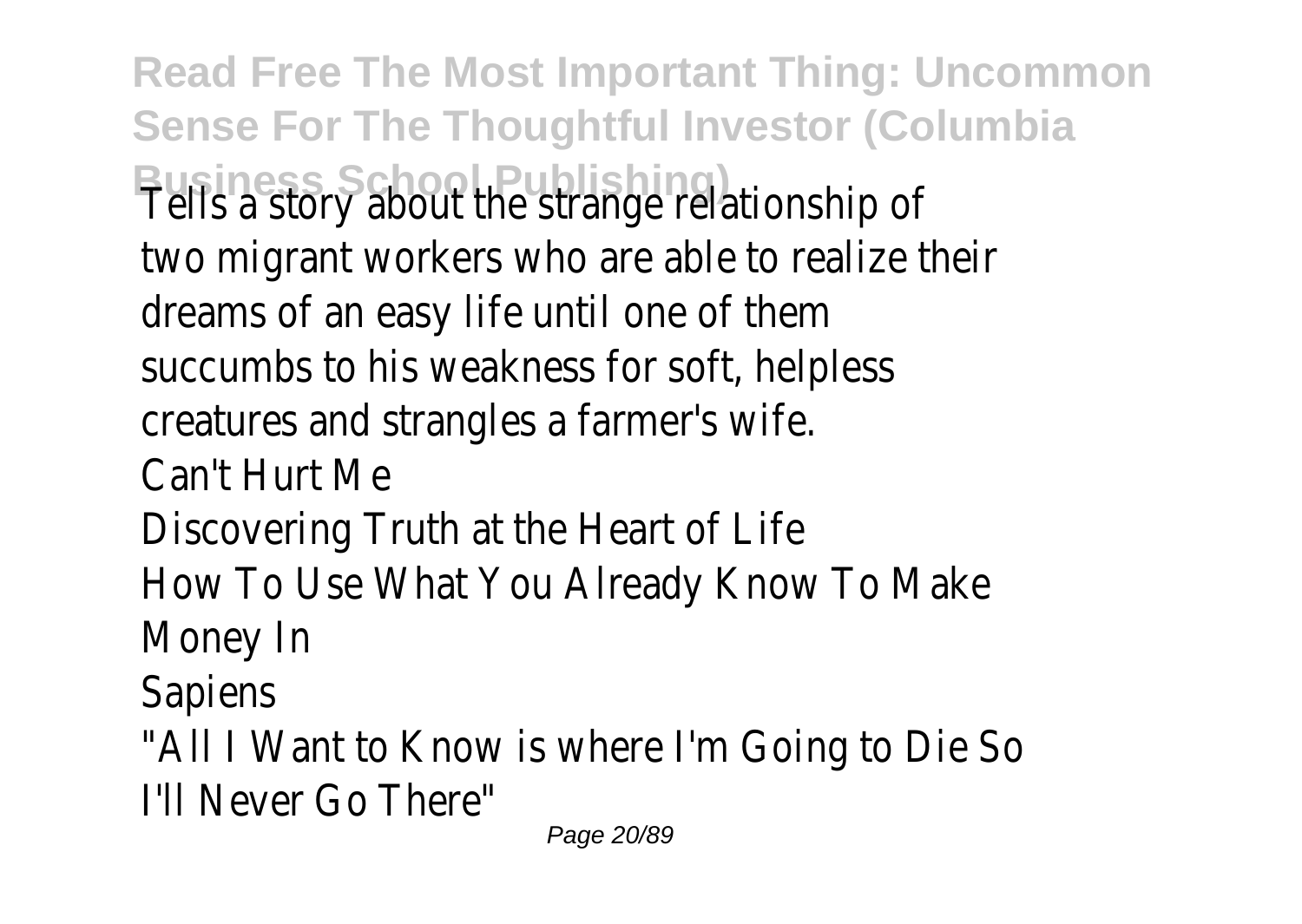**Read Free The Most Important Thing: Uncommon Sense For The Thoughtful Investor (Columbia Business School Publishing)** Value Investing

What's Wrong with the World's Leading Media

Companies

**From legendary investor Ray Dalio, author of the international bestseller Principles, who has spent half a century studying global economies and markets, Principles for Dealing with the Changing World Order examines history's most turbulent economic and political periods to reveal why the times ahead will likely be radically different from those we've experienced in our lifetimes -**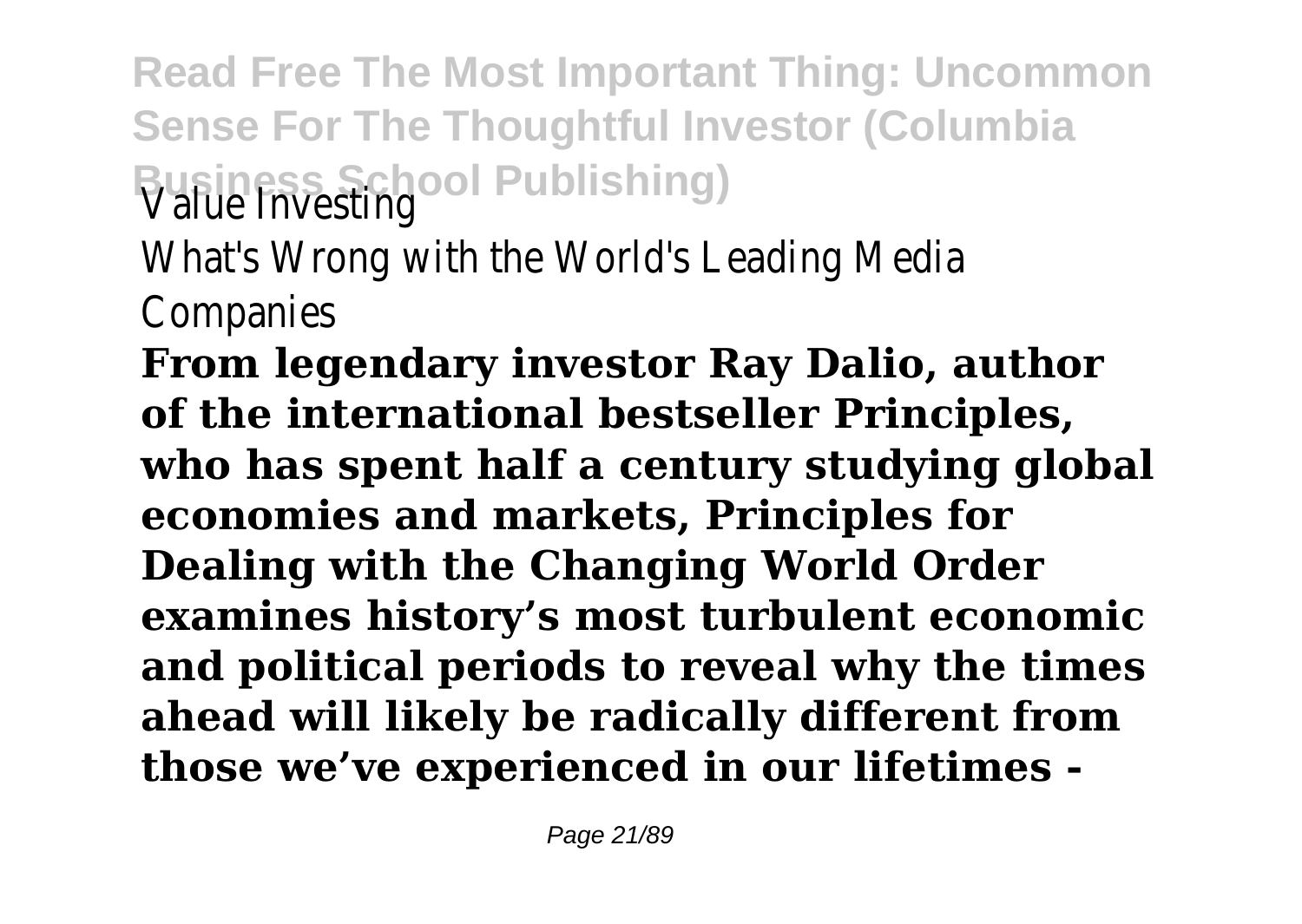**Read Free The Most Important Thing: Uncommon Sense For The Thoughtful Investor (Columbia Business School Publishing) but similar to those that have happened many times before. A few years ago, Ray Dalio noticed a confluence of political and economic conditions he hadn't encountered before. They included huge debts and zero or near-zero interest rates that led to massive printing of money in the world's three major reserve currencies; big political and social conflicts within countries, especially the US, due to the largest wealth, political and values disparities in more than 100 years; and the rising of a world power (China) to challenge the existing world** Page 22/89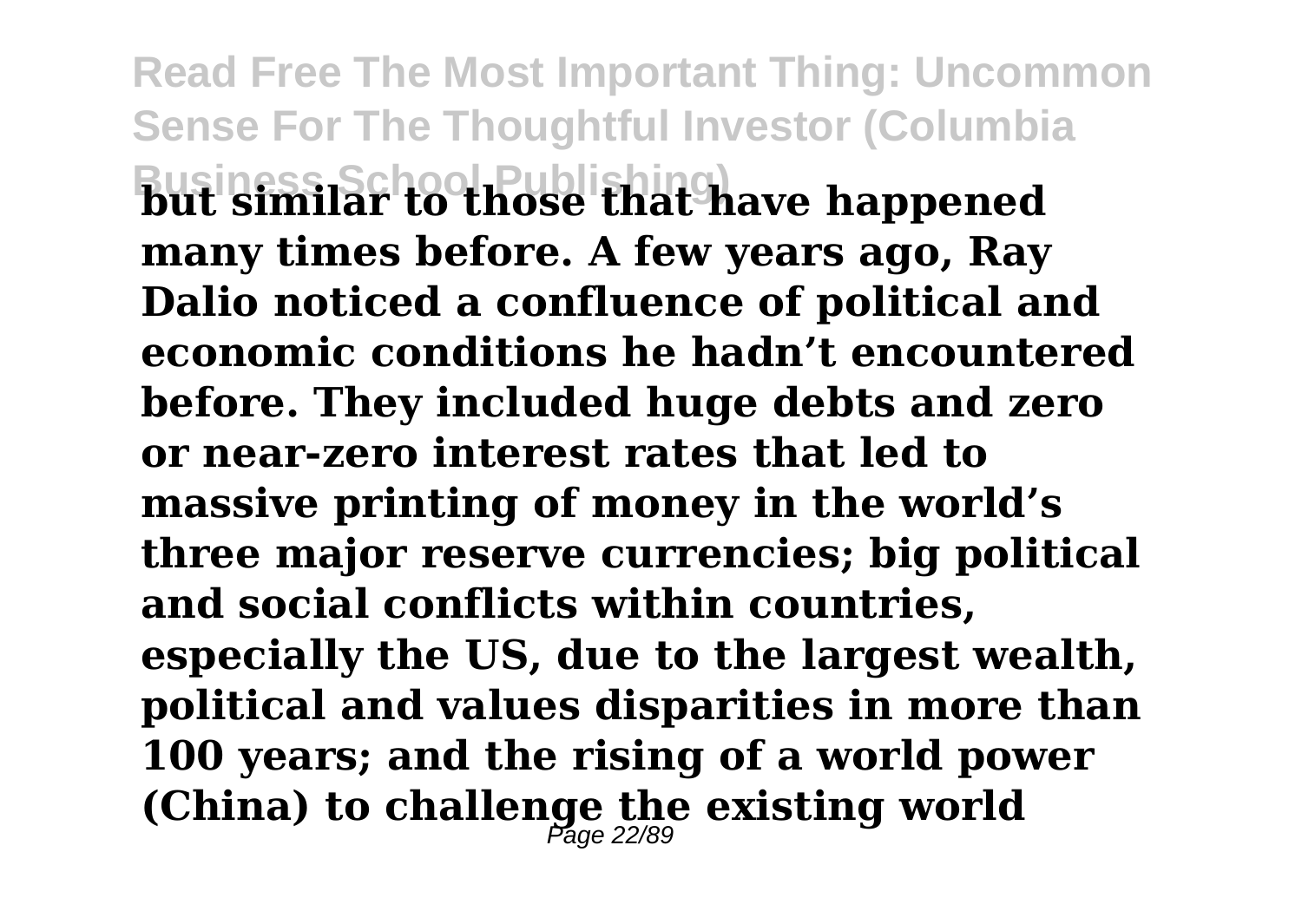**Read Free The Most Important Thing: Uncommon Sense For The Thoughtful Investor (Columbia Busines (US) and the existing world order. The last time that this confluence occurred was between 1930 and 1945. This realisation sent Dalio on a search for the repeating patterns and cause/effect relationships underlying all major changes in wealth and power over the last 500 years. In this remarkable and timely addition to his Principles series, Dalio brings readers along for his study of the major empires including the Dutch, the British and the American - putting into perspective the 'Big Cycle' that has driven the successes and** Page 23/89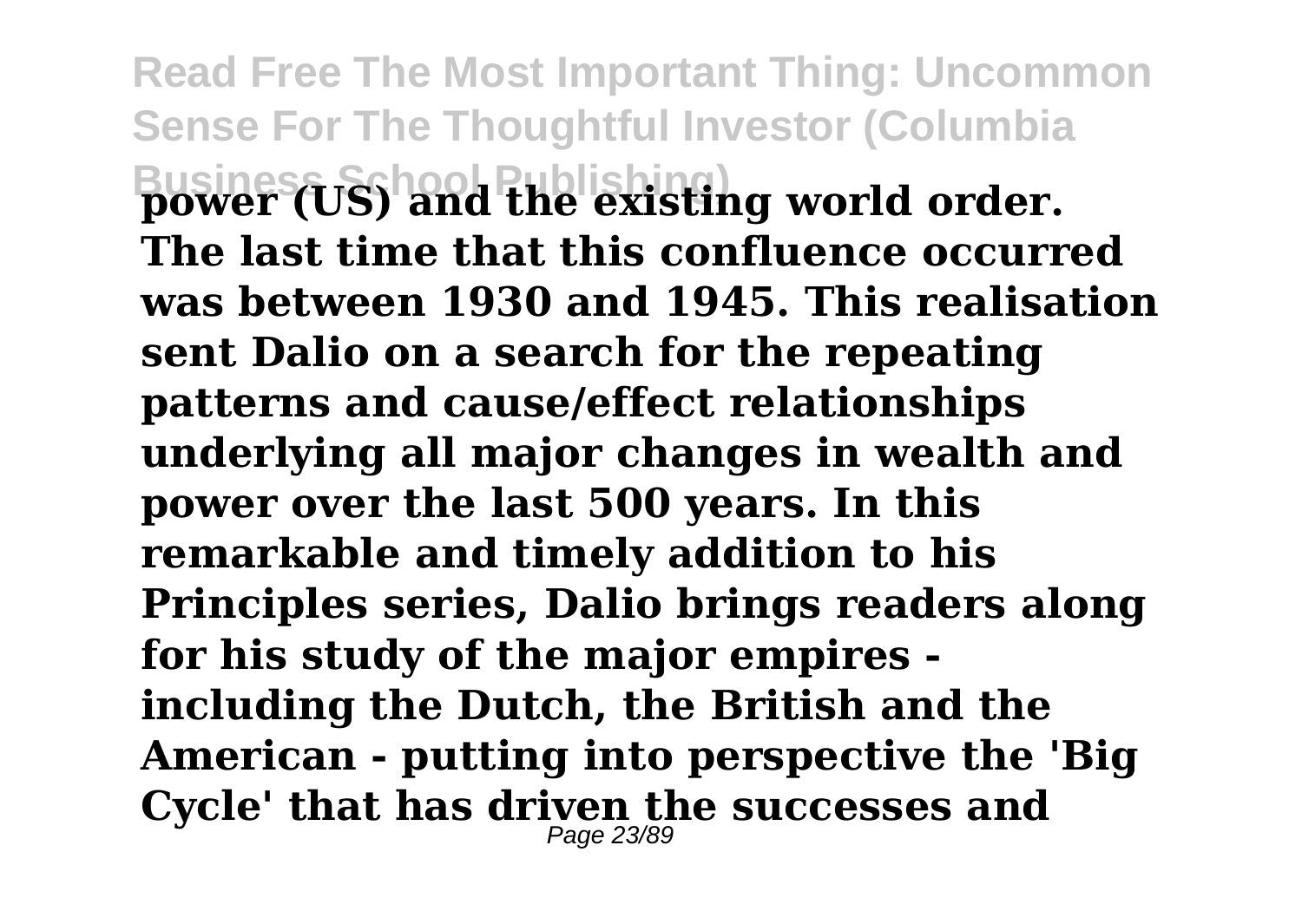**Read Free The Most Important Thing: Uncommon Sense For The Thoughtful Investor (Columbia Business School Publishing) failures of all the world's major countries throughout history. Dalio reveals the timeless and universal forces behind these shifts and uses them to look into the future, offering practical principles for positioning oneself for what's ahead.**

**NEW YORK TIMES BESTSELLER "Mastering the Market Cycle is a must-read" Ray Dalio "When I see memos from Howard Marks in**

**my mail, they're the first thing I open and read" Warren Buffett "Howard is a legendary investor" Tony Robbins Economies, companies and markets operate in** Page 24/89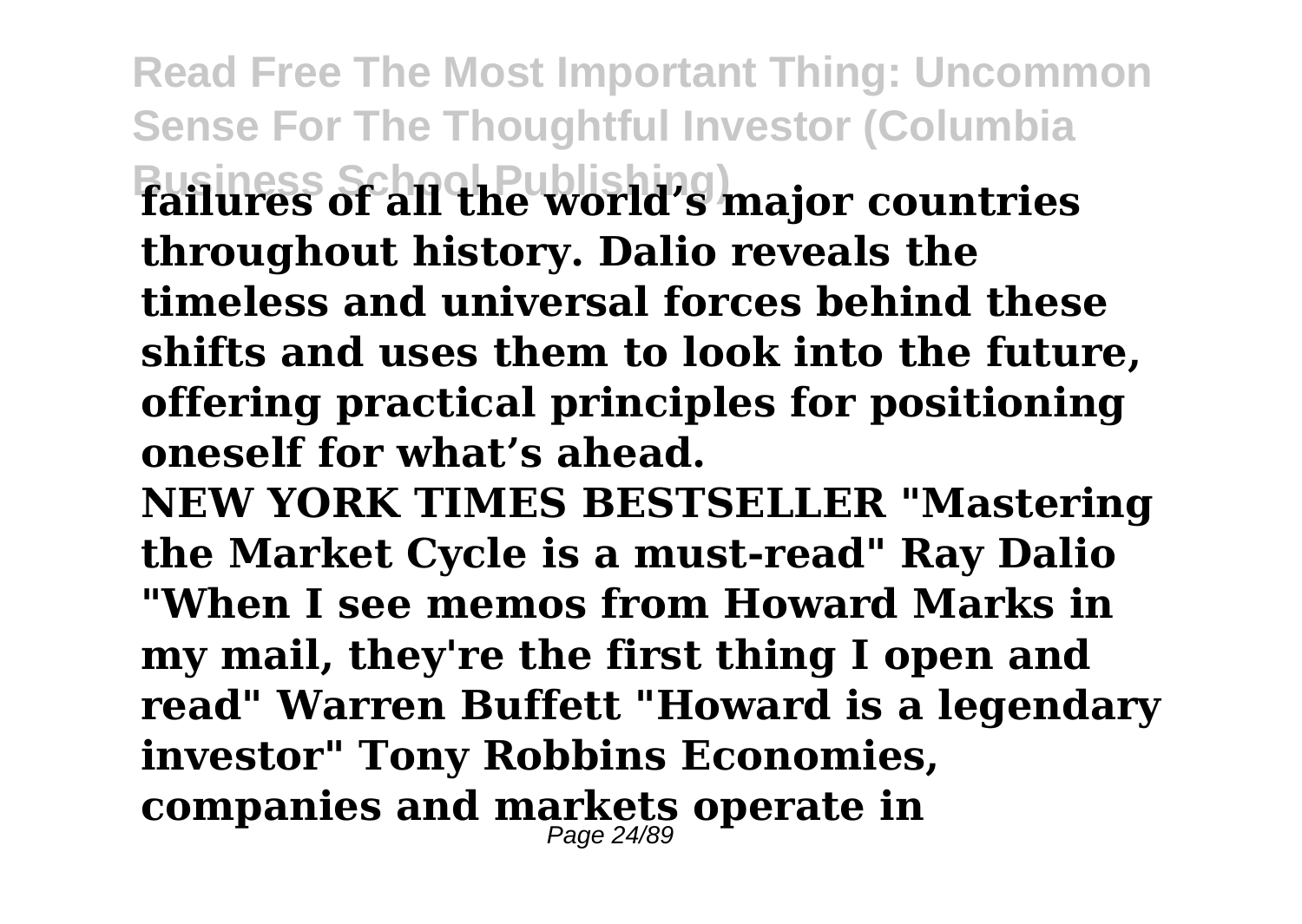**Read Free The Most Important Thing: Uncommon Sense For The Thoughtful Investor (Columbia Business School Publishing) accordance with patterns which are influenced by naturally occurring events combined with human psychology and behaviour. The wisest investors learn to appreciate these rhythms and identify the best opportunities to take actions which will transform their finances for the better. This insightful, practical guide to understanding and responding to cycles - by a worldleading investor - is your key to unlocking a better and more privileged appreciation of how to make the markets work for you and make your money multiply.** Page 25/89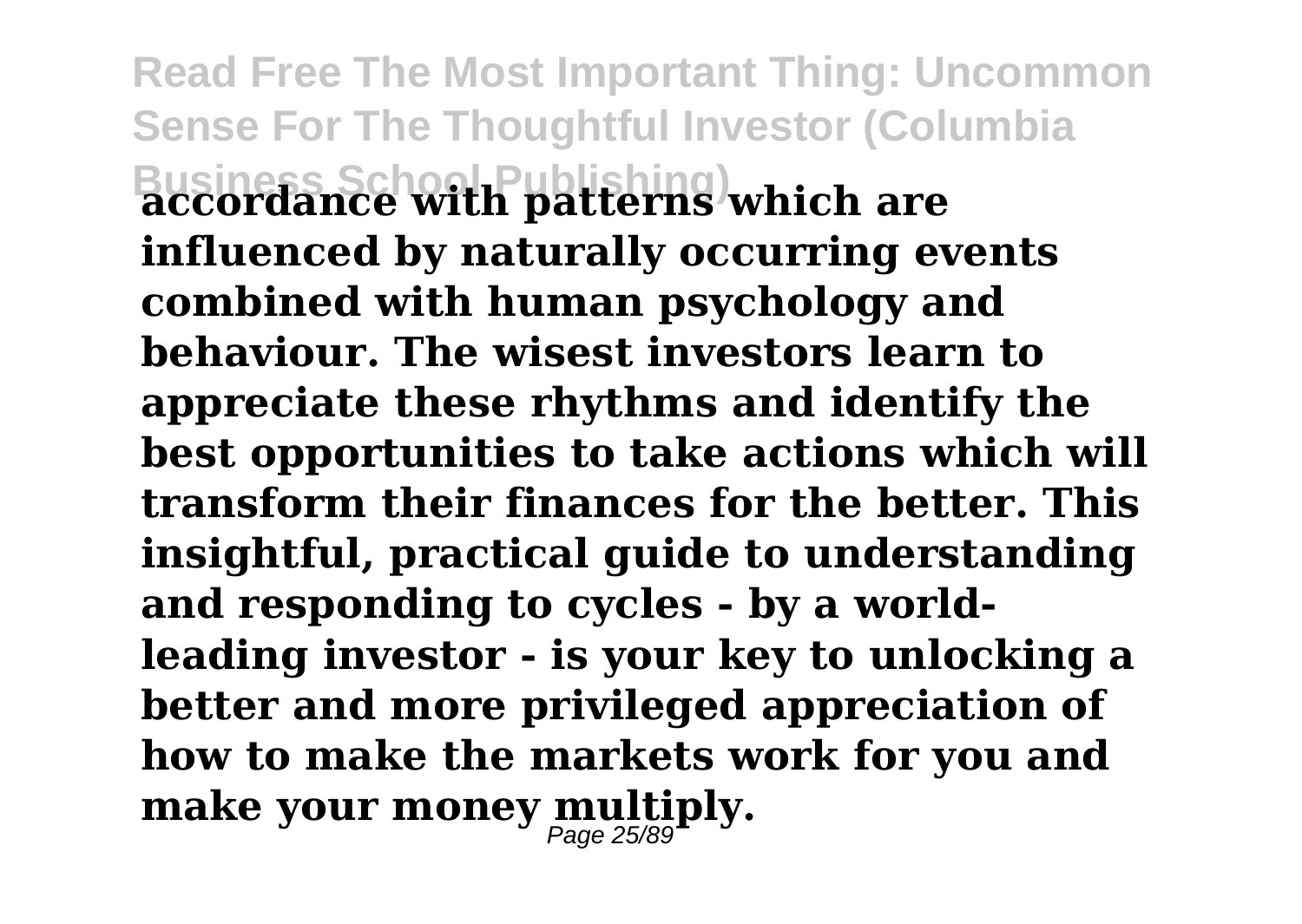**Read Free The Most Important Thing: Uncommon Sense For The Thoughtful Investor (Columbia Business School Publishing) Solving complex problems and selling their solutions is critical for personal and organizational success. For most of us, however, it doesn't come naturally and we haven't been taught how to do it well. Research shows a host of pitfalls trips us up when we try: We're quick to believe we understand a situation and jump to a flawed solution. We seek to confirm our hypotheses and ignore conflicting evidence. We view challenges incompletely through the frameworks we know instead of with a fresh pair of eyes. And when we communicate our** Page 26/89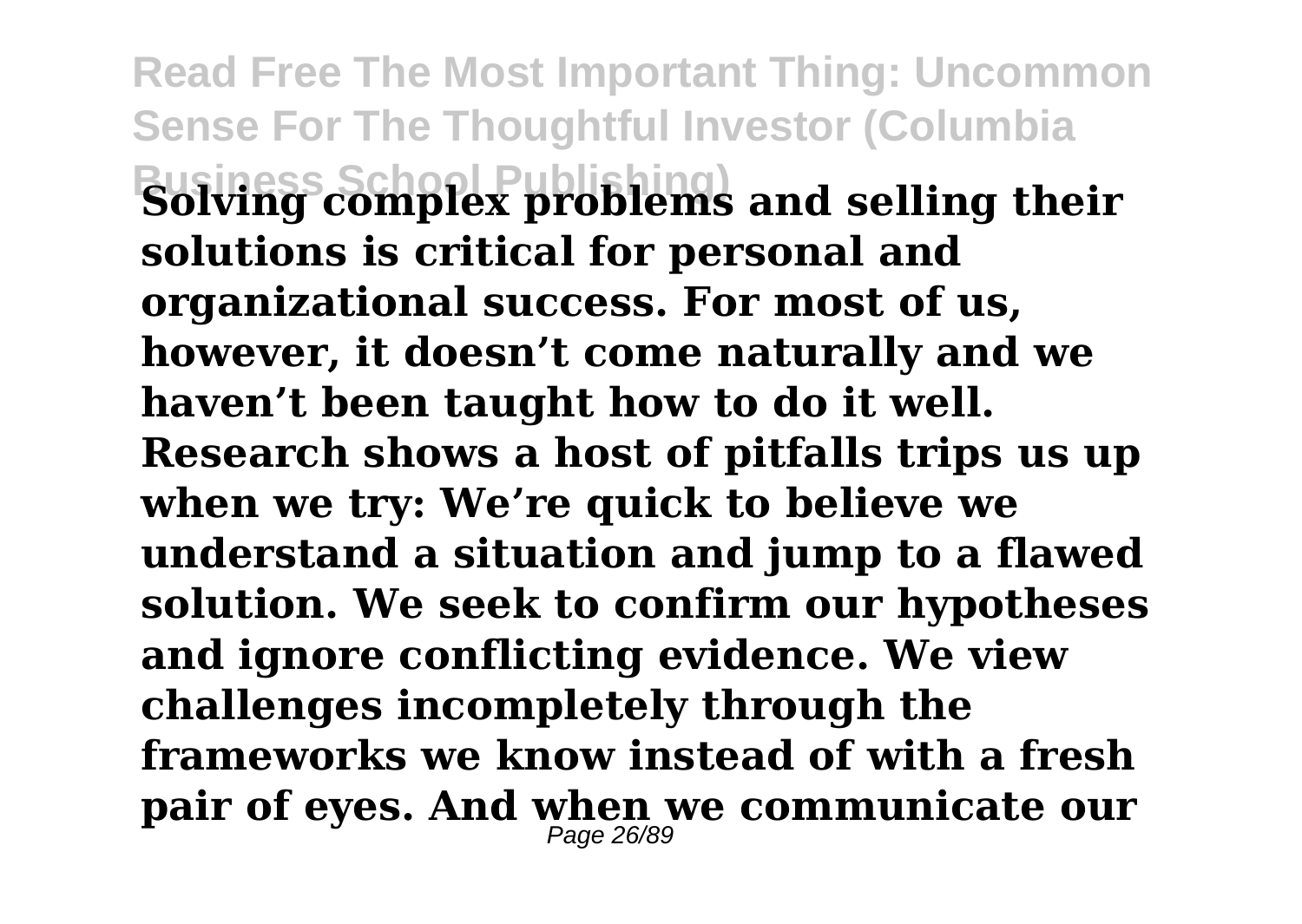**Read Free The Most Important Thing: Uncommon Sense For The Thoughtful Investor (Columbia Business School Publishing) recommendations, we forget our reasoning isn't obvious to our audience. How can we do it better? In Cracked It!, seasoned strategy professors and consultants Bernard Garrette, Corey Phelps and Olivier Sibony present a rigorous and practical four-step approach to overcome these pitfalls. Building on tried-and-tested (but rarely revealed) methods of top strategy consultants, research in cognitive psychology, and the latest advances in design thinking, they provide a step-by-step process and toolkit that will help readers** Page 27/89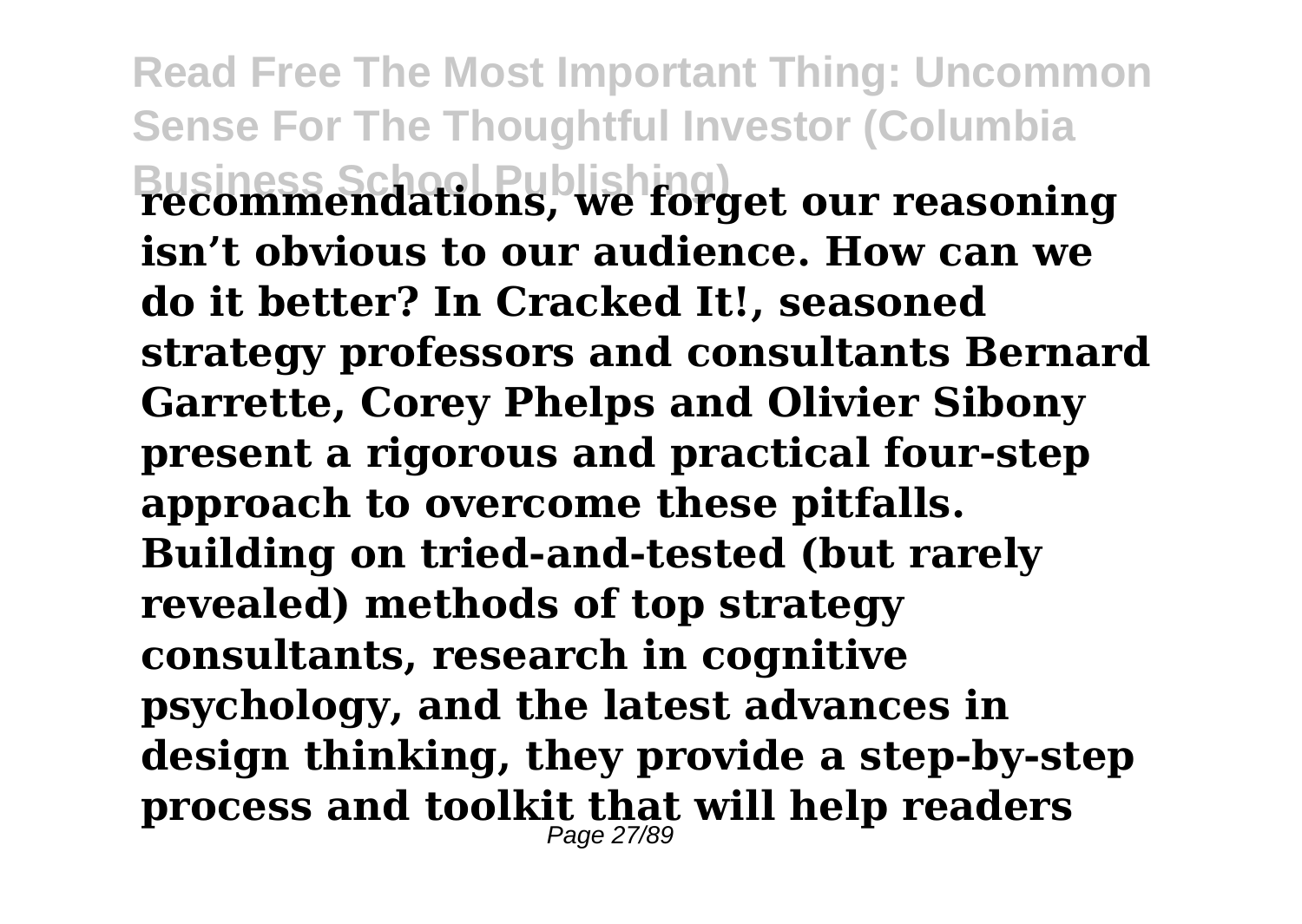**Read Free The Most Important Thing: Uncommon Sense For The Thoughtful Investor (Columbia Business School Publishing) tackle any challenging business problem. Using compelling stories and detailed case examples, the authors guide readers through each step in the process: from how to state, structure and then solve problems to how to sell the solutions. Written in an engaging style by a trio of experts with decades of experience researching, teaching and consulting on complex business problems, this book will be an indispensable manual for anyone interested in creating value by helping their organizations crack the problems that matter most.** Page 28/89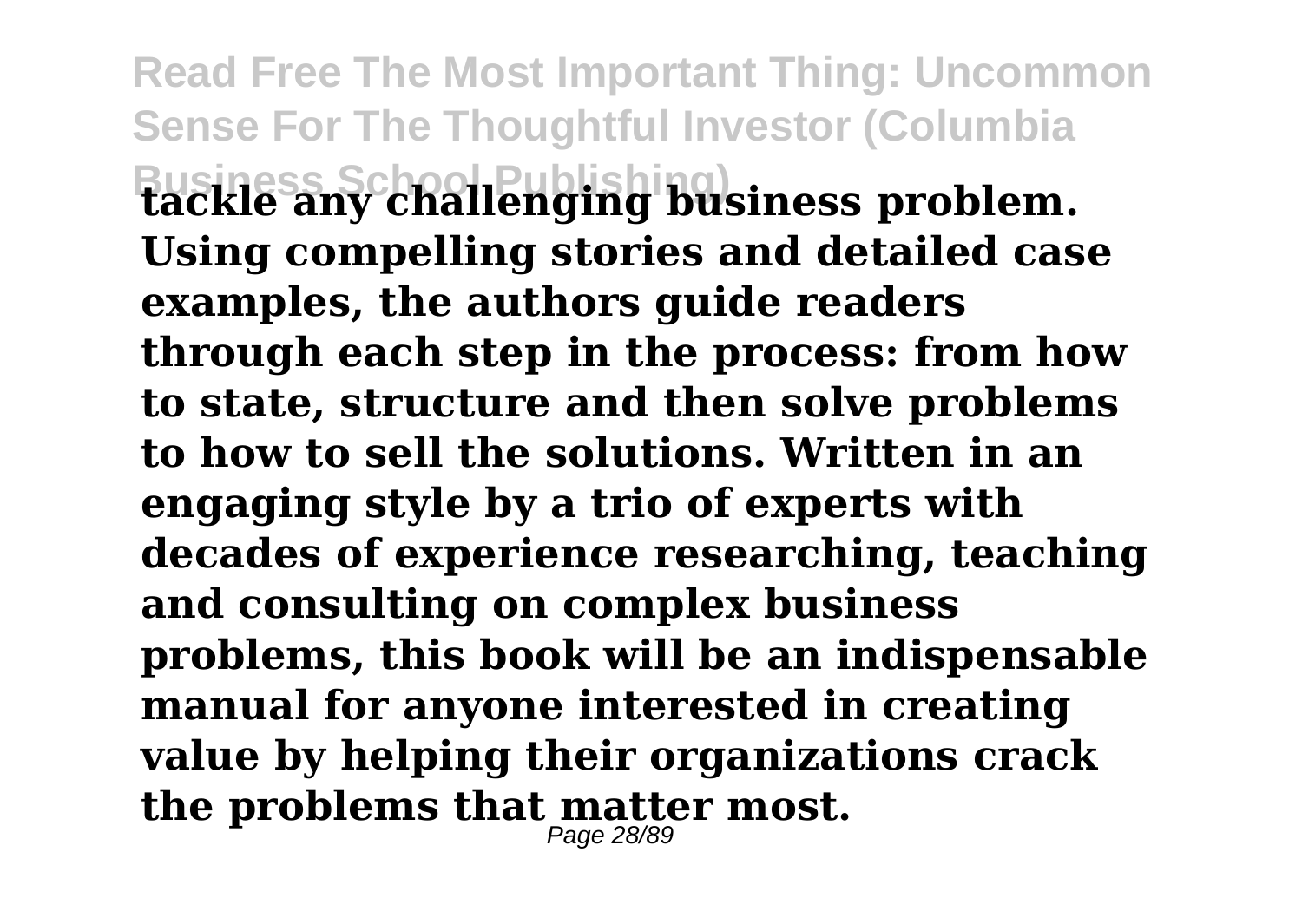**Read Free The Most Important Thing: Uncommon Sense For The Thoughtful Investor (Columbia Business School Publishing) Philip Fisher gilt als einer der Pioniere der modernen Investmenttheorie und zählt zu den einflussreichsten Investoren aller Zeiten. Seine Investmentphilosophien, die er vor fast 40 vorgestellt hat, werden nicht nur von modernen Finanzexperten und Investoren - inklusive Warren Buffett studiert und angewendet, sondern gelten für viele als das Evangelium schlechthin. "Common Stocks and Uncommon Profits and Other Writings" ist die aktualisierte Broschurausgabe der 1958 erschienenen Originalausgabe. Diese Neuauflage stellt** Page 29/89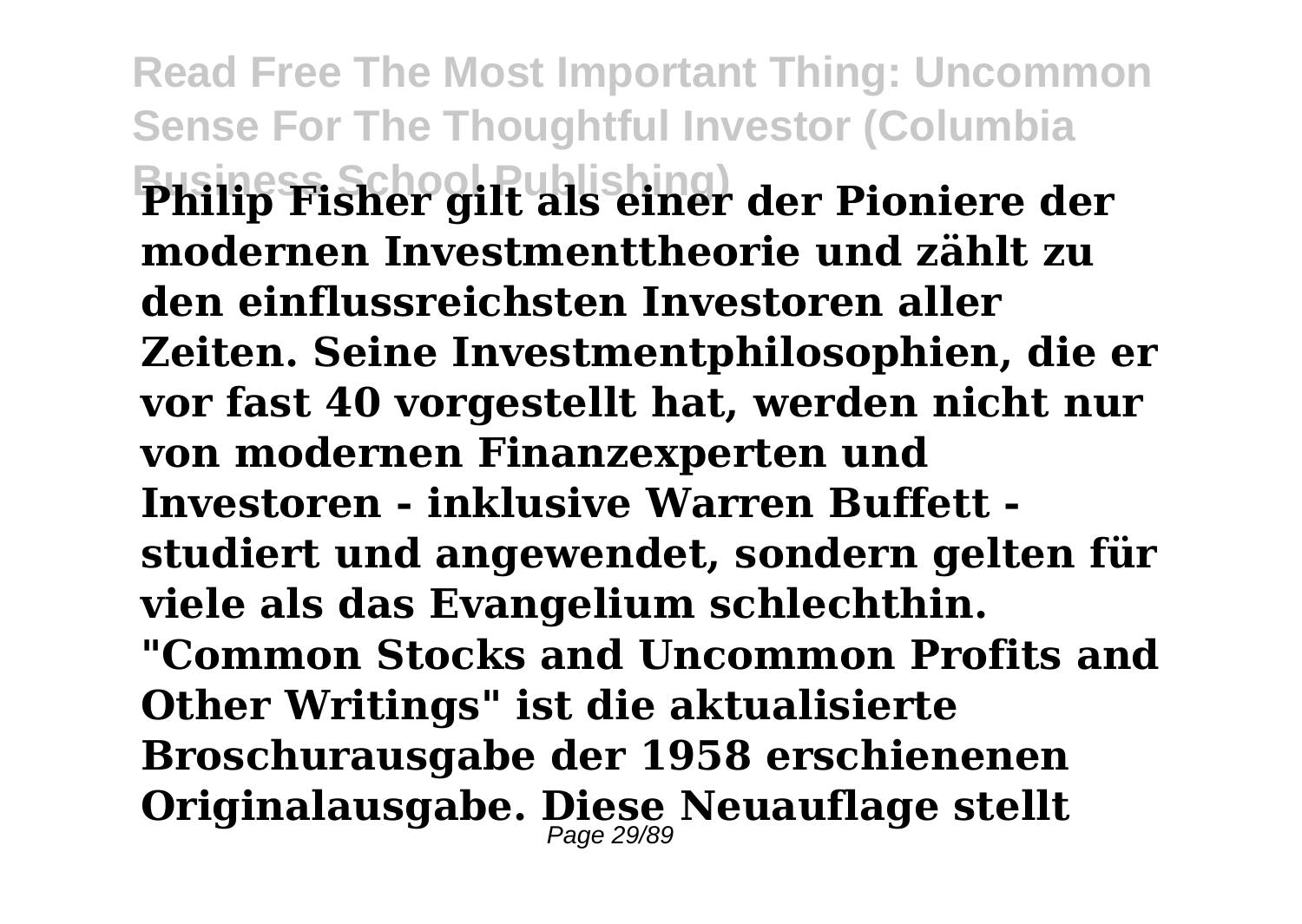**Read Free The Most Important Thing: Uncommon Sense For The Thoughtful Investor (Columbia Business School Publishing) Fishers Ideen einer neuen Generation von Investoren vor. Sie enthält alle Investmentweisheiten der Originalausgabe sowie ein erweitertes Vorwort und eine Einleitung von Philip Fishers Sohn Ken selbst ein angesehener Investment-Guru. Ken Fisher beschreibt hier, wie dieses Buch sein Privat- und Berufsleben beeinflusst hat und geht ausführlich auf die Investmentleidenschaft seines Vaters ein. "Common Stocks and Uncommon Profits and Other Writings " - eine unverzichtbare Lektüre für Finanzinteressierte, Anleger und** Page 30/89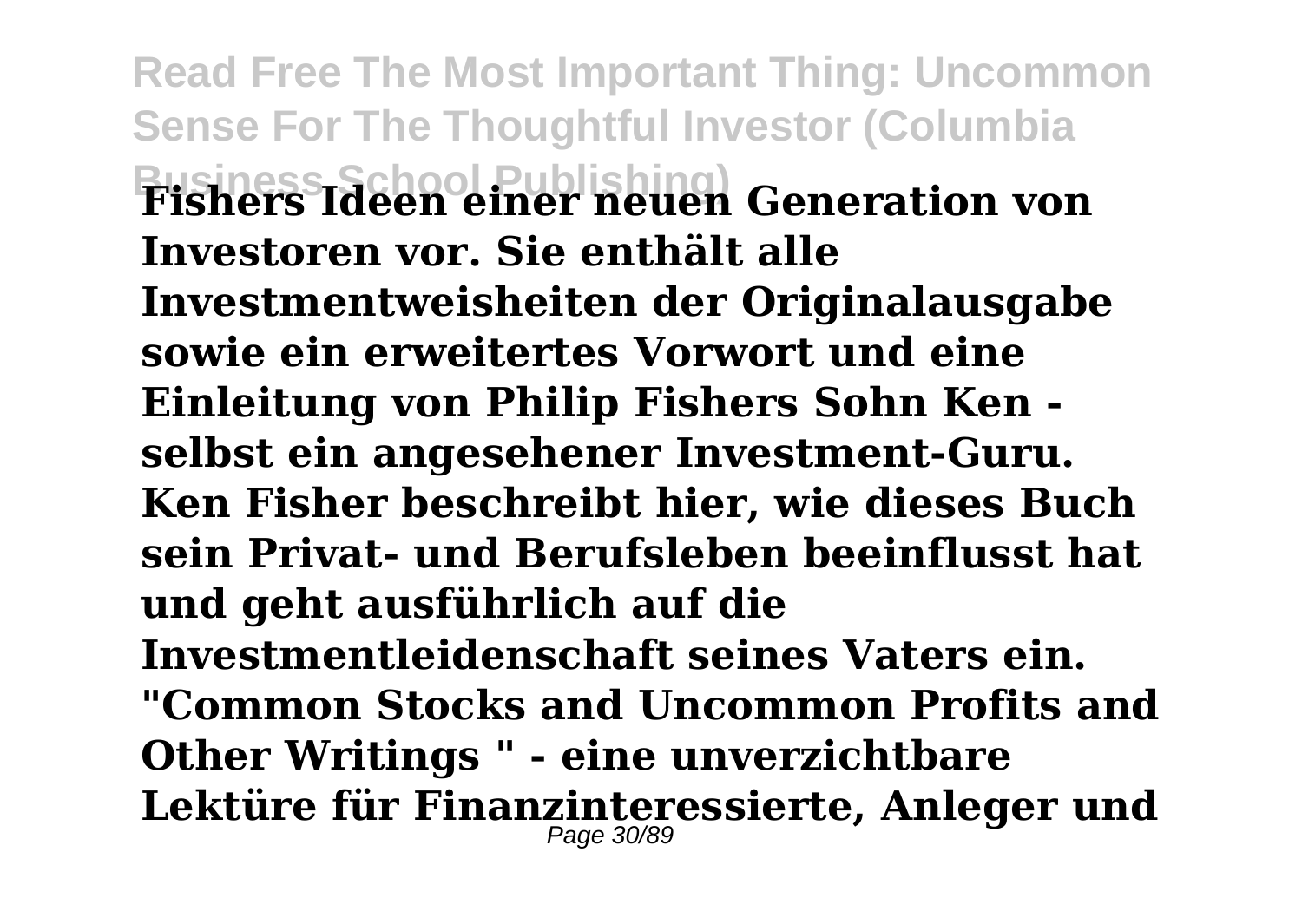**Read Free The Most Important Thing: Uncommon Sense For The Thoughtful Investor (Columbia Business School Publishing) Finanzexperten gleichermaßen. Die Neuauflage erscheint in neuem Design als Band der Reihe 'Wiley's Investment Classics Series'. What I Learned Losing a Million Dollars A Book of Practical Counsel The Most Important Thing**

**Slowing Down, Looking Inward, Taking Action**

**One Up On Wall Street Mastering The Market Cycle The Great Minds of Investing** *This book is about the fictitious* Page 31/89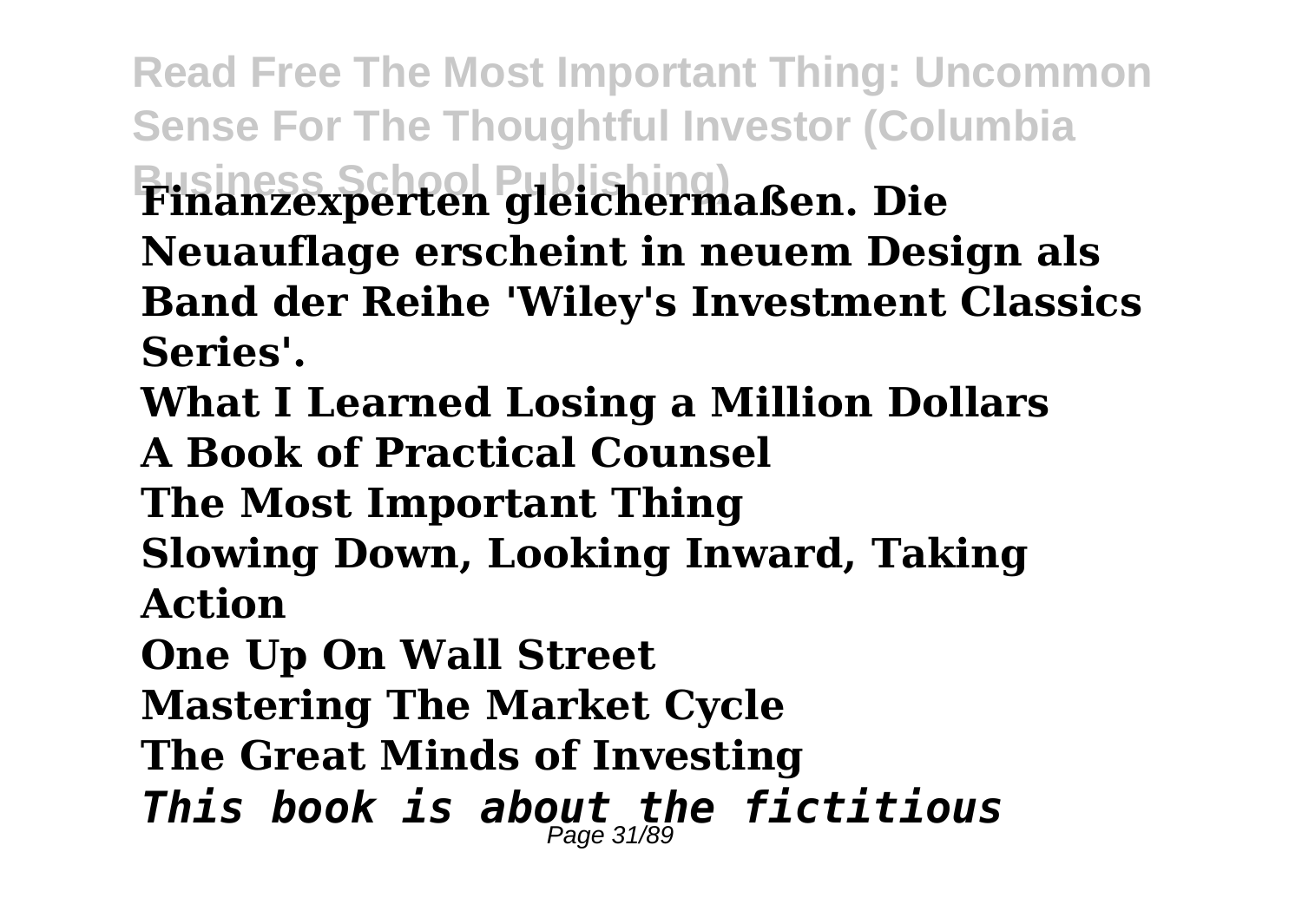**Read Free The Most Important Thing: Uncommon Sense For The Thoughtful Investor (Columbia Business School Publishing)** *Seeker, who has known a lot of misery, and his visit to the "Library of Wisdom" where he meets another fictitious character - the Librarianalong with Warren Buffett and Charles Munger. The Seeker learns how to make better decisions to help his children avoid doing the dumb things he has done. For instance, he learns from Buffett and Munger the best way to prevent trouble is to avoid it altogether by learning what works and* Page 32/89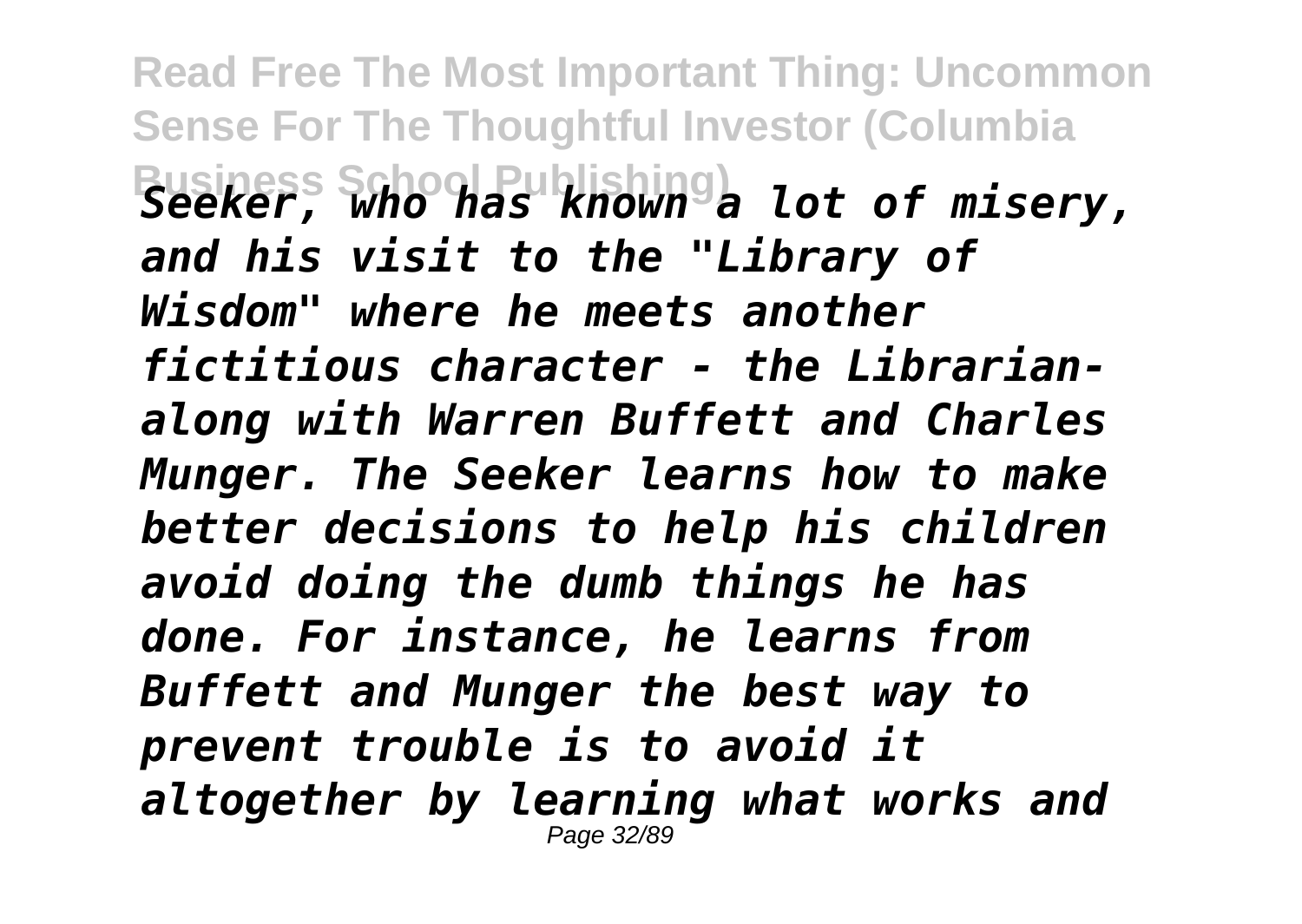**Read Free The Most Important Thing: Uncommon Sense For The Thoughtful Investor (Columbia Business School Publishing)** *what does not. They do so in the spirit of the anonymous man who said: "All I want to know is where I'm going to die so I'll never go there." Additionally, the book provides examples of pure folly and some lessons on how to make fewer dumb mistakes than other people. And then how to fix mistakes faster, should you make them. The major lesson is "ignorance removal" and the notion that decision-making is not about making brilliant decision, but avoiding* Page 33/89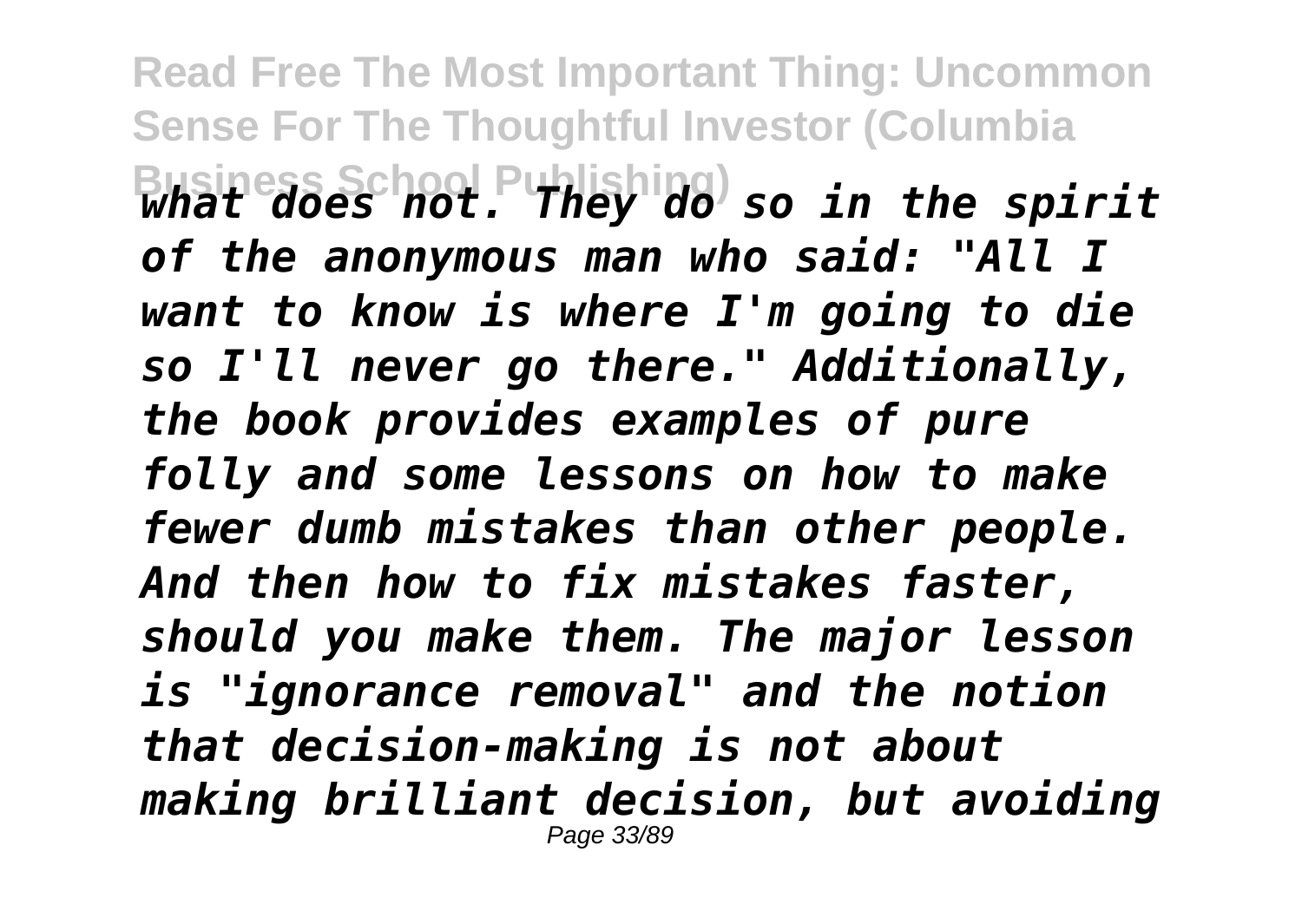**Read Free The Most Important Thing: Uncommon Sense For The Thoughtful Investor (Columbia Business School Publishing)** *terrible ones. This is not a book for those who like complexities or advanced math - rather it's for those who love efficiency, simplicity and common sense or judgment - hallmarks of Buffett and Munger. Like Einstein, both have a remarkable ability to eliminate folly and superficiality and get directly to the heart of things. Jim Paul's meteoric rise took him from a small town in Northern Kentucky to governor of the Chicago Mercantile* Page 34/89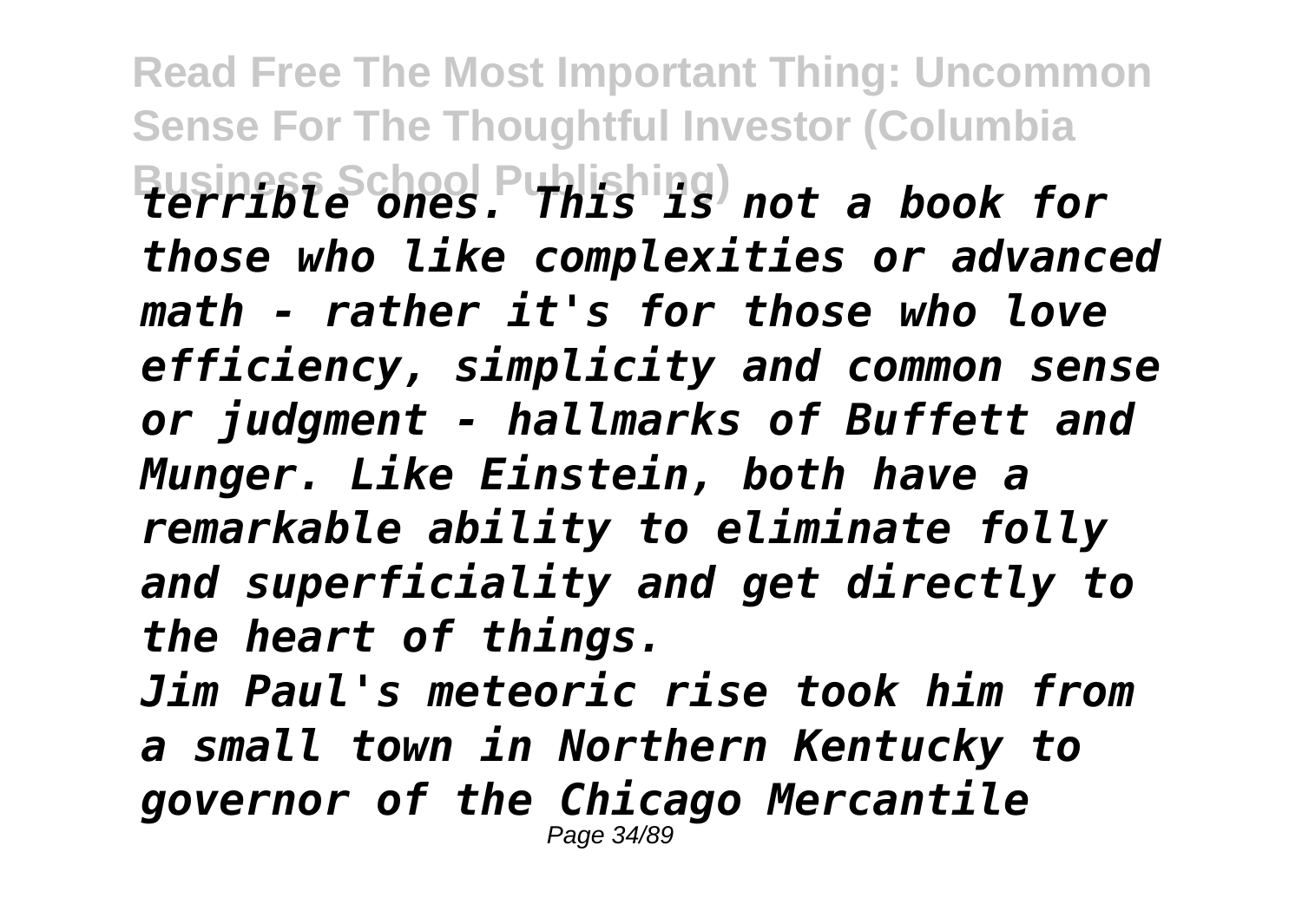**Read Free The Most Important Thing: Uncommon Sense For The Thoughtful Investor (Columbia Business School Publishing)** *Exchange, yet he lost it all--his fortune, his reputation, and his job--in one fatal attack of excessive economic hubris. In this honest, frank analysis, Paul and Brendan Moynihan revisit the events that led to Paul's disastrous decision and examine the psychological factors behind bad financial practices in several economic sectors. This book--winner of a 2014 Axiom Business Book award gold medal--begins with the unbroken string* Page 35/89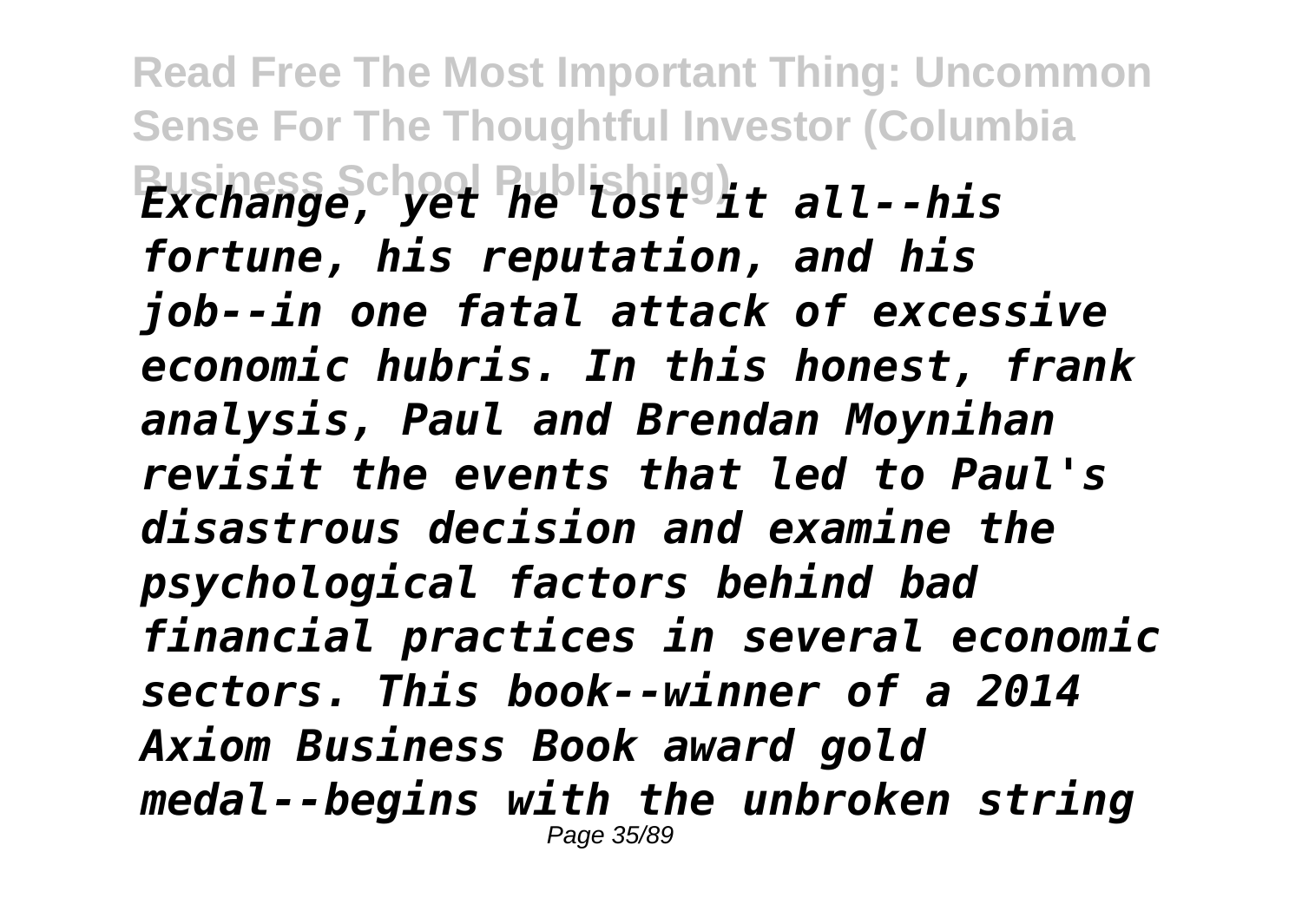**Read Free The Most Important Thing: Uncommon Sense For The Thoughtful Investor (Columbia Business School Publishing)** *of successes that helped Paul achieve a jet-setting lifestyle and land a key spot with the Chicago Mercantile Exchange. It then describes the circumstances leading up to Paul's \$1.6 million loss and the essential lessons he learned from it--primarily that, although there are as many ways to make money in the markets as there are people participating in them, all losses come from the same few sources. Investors lose money in the markets* Page 36/89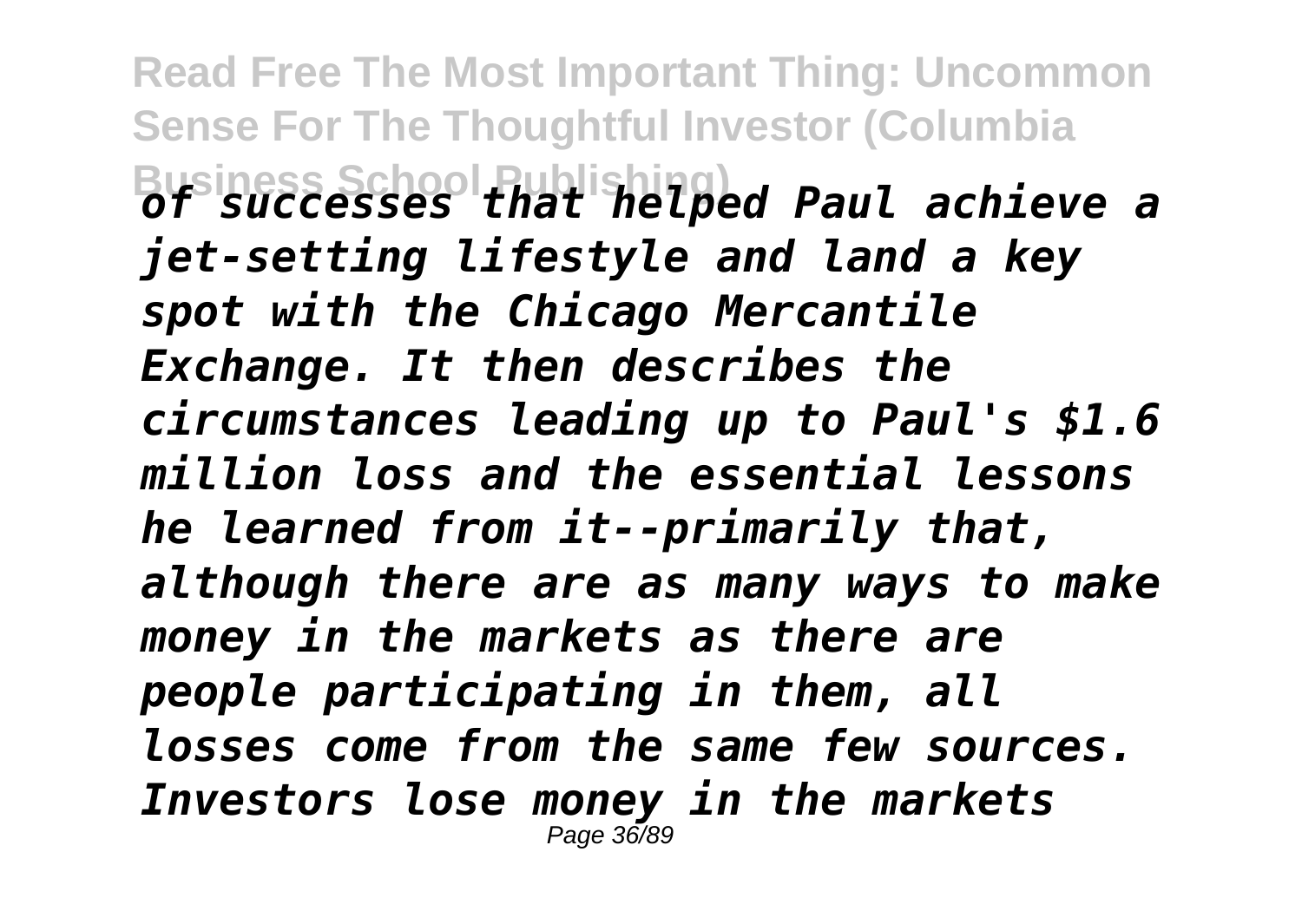**Read Free The Most Important Thing: Uncommon Sense For The Thoughtful Investor (Columbia Business School Publishing)** *either because of errors in their analysis or because of psychological barriers preventing the application of analysis. While all analytical methods have some validity and make allowances for instances in which they do not work, psychological factors can keep an investor in a losing position, causing him to abandon one method for another in order to rationalize the decisions already made. Paul and Moynihan's cautionary tale includes strategies for* Page 37/89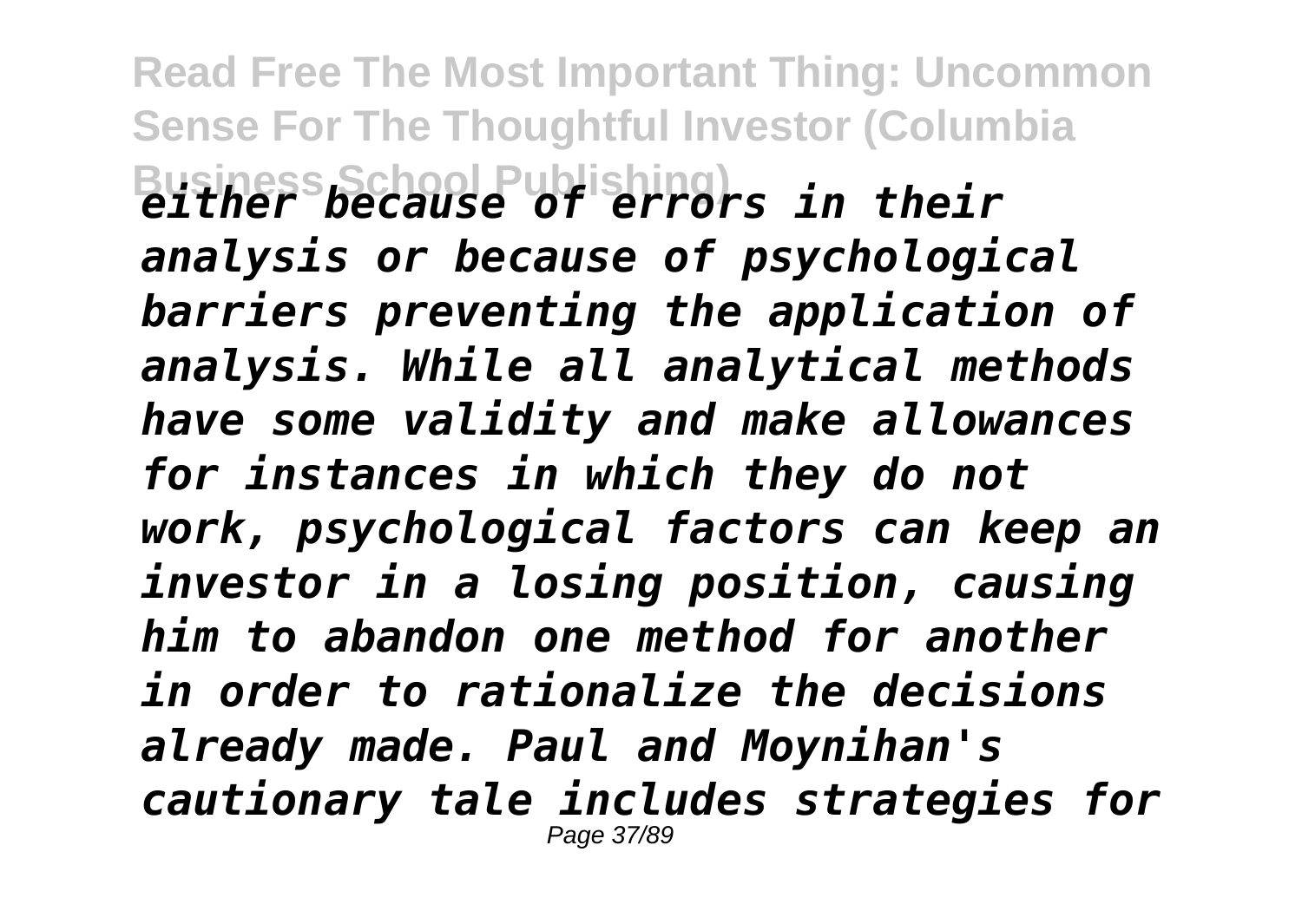**Read Free The Most Important Thing: Uncommon Sense For The Thoughtful Investor (Columbia Business School Publishing)** *avoiding loss tied to a simple framework for understanding, accepting, and dodging the dangers of investing, trading, and speculating. How would you like to succeed in business and master investment by profiting in untapped areas that the masses know nothing about? Uncommon Sense guides you to unique, littleknown and commonly misunderstood strategies that generate lasting revenue and sustained results by going* Page 38/89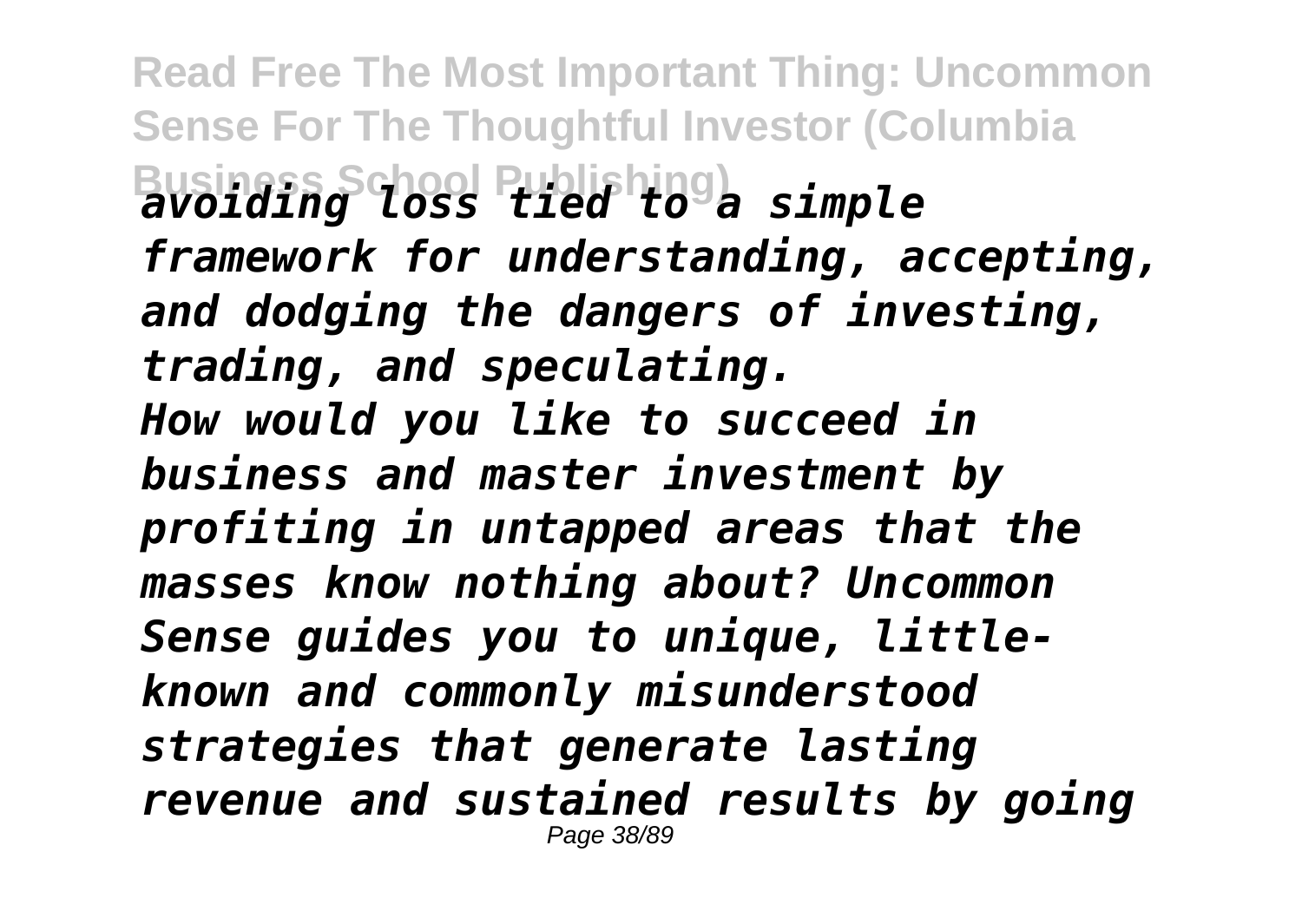**Read Free The Most Important Thing: Uncommon Sense For The Thoughtful Investor (Columbia Business School Publishing)** *against the tide. In this book you'll discover: - How to asses real value, understand the hidden motives of the media and see through hype. - Real business investing models such as hybriding and super-specialisation which will enable you to invest securely and profitably. - Understand the popular misonceptions, schemes, traps and truths which part you from your money - and learn how to defend yourself against them and secure* Page 39/89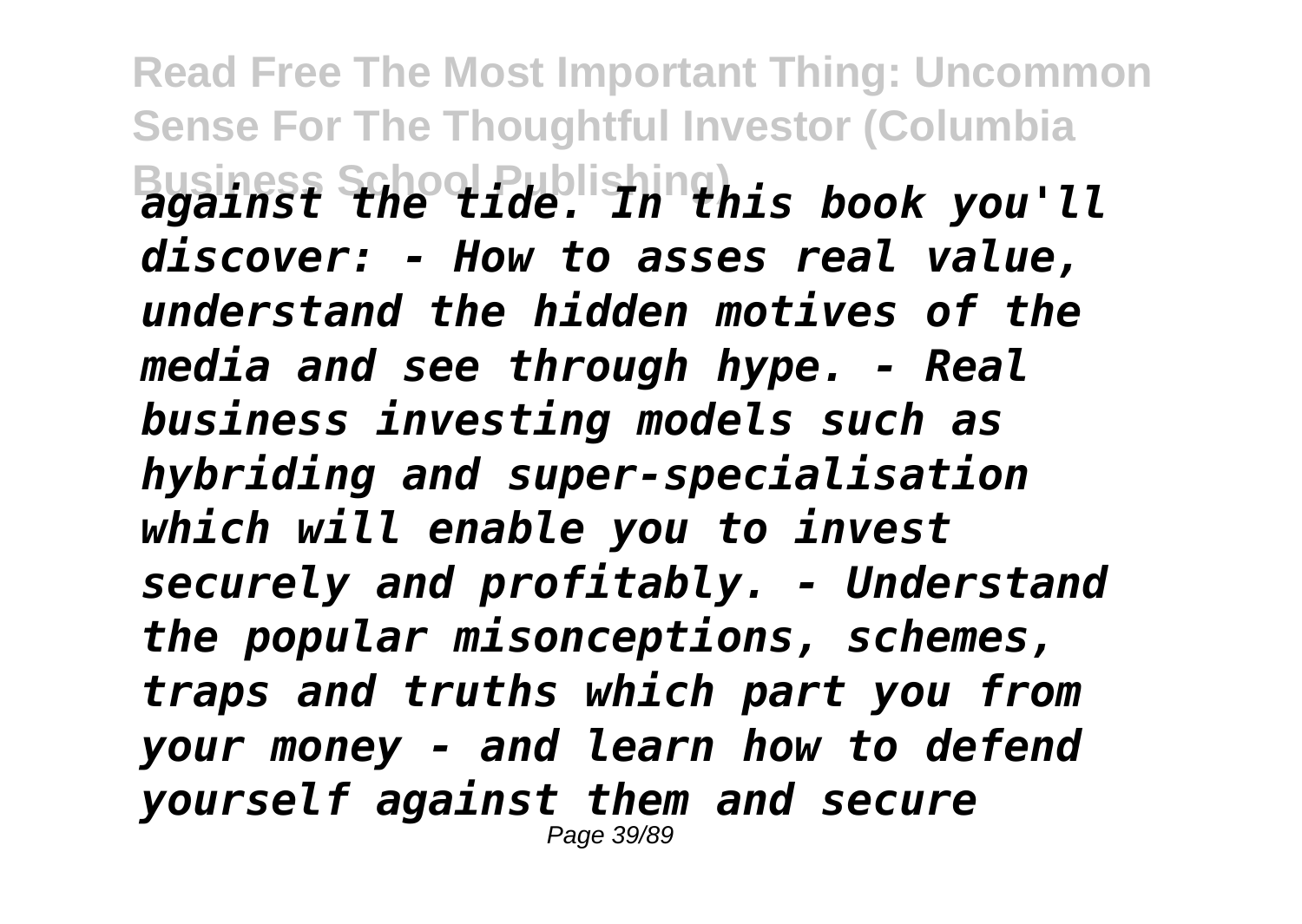**Read Free The Most Important Thing: Uncommon Sense For The Thoughtful Investor (Columbia Business School Publishing)** *lasting wealth. Essential reading for investors, innovators and entrepreneurs, Uncommon Sense provides a balanced, insightful and inspiring toolkit for making smart decisions in investing and business. From a renowned financial journalist who has written for Time, Fortune, Forbes, and The New Yorker, a fresh and unexpectedly profound book that draws on hundreds of hours of exclusive interviews with many of the world's* Page 40/89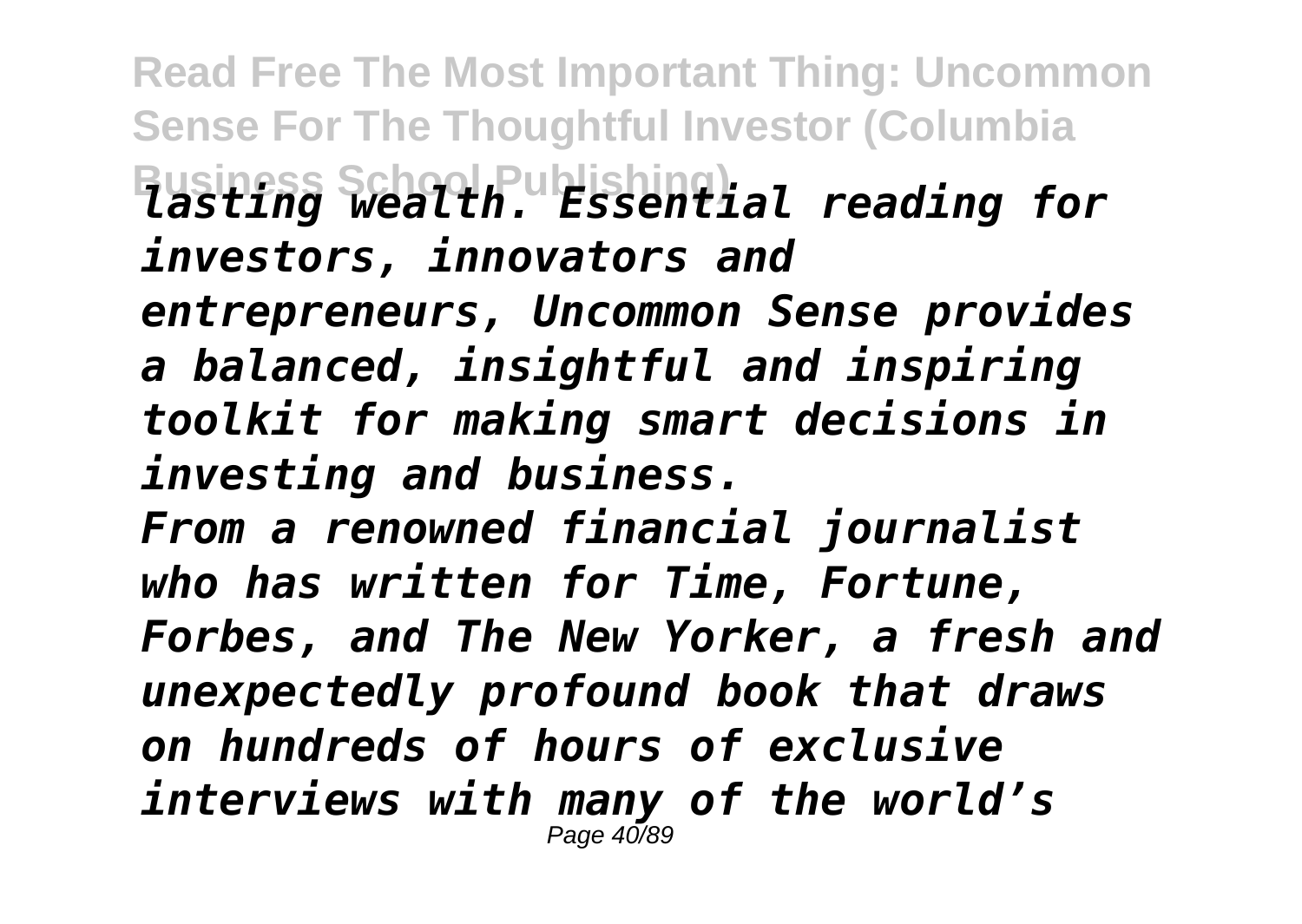**Read Free The Most Important Thing: Uncommon Sense For The Thoughtful Investor (Columbia Business School Publishing)** *super-investors to demonstrate that the keys for building wealth hold other life lessons as well. Billionaire investors. If we think of them, it's with a mixture of awe and suspicion. Clearly, they possess a kind of genius—the proverbial Midas Touch. But are the skills they possess transferable? And do they have anything to teach us besides making money? In Richer, Wiser, Happier, William Green draws on interviews that he's conducted* Page 41/89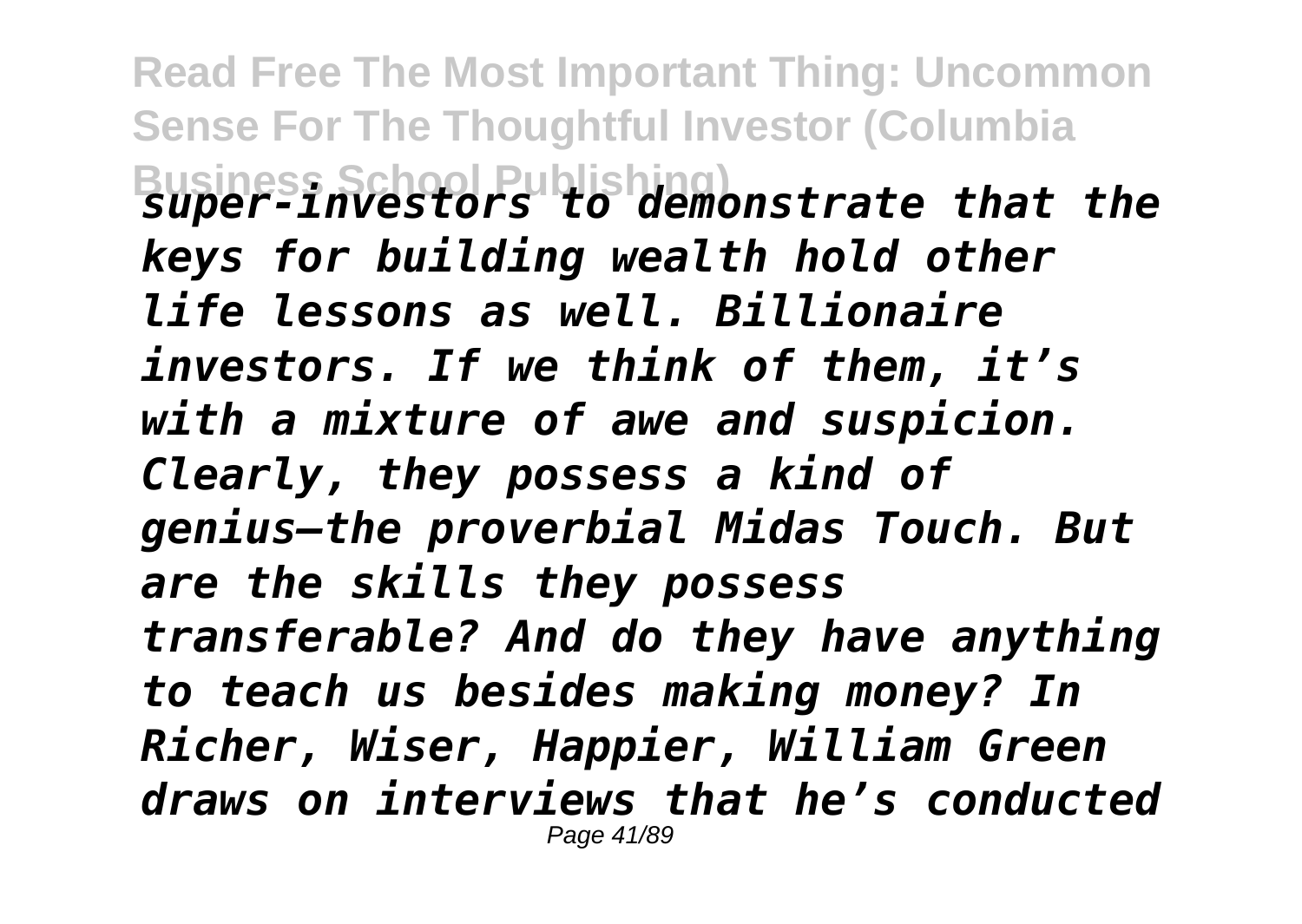**Read Free The Most Important Thing: Uncommon Sense For The Thoughtful Investor (Columbia Business School Publishing)** *over twenty-five years with many of the world's greatest investors. As he discovered, their talents extend well beyond the financial realm. The most successful investors are mavericks and iconoclasts who question conventional wisdom and profit vastly from their ability to think more rationally, rigorously, and objectively. They are master game players who consciously maximize their odds of long-term success in markets and life, while also* Page 42/89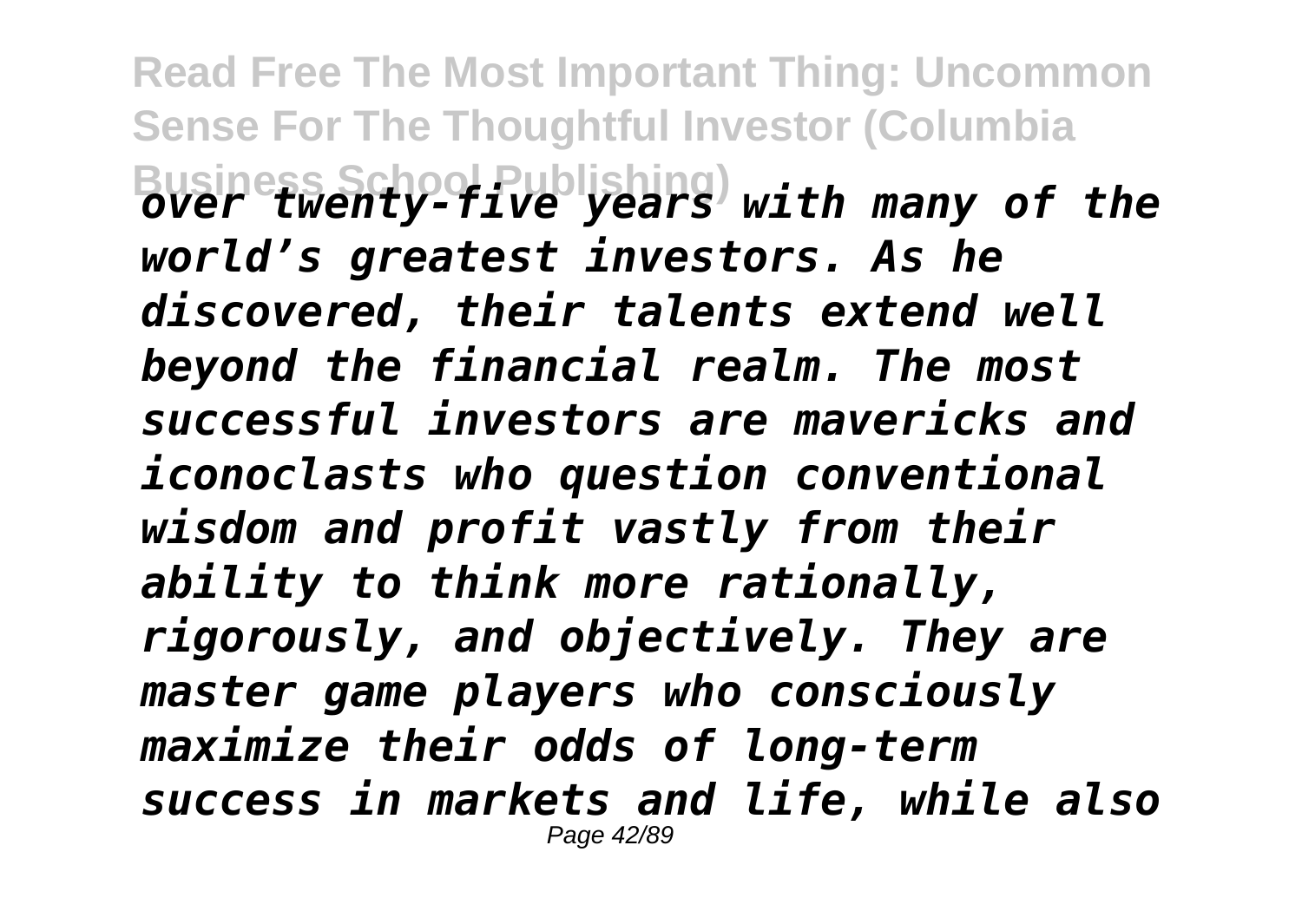**Read Free The Most Important Thing: Uncommon Sense For The Thoughtful Investor (Columbia Business School Publishing)** *minimizing any risk of catastrophe. They draw powerful insights from many different fields, are remarkably intuitive about trends, practice fanatical discipline, and have developed a high tolerance for pain. As Green explains, the best investors can teach us not only how to become rich, but how to improve the way we think, reach decisions, assess risk, avoid costly errors, build resilience, and turn uncertainty to our advantage.* Page 43/89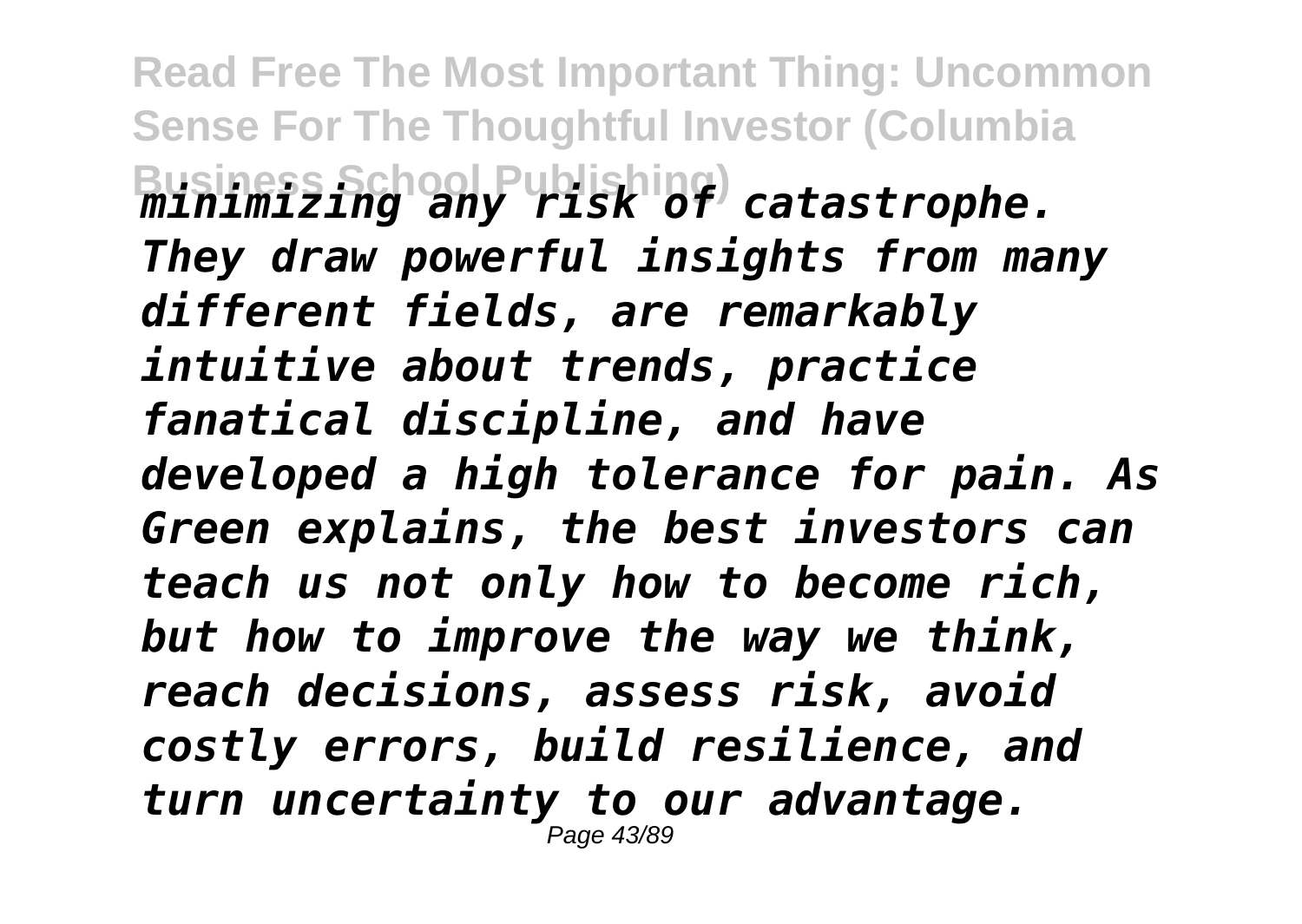**Read Free The Most Important Thing: Uncommon Sense For The Thoughtful Investor (Columbia Business School Publishing)** *Green ushers us into the lives of more than forty super-investors, visiting them in their offices, homes, and even their places of worship—all to share what they have to teach us. Richer, Wiser, Happier brings together the thinking of many of the greatest investment minds, from Sir John Templeton to Charlie Munger, Jack Bogle to Ed Thorp, Will Danoff to Mohnish Pabrai, Bill Miller to Laura Geritz, Joel Greenblatt to Howard Marks. In* Page 44/89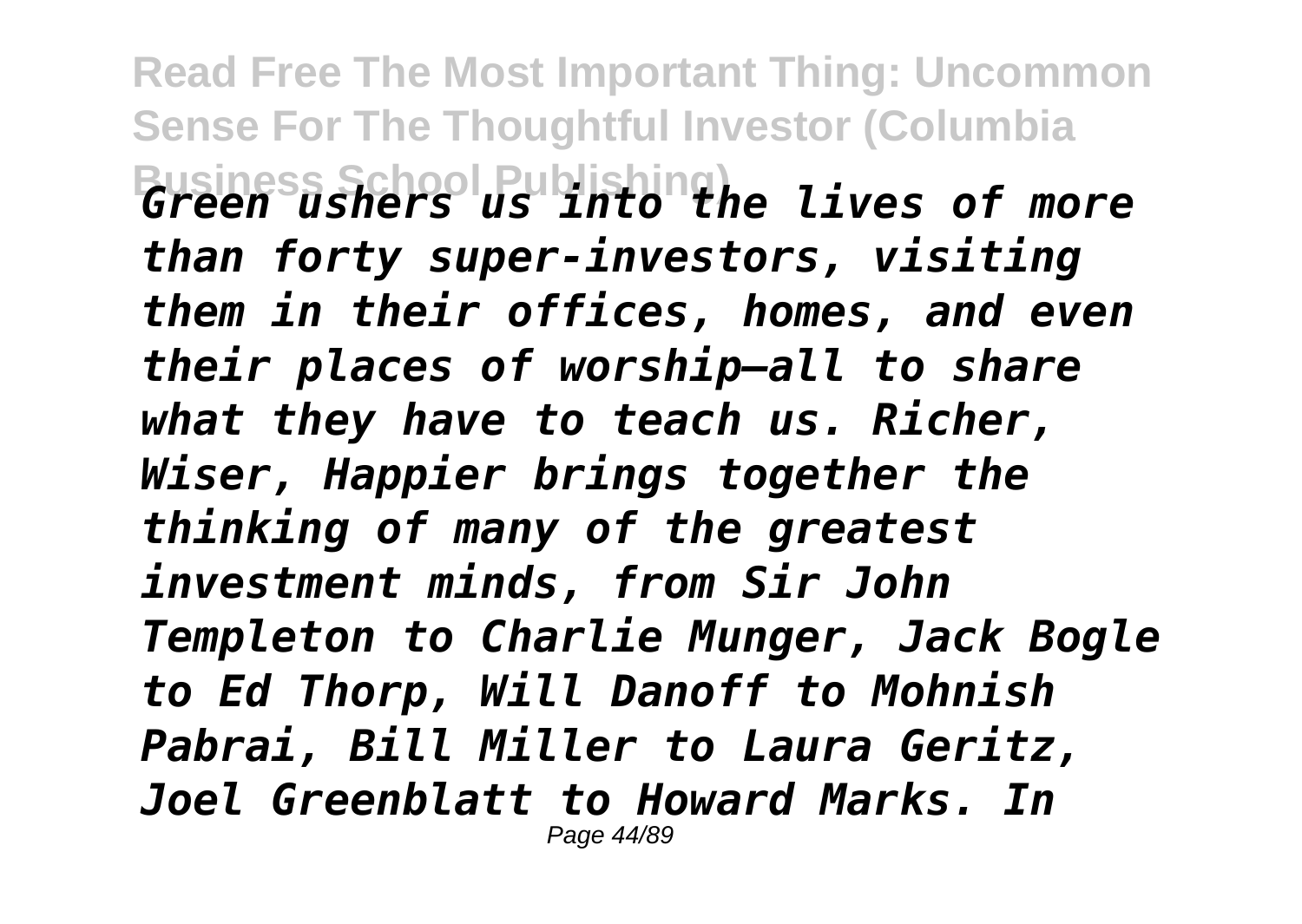**Read Free The Most Important Thing: Uncommon Sense For The Thoughtful Investor (Columbia Business School Publishing)** *explaining how they think and why they win, this landmark book provides gems of insight that will enrich you not only financially but also professionally and personally. Pitch the Perfect Investment Why Nations Succeed or Fail Master Your Mind and Defy the Odds - Clean Edition Conversations with God for Teens A Brief History of Humankind The Outsiders*

Page 45/89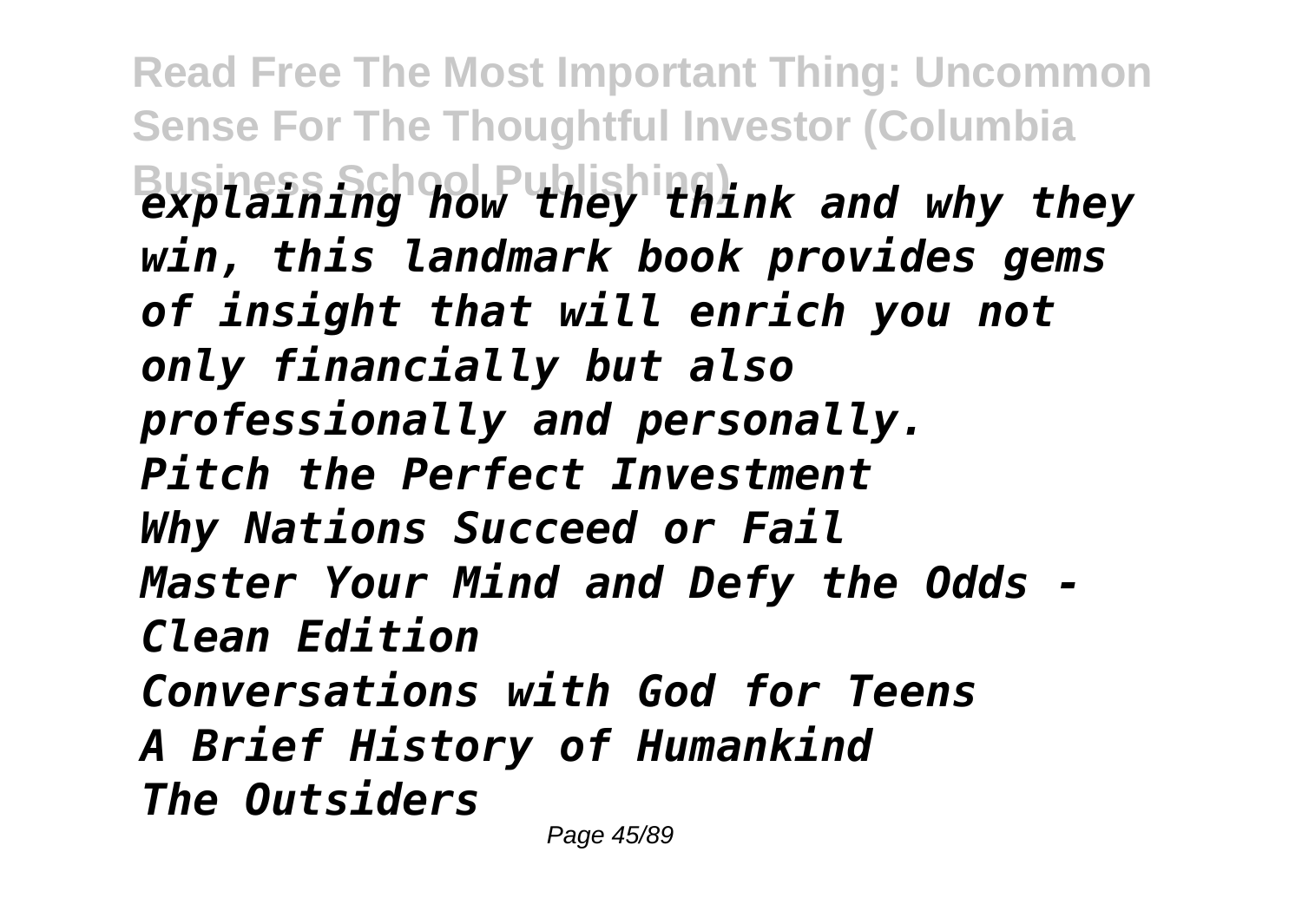## **Read Free The Most Important Thing: Uncommon Sense For The Thoughtful Investor (Columbia Business School Publishing)** *Uncommon Sense*

*If Rupert Murdoch and Sumner Redstone are so smart, why are their stocks long-term losers? We live in the age of big Media, with the celebrity moguls telling us that "content is king." But for all the excitement, glamour, drama, and publicity they produce, why can't these moguls and their companies manage to deliver better returns than you'd get from closing your eyes and throwing a dart? The Curse of the Mogul lays bare the inexcusable financial performance beneath big Media's false veneer of power. By* Page 46/89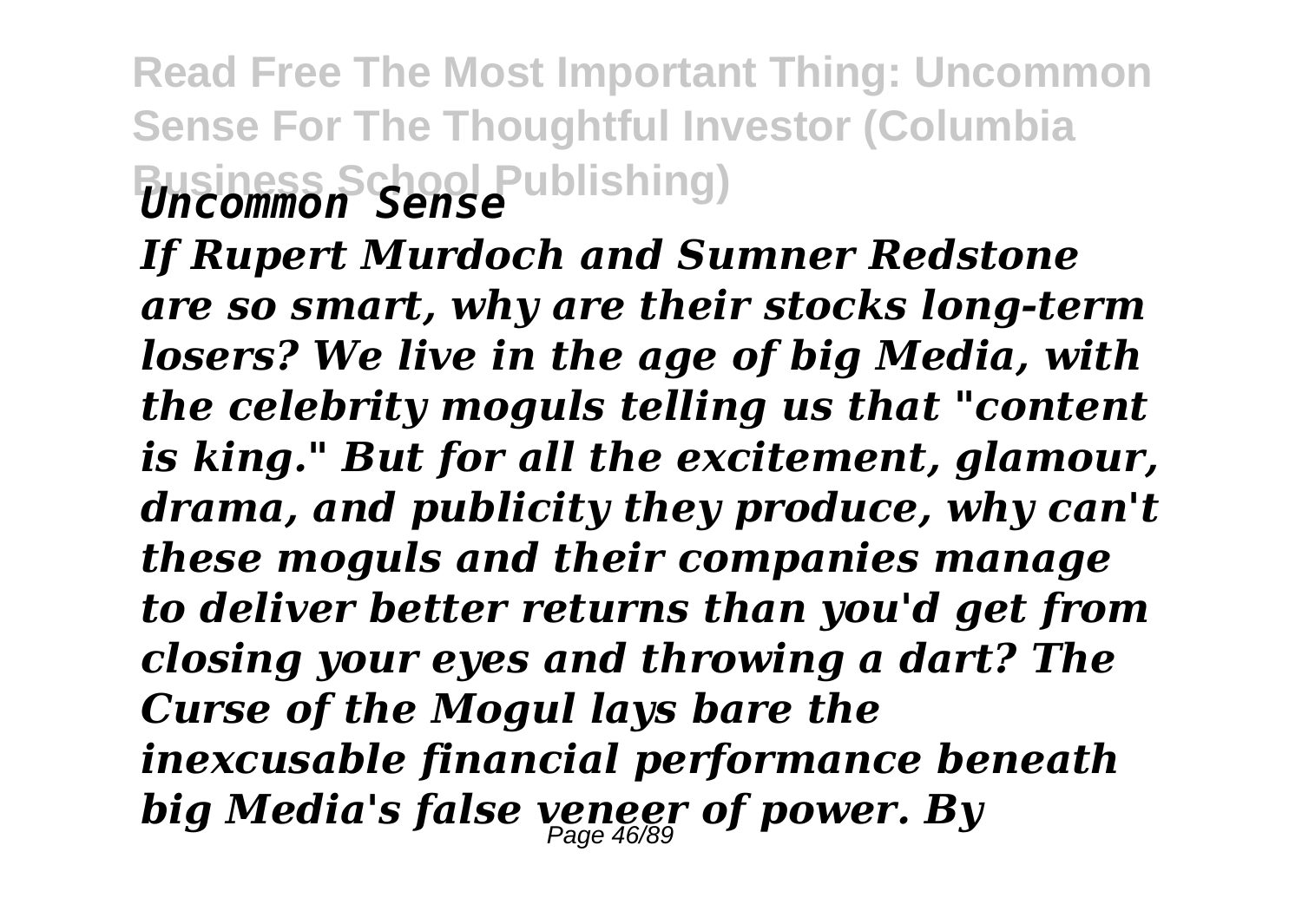**Read Free The Most Important Thing: Uncommon Sense For The Thoughtful Investor (Columbia Business School Publishing)** *rigorously examining individual media businesses, the authors reveal the difference between judging a company by how many times its CEO is seen in SunValley and by whether it generates consistently superior profits. The book is packed with enough sharp-edged data to bring the most highflying, hot-air filled mogul balloon crashing down to earth.*

*New York Times Bestseller Over 2.5 million copies sold For David Goggins, childhood was a nightmare - poverty, prejudice, and physical abuse colored his days and haunted* Page 47/89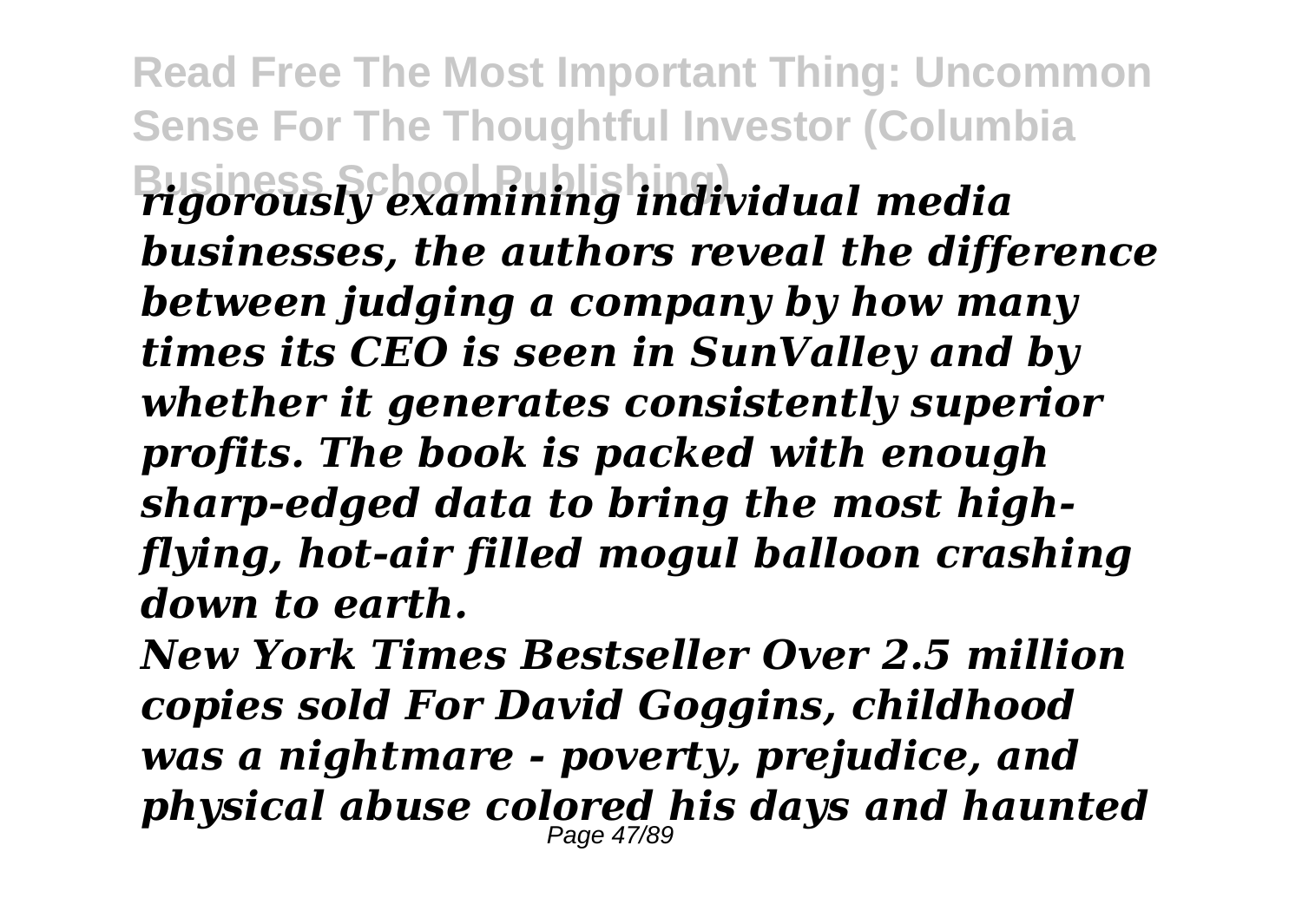**Read Free The Most Important Thing: Uncommon Sense For The Thoughtful Investor (Columbia Business School Publishing)** *his nights. But through self-discipline, mental toughness, and hard work, Goggins transformed himself from a depressed, overweight young man with no future into a U.S. Armed Forces icon and one of the world's top endurance athletes. The only man in history to complete elite training as a Navy SEAL, Army Ranger, and Air Force Tactical Air Controller, he went on to set records in numerous endurance events, inspiring Outside magazine to name him The Fittest (Real) Man in America. In this curse-word-free edition of Can't Hurt Me, he* Page 48/89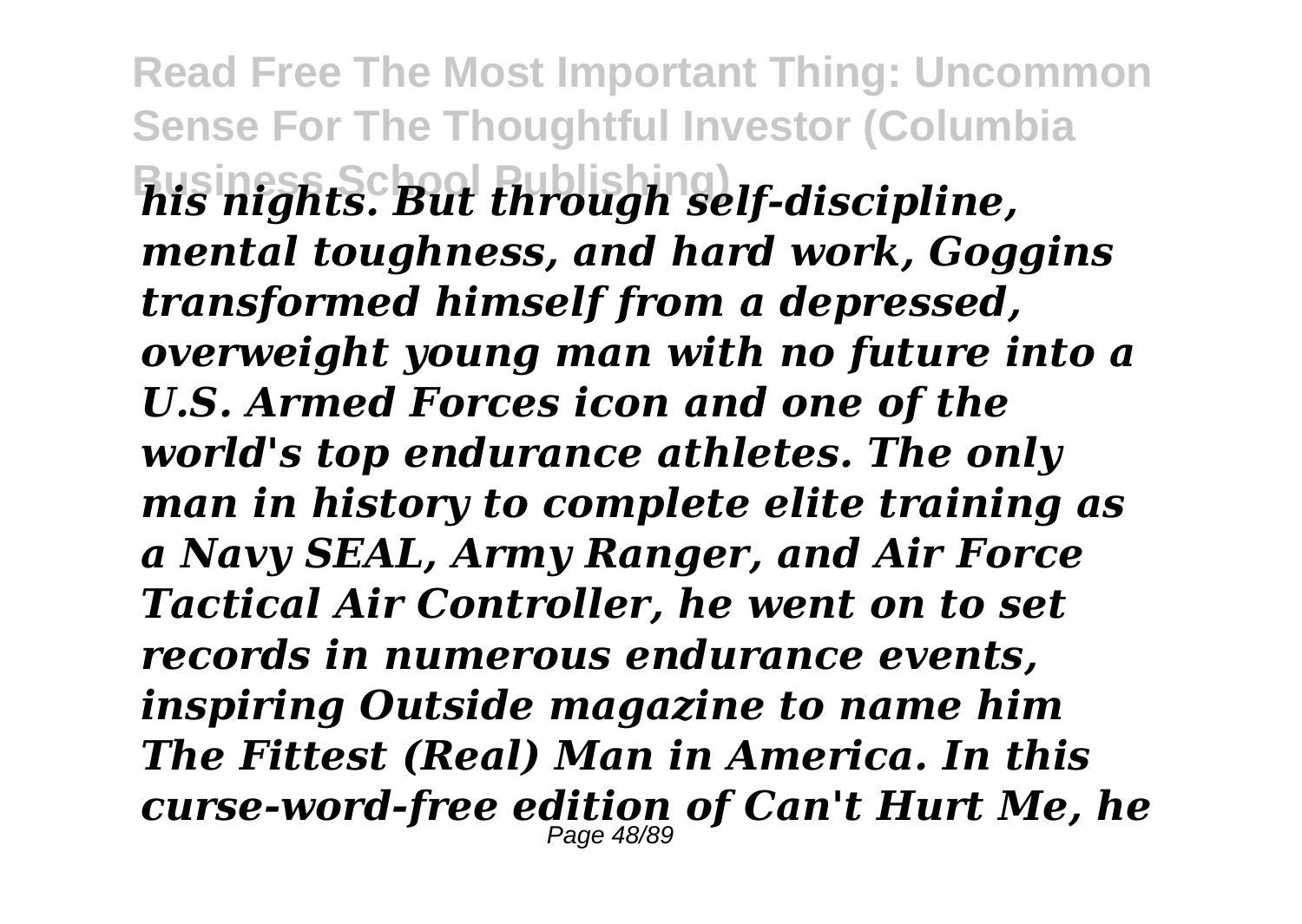**Read Free The Most Important Thing: Uncommon Sense For The Thoughtful Investor (Columbia Business Research Publishing** life story and reveals *that most of us tap into only 40% of our capabilities. Goggins calls this The 40% Rule, and his story illuminates a path that anyone can follow to push past pain, demolish fear, and reach their full potential. Not Obtainable This book offers alternatives to typical leadership, highlighting new ways of thinking about how individuals can lead effectively. Specifically, it integrates several fields, including neuroscience, behavioral economics, mindfulness, cognitive and* Page 49/89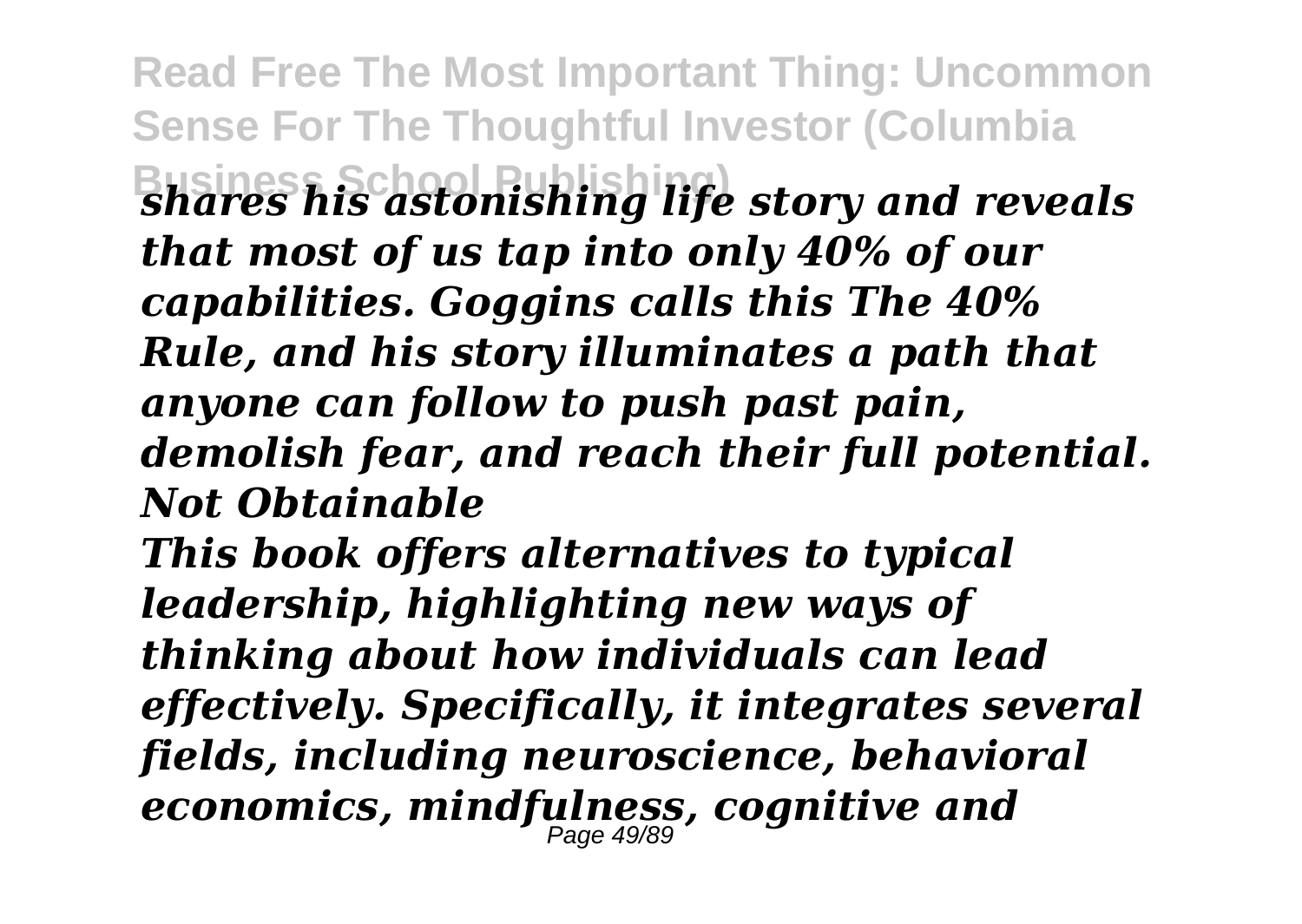**Read Free The Most Important Thing: Uncommon Sense For The Thoughtful Investor (Columbia Business School Publishing)** *social psychology, emotional intelligence, and management decision-making. The authors challenge the "common sense," mainstream thinking about leadership, arguing that effective leadership depends on a more complicated understanding of the underlying dynamics.When leaders rely on the common sense that they have been taught explicitly or implicitly about leadership, the results are often not effective—for themselves personally, for their followers, for the organizations in which they lead, and for society as a whole.* Page 50/89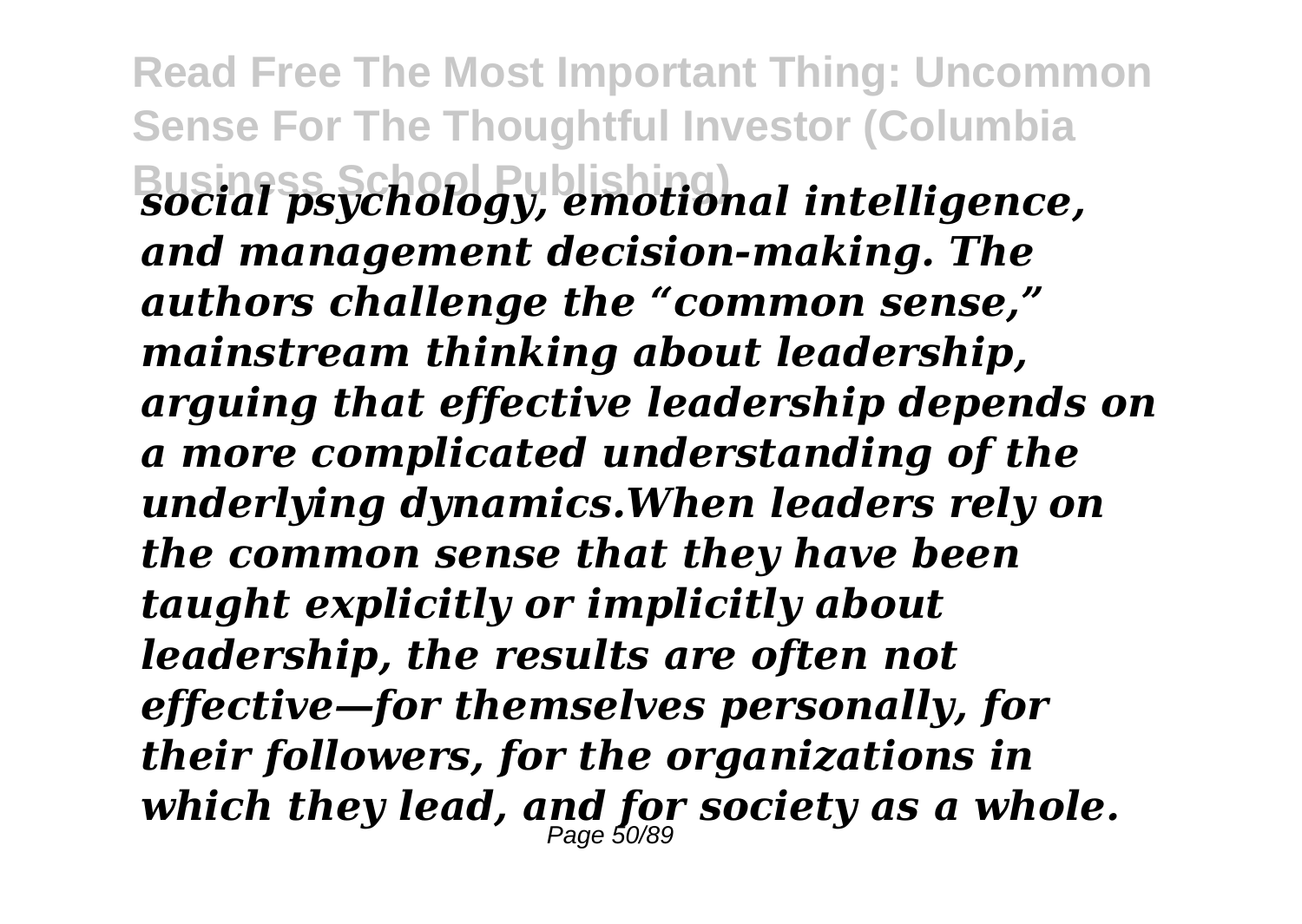**Read Free The Most Important Thing: Uncommon Sense For The Thoughtful Investor (Columbia Business School Publishing)** *For example, aspiring leaders often believe that the mark of good leaders is their ability to come up with quick answers to problems. Others believe that one's ability to minimize complexity and uncertainty indicates leadership potential. In addition, despite the literature suggesting the value of engaging in self-reflection, few leaders regularly step back and look inward. Even those who can intellectually discuss emotional intelligence often focus on their ability to influence the emotions of others rather than reflecting on and learning from their own emotions.The* Page 51/89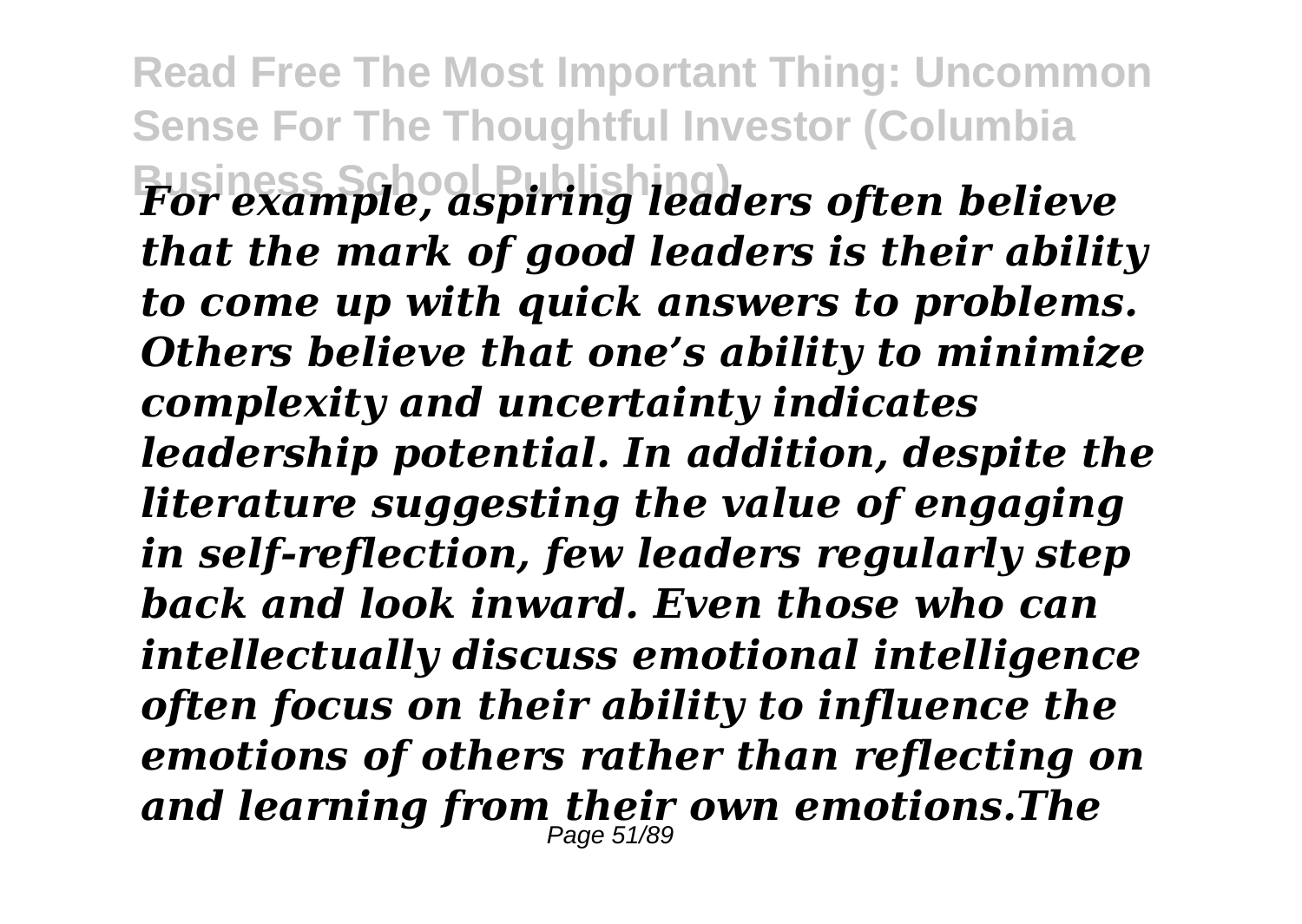**Read Free The Most Important Thing: Uncommon Sense For The Thoughtful Investor (Columbia Business Is for leaders to operate with more** *humility and greater awareness of the multiple contexts in which they function—approaches that improve life for all organizational members. As leaders become more effective, they will become healthier and more satisfied, less harried, more grounded, and more fulfilled in their lives.*

*Getting the odds on your side A Short History of Financial Euphoria The Rise and Fall of the Rock Stars 1955-1994*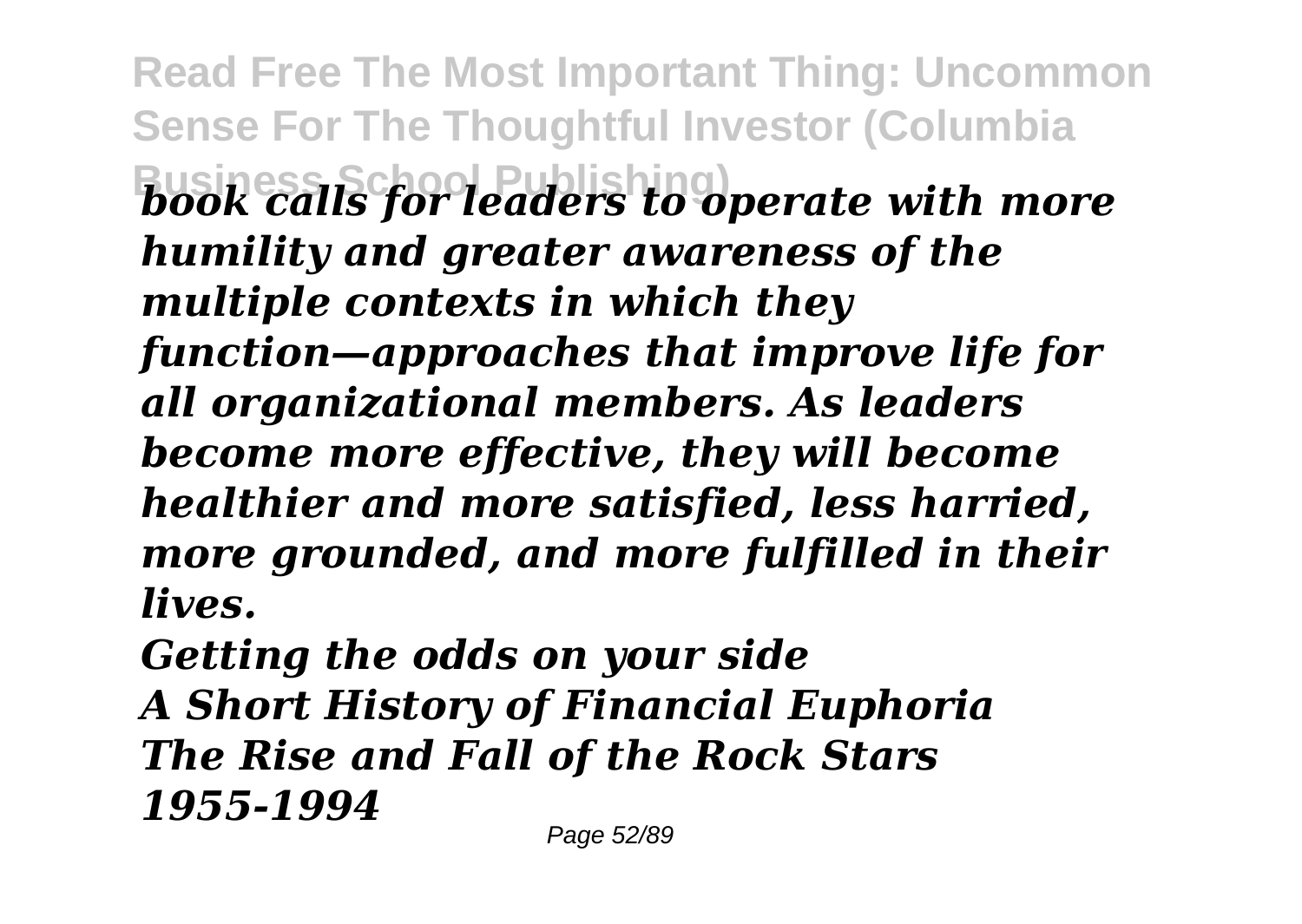## **Read Free The Most Important Thing: Uncommon Sense For The Thoughtful Investor (Columbia**  $Cardiology$  Explained hing) *What Every Autistic Girl Wishes Her Parents Knew*

## *The Complete Investor*

Buckland's Complete Book of Witchcraft has influenced and guided countless students, coven initiates, and solitaries around the world. One of modern Wicca's most recommended books, this comprehensive text features a stepby-step course in Witchcraft, with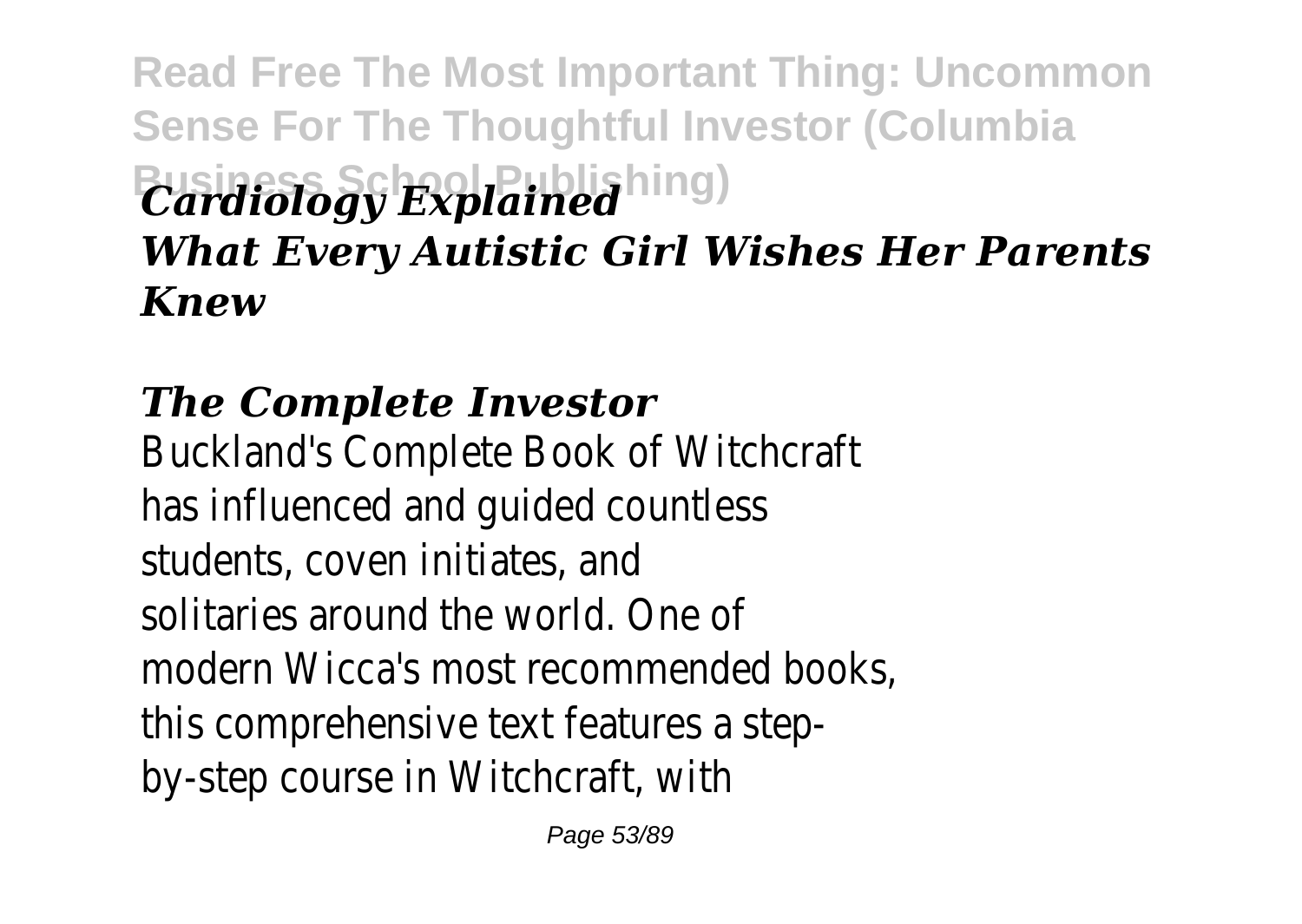**Read Free The Most Important Thing: Uncommon Sense For The Thoughtful Investor (Columbia** Busines School Publishing Pations, rituals, beliefs, history, and lore, as well as instruction in spellwork, divination, herbalism, healing, channeling, dreamwork, sabbats, esbats, covens, and solitary practice. The workbook format includes exam questions at the end of each lesson, so you can build a permanent record of your spiritual and magical training. This complete selfstudy course in modern Wicca is a treasured classic—an essential and Page 54/89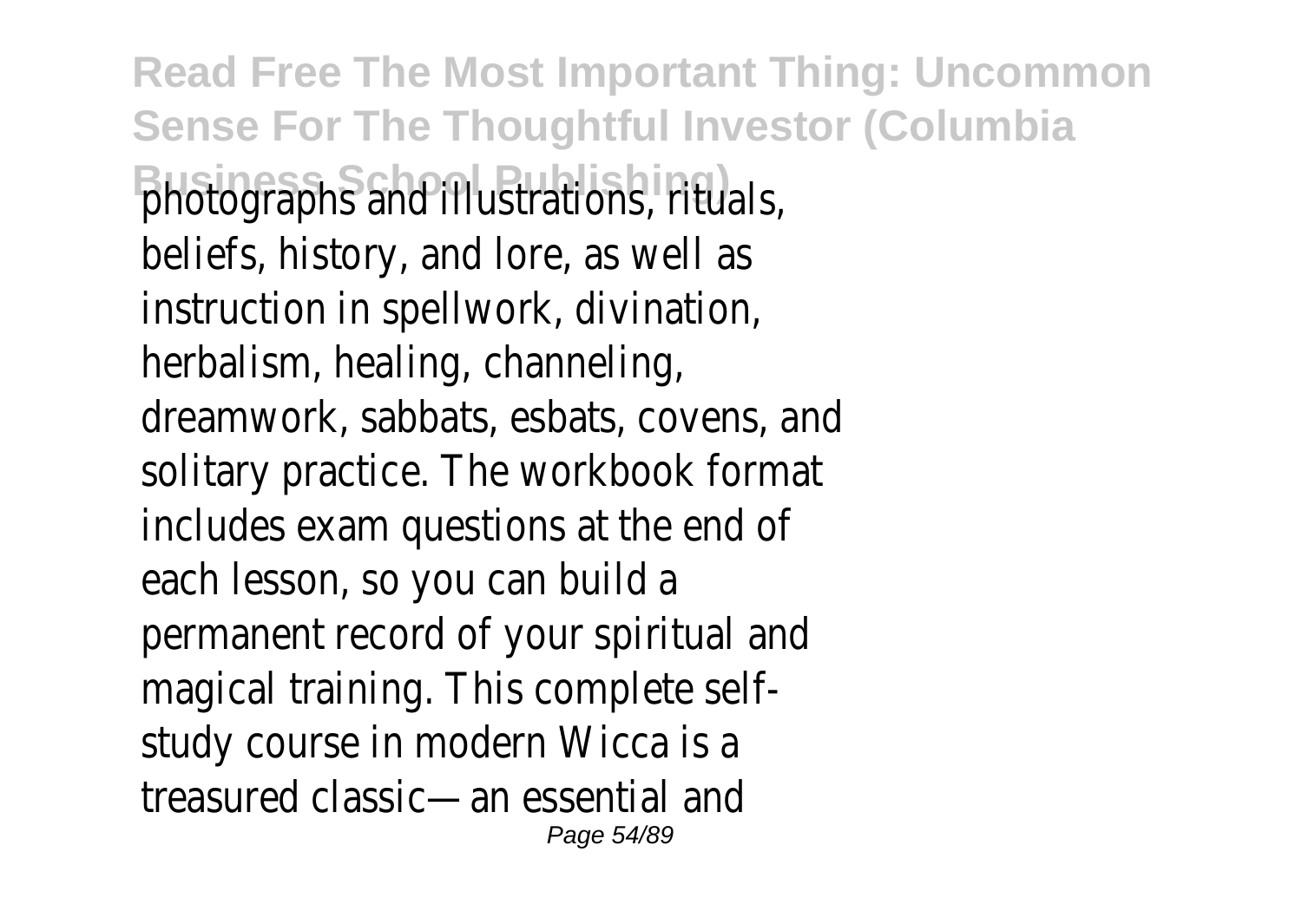**Read Free The Most Important Thing: Uncommon Sense For The Thoughtful Investor (Columbia Business School Publishing** in every Witch's library. Praise: "A masterwork by one of the great Elders of the Craft. Raymond Buckland has presented a treasure trove of Wiccan lore. It is a legacy that will provide magic, beauty, and wisdom to future generations of those who seek the ancient paths of the Old Religion."—Ed Fitch, author of Magical Rites from the Crystal Well "I read Buckland's Complete Book of Witchcraft with much pleasure. This Page 55/89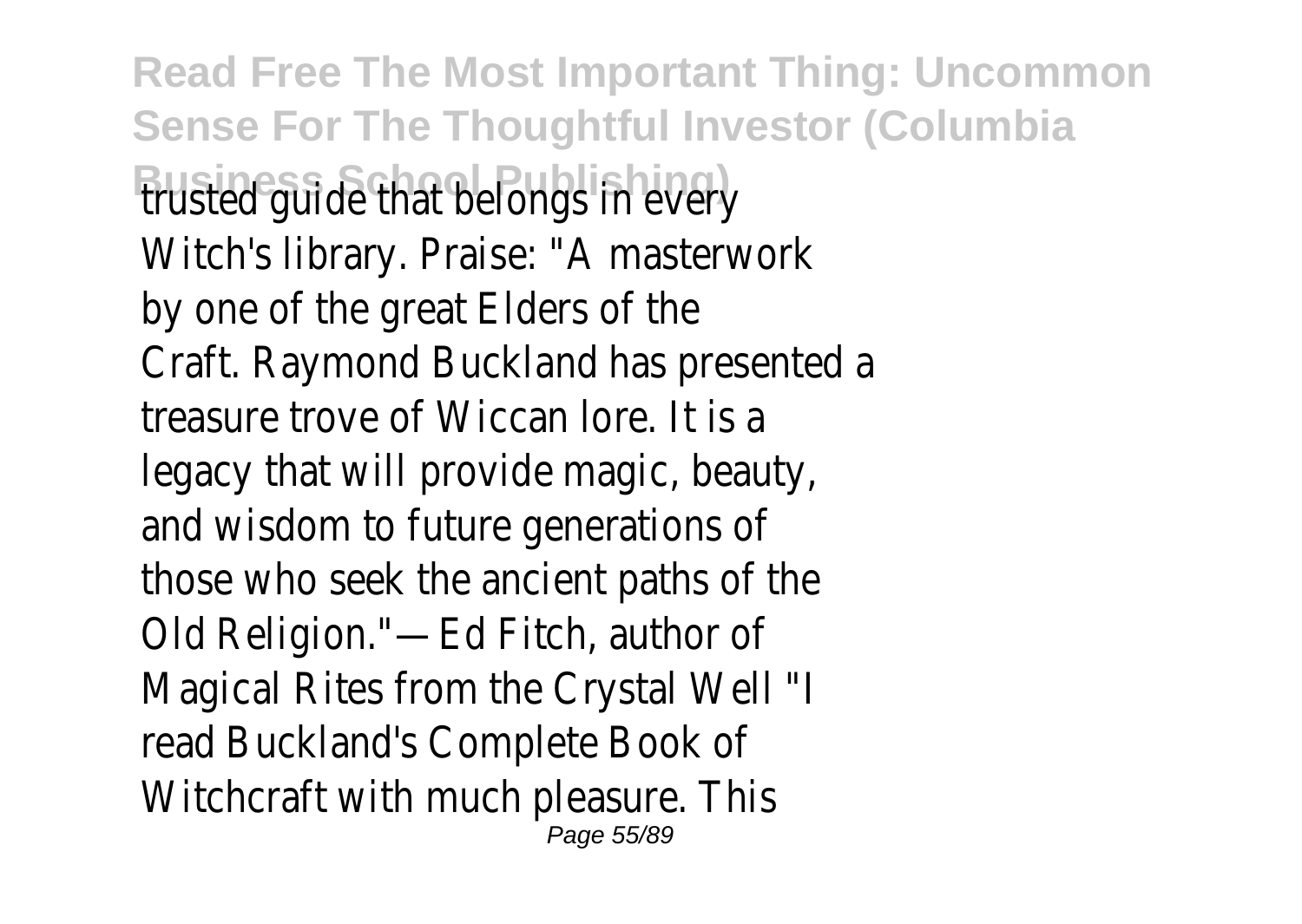**Read Free The Most Important Thing: Uncommon Sense For The Thoughtful Investor (Columbia Business School Publishing)** book contains enough information and know-how for all approaches: the historical, the philosophical, and the pragmatic . . . quite entertaining, as much for the armchair enthusiast as for the practicing occultist."—Marion Zimmer Bradley, author of The Mists of Avalon "Never in the history of the Craft has a single book educated as many people, spurred as many spiritual paths, or conjured as much personal possibility as Buckland's Complete Book Page 56/89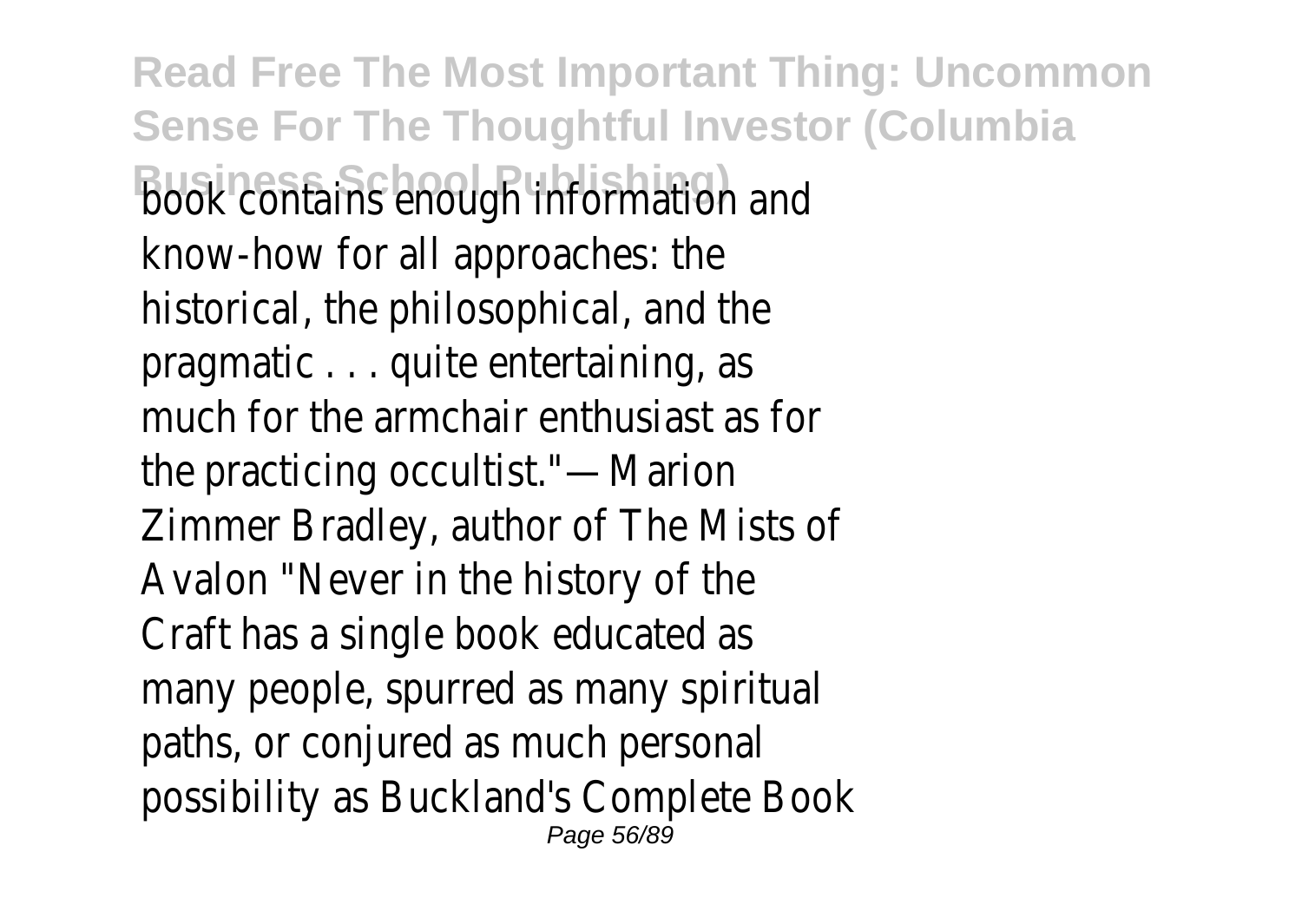**Read Free The Most Important Thing: Uncommon Sense For The Thoughtful Investor (Columbia** Busines Schart Publishing)<br> **Business School Publishing** author of The Craft Suppose you could ask God any question and get an answer. What would it be? Young people all over the world have been asking those questions. So Neale Donald Walsch, author of the internationally bestselling Conversations with God series had another conversation. Conversations with God for Teens is a simple, clear, straight-to-the-point dialogue that Page 57/89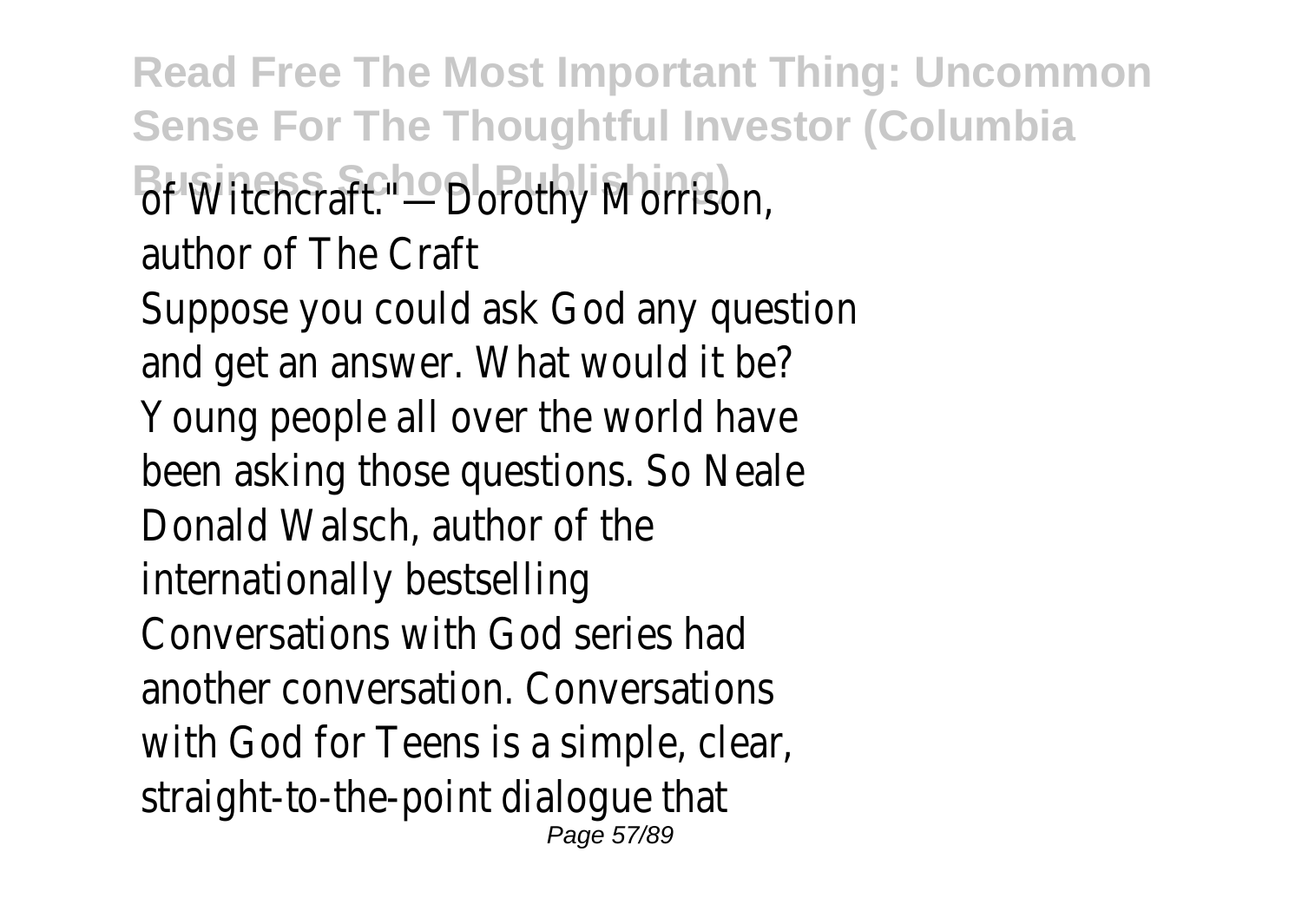**Read Free The Most Important Thing: Uncommon Sense For The Thoughtful Investor (Columbia Business School Publishing)** answers teens questions about God, money, sex, love, and more. Conversations with God for Teens reads like a rap session at a church youth group, where teenagers discuss everything they ever wanted to know about life but were too afraid to ask God. Walsch acts as the verbal conduit, showing teenagers how easy it is to converse with the divine. When Claudia, age 16, from Perth, Australia, asks, "Why can't I just have sex with Page 58/89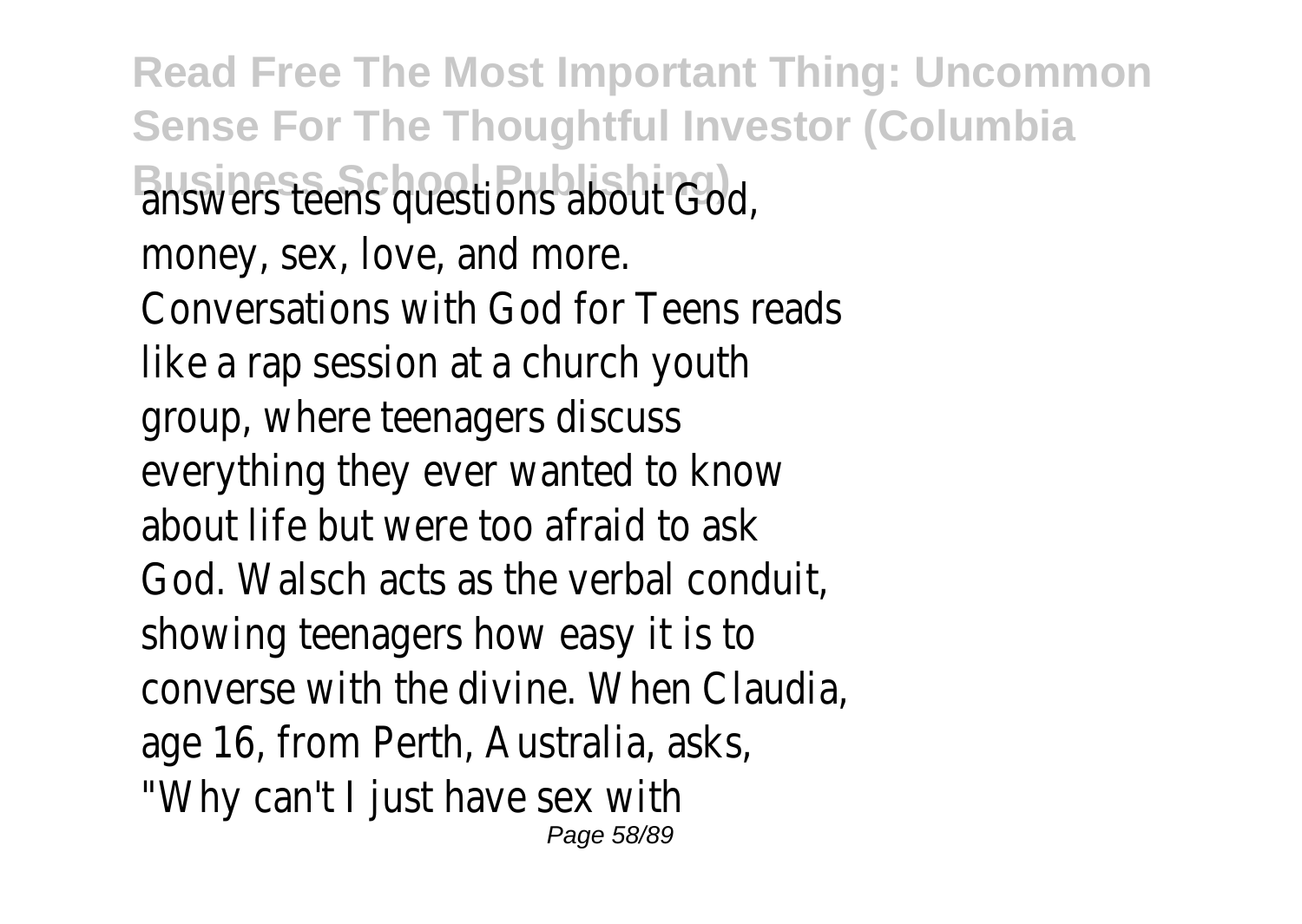**Read Free The Most Important Thing: Uncommon Sense For The Thoughtful Investor (Columbia** Busing Body? What's the big deal?", the answer God offers her is: "Nothing you do will ever be okay with everybody. 'Everybody' is a large word. The real question is can you have sex and have it be okay with you?" There's no doubt that the casual question-and-answer format will help make God feel welcoming and accessible to teens. Conversations with God for Teens is the perfect gift purchase for parents, grandparents, and anyone else who wants Page 59/89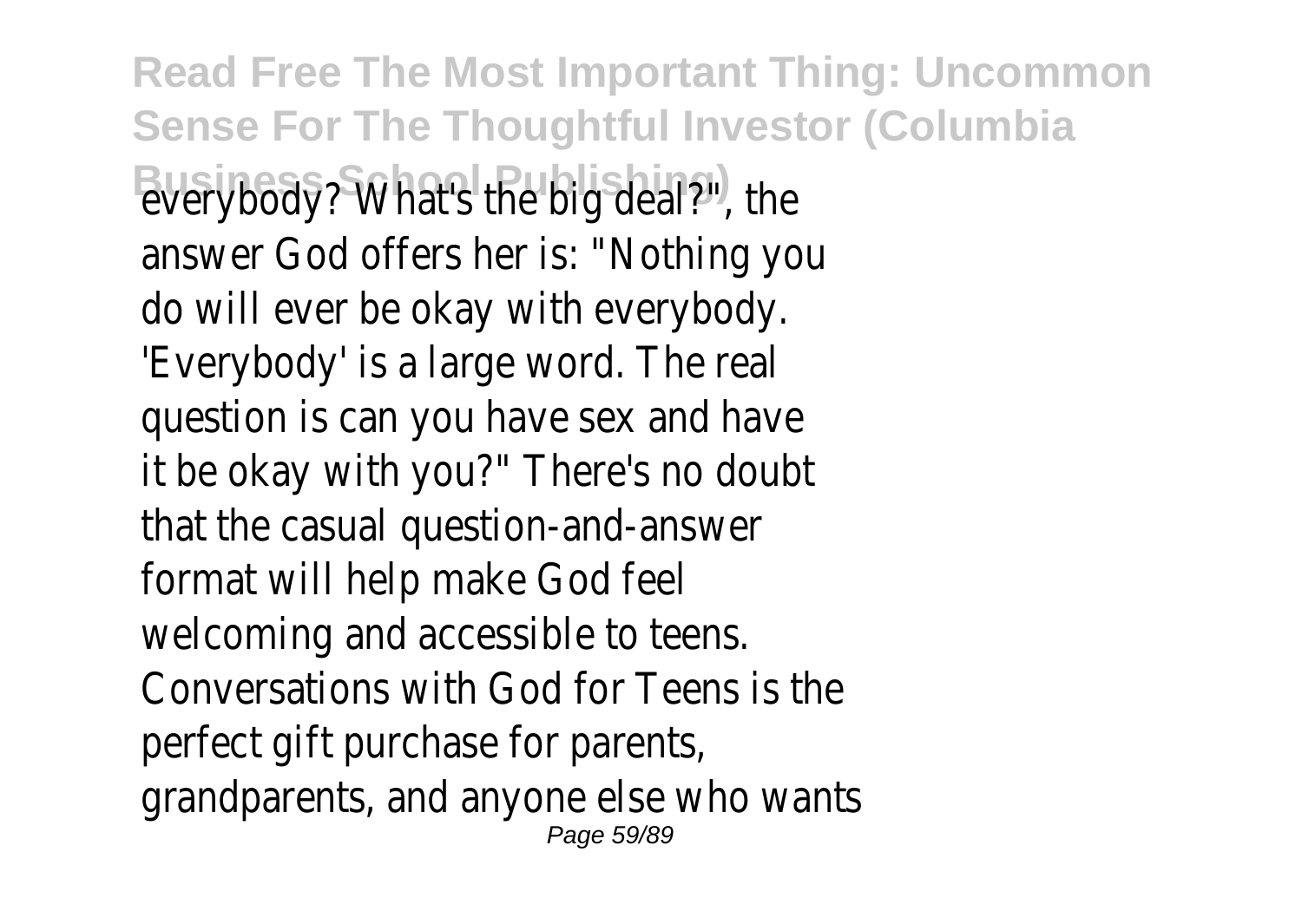**Read Free The Most Important Thing: Uncommon Sense For The Thoughtful Investor (Columbia Business School Publishing)** to provide accessible spiritual content for the teen(s) in their lives. Charlie Munger, Berkshire Hathaway's visionary vice chairman and Warren Buffett's indispensable financial partner, has outperformed market indexes again and again, and he believes any investor can do the same. His notion of "elementary, worldly wisdom"—a set of interdisciplinary mental models involving economics, business, psychology, ethics, and Page 60/89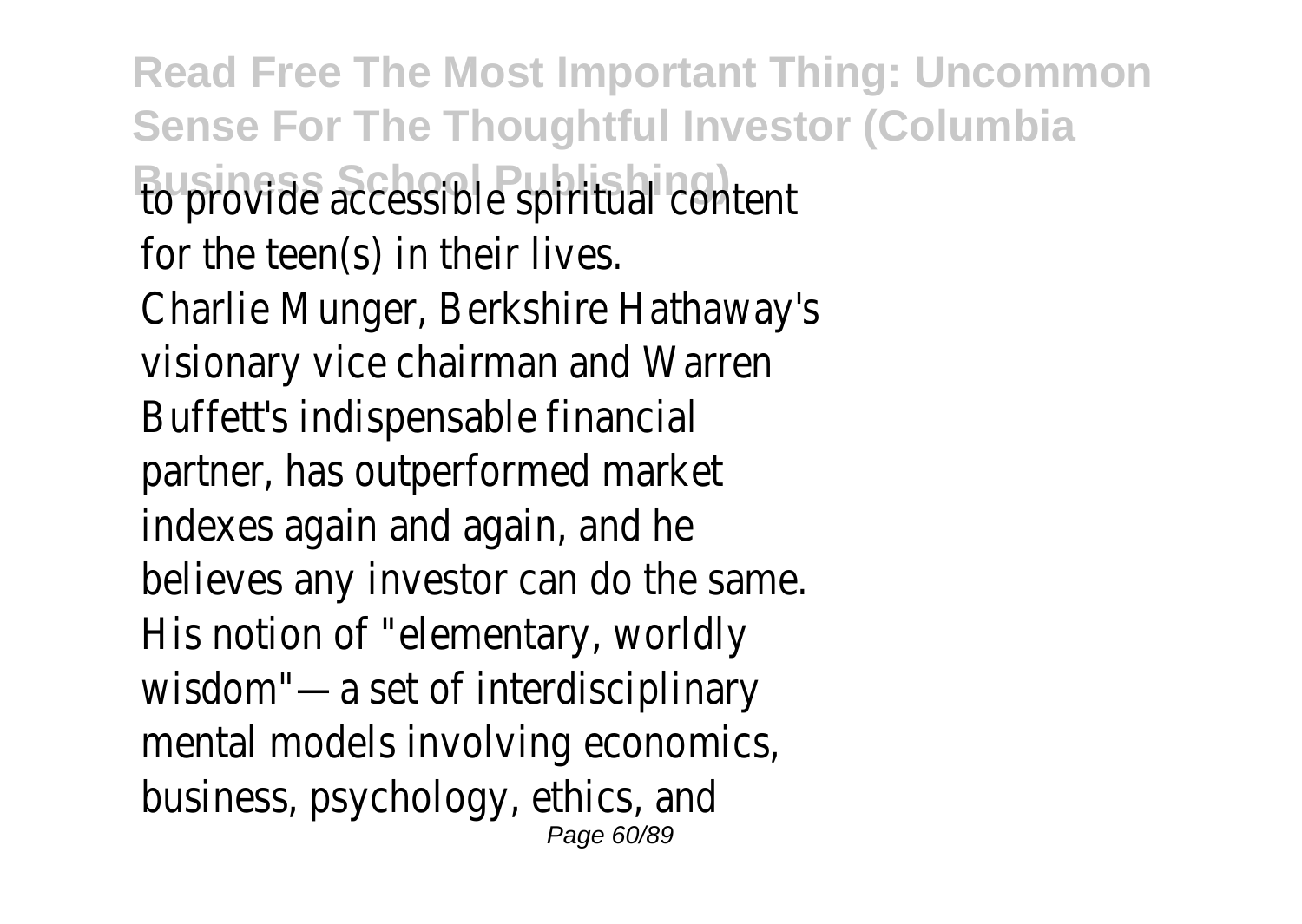**Read Free The Most Important Thing: Uncommon Sense For The Thoughtful Investor (Columbia Busing School Publishing)** mim to keep his emotions out of his investments and avoid the common pitfalls of bad judgment. Munger's system has steered his investments for forty years and has guided generations of successful investors. This book presents the essential steps of Munger's investing strategy, condensed here for the first time from interviews, speeches, writings, and shareholder letters, and paired with commentary from fund Page 61/89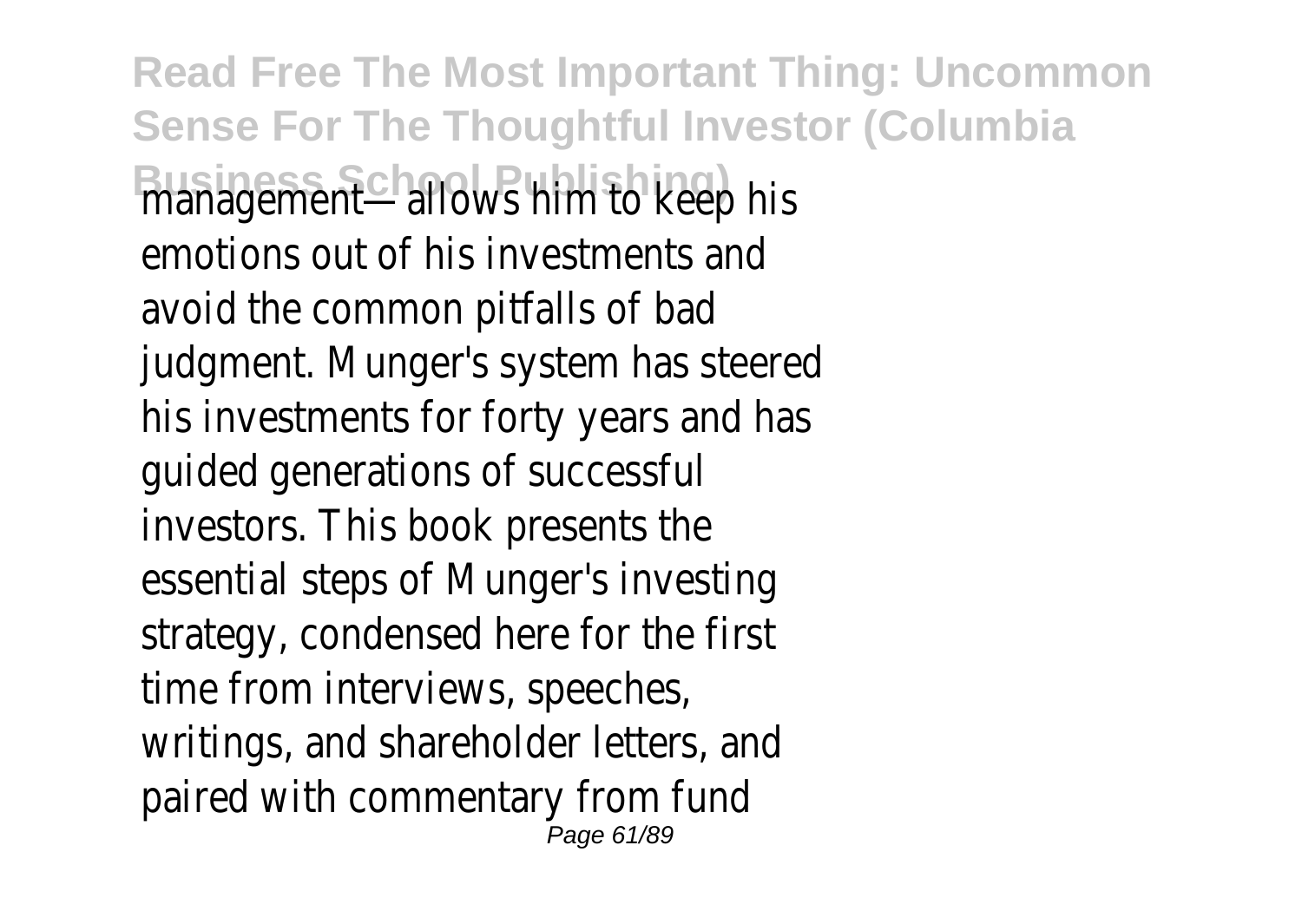**Read Free The Most Important Thing: Uncommon Sense For The Thoughtful Investor (Columbia Busing School Publishing)** managers and businesscase historians. Derived from Ben Graham's value-investing system, Munger's approach is straightforward enough that ordinary investors can apply it to their portfolios. This book is not simply about investing. It is about cultivating mental models for your whole life, but especially for your investments. "This is that rarity, a useful

book."--Warren Buffett Howard Marks, Page 62/89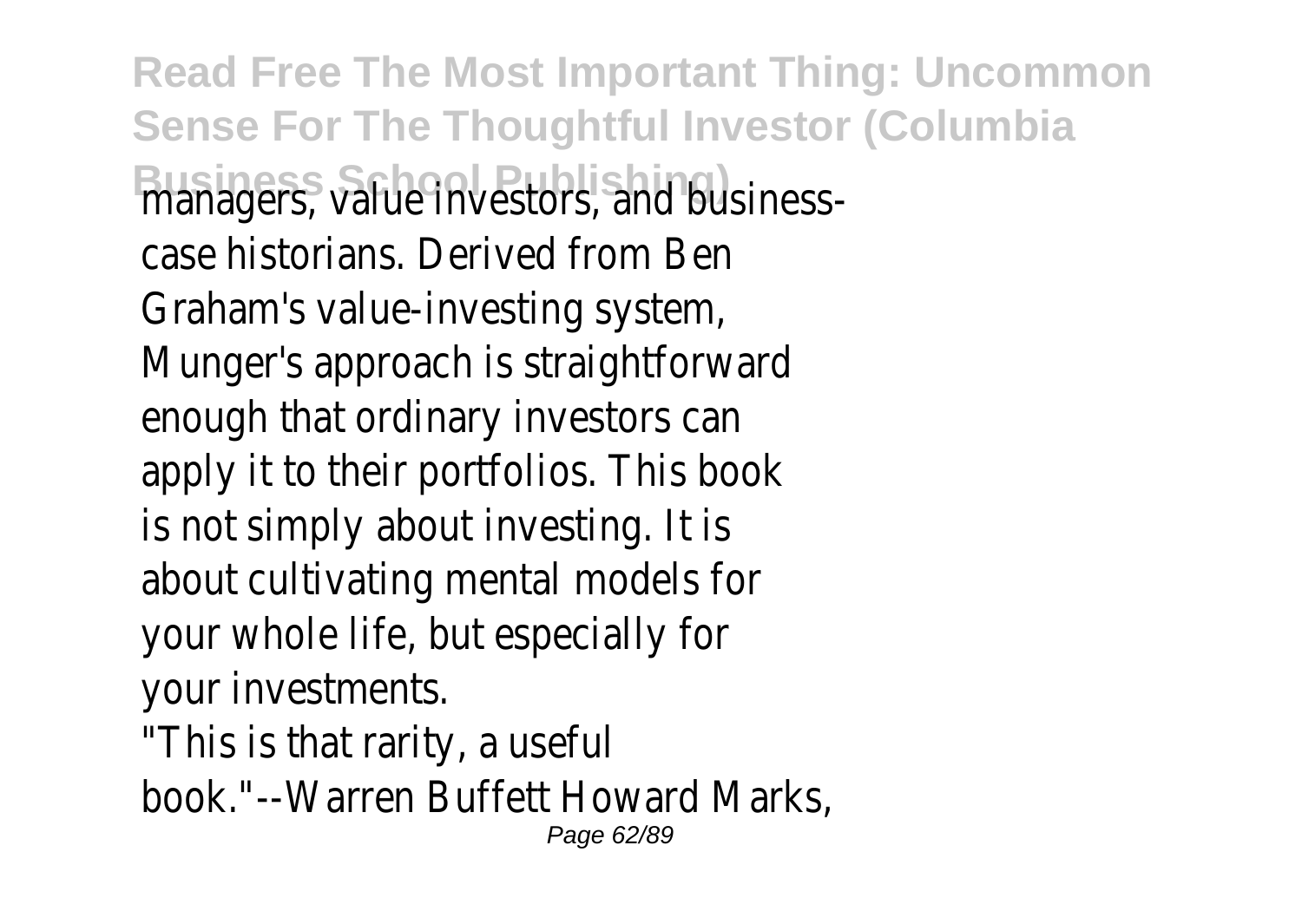**Read Free The Most Important Thing: Uncommon Sense For The Thoughtful Investor (Columbia Business Schaal Publishing) under of Oaktree** Capital Management, is renowned for his insightful assessments of market opportunity and risk. After four decades spent ascending to the top of the investment management profession, he is today sought out by the world's leading value investors, and his client memos brim with insightful commentary and a time-tested, fundamental philosophy. Now for the first time, all readers can benefit from Marks's Page 63/89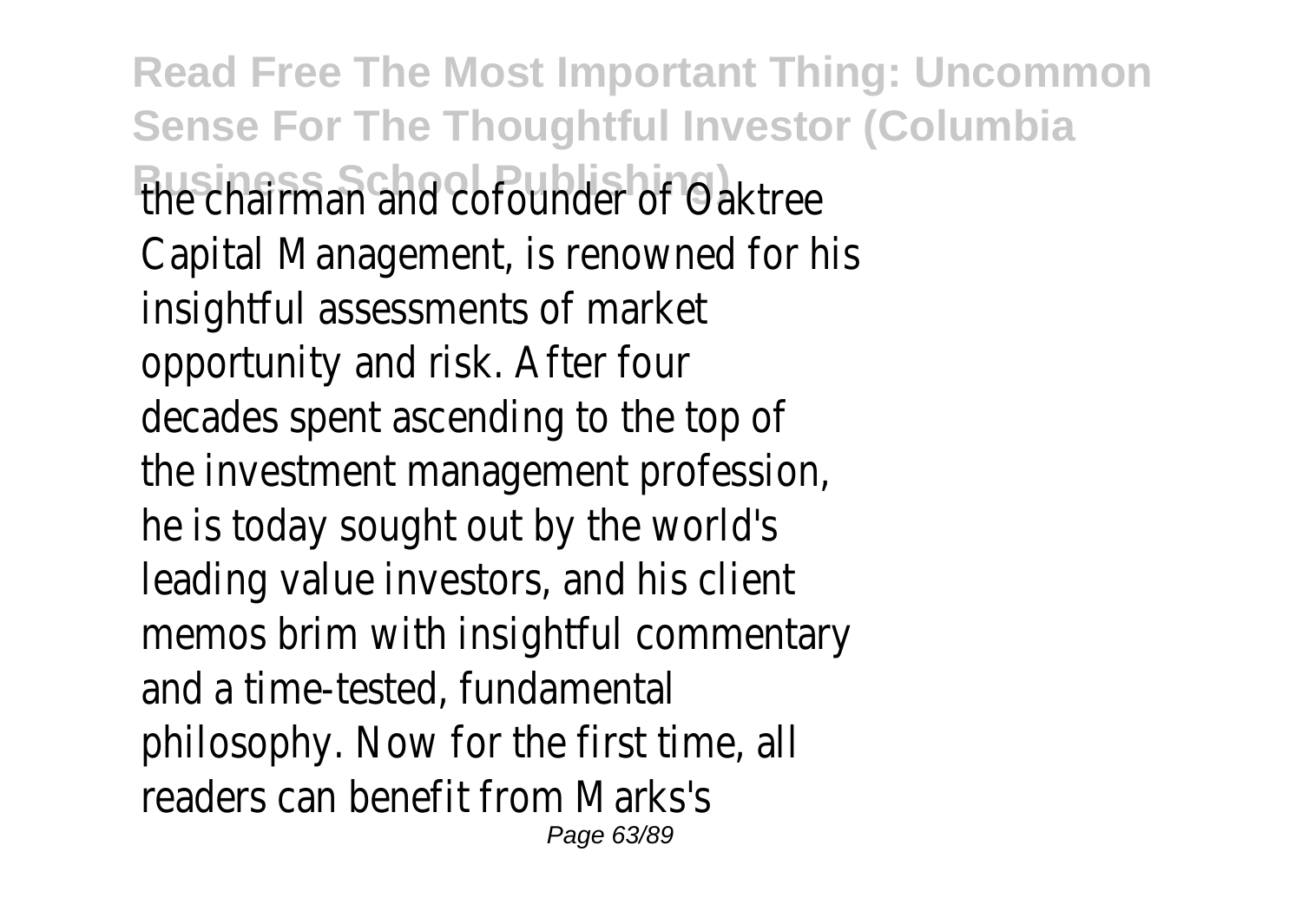**Read Free The Most Important Thing: Uncommon Sense For The Thoughtful Investor (Columbia Business School Publishing)** wisdom, concentrated into a single volume that speaks to both the amateur and seasoned investor. Informed by a lifetime of experience and study, The Most Important Thing explains the keys to successful investment and the pitfalls that can destroy capital or ruin a career. Utilizing passages from his memos to illustrate his ideas, Marks teaches by example, detailing the development of an investment philosophy that fully acknowledges the Page 64/89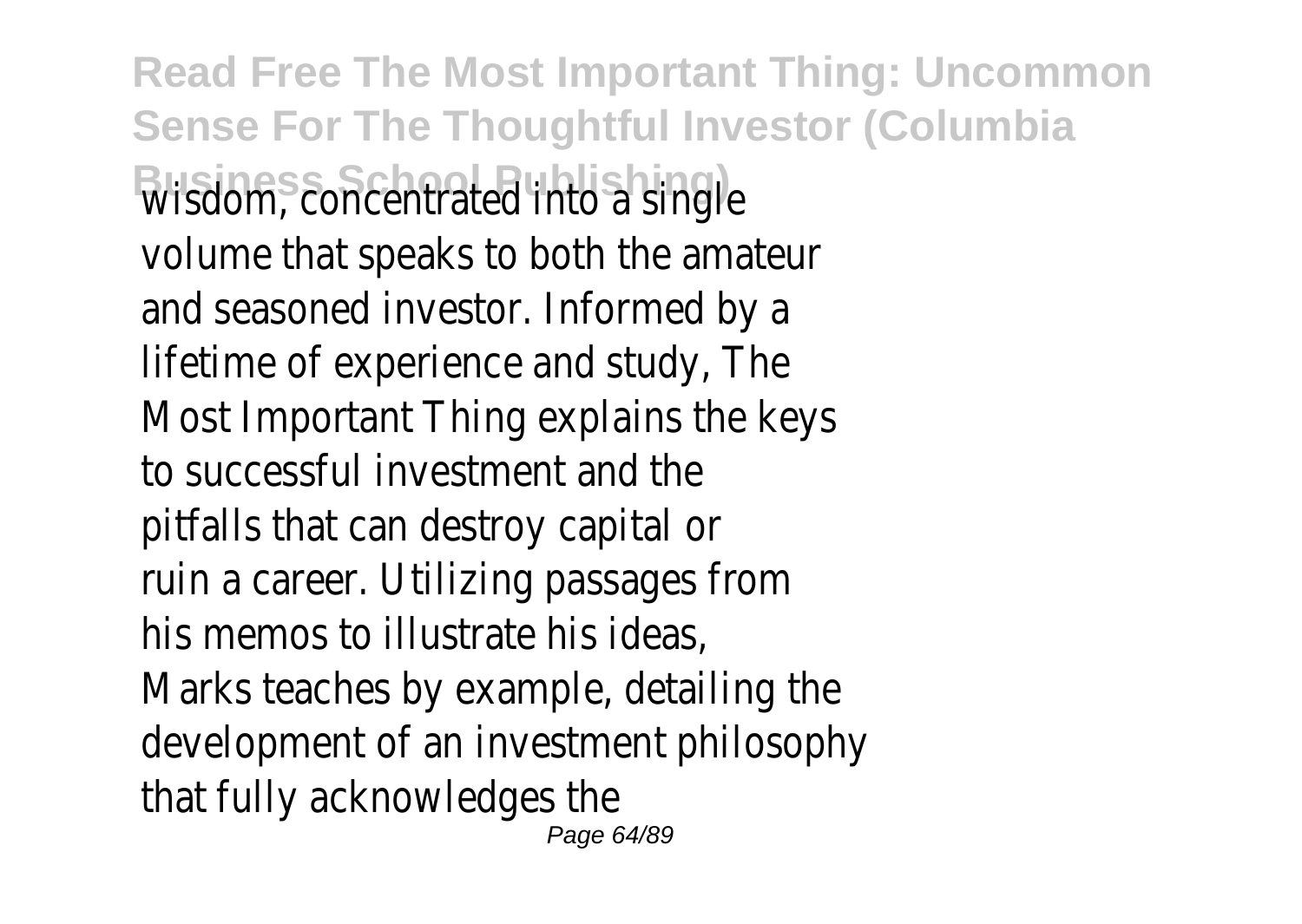**Read Free The Most Important Thing: Uncommon Sense For The Thoughtful Investor (Columbia Business School Publishing)** complexities of investing and the perils of the financial world. Brilliantly applying insight to today's volatile markets, Marks offers a volume that is part memoir, part creed, with a number of broad takeaways. Marks expounds on such concepts as "secondlevel thinking," the price/value relationship, patient opportunism, and defensive investing. Frankly and honestly assessing his own decisions--and occasional missteps--he Page 65/89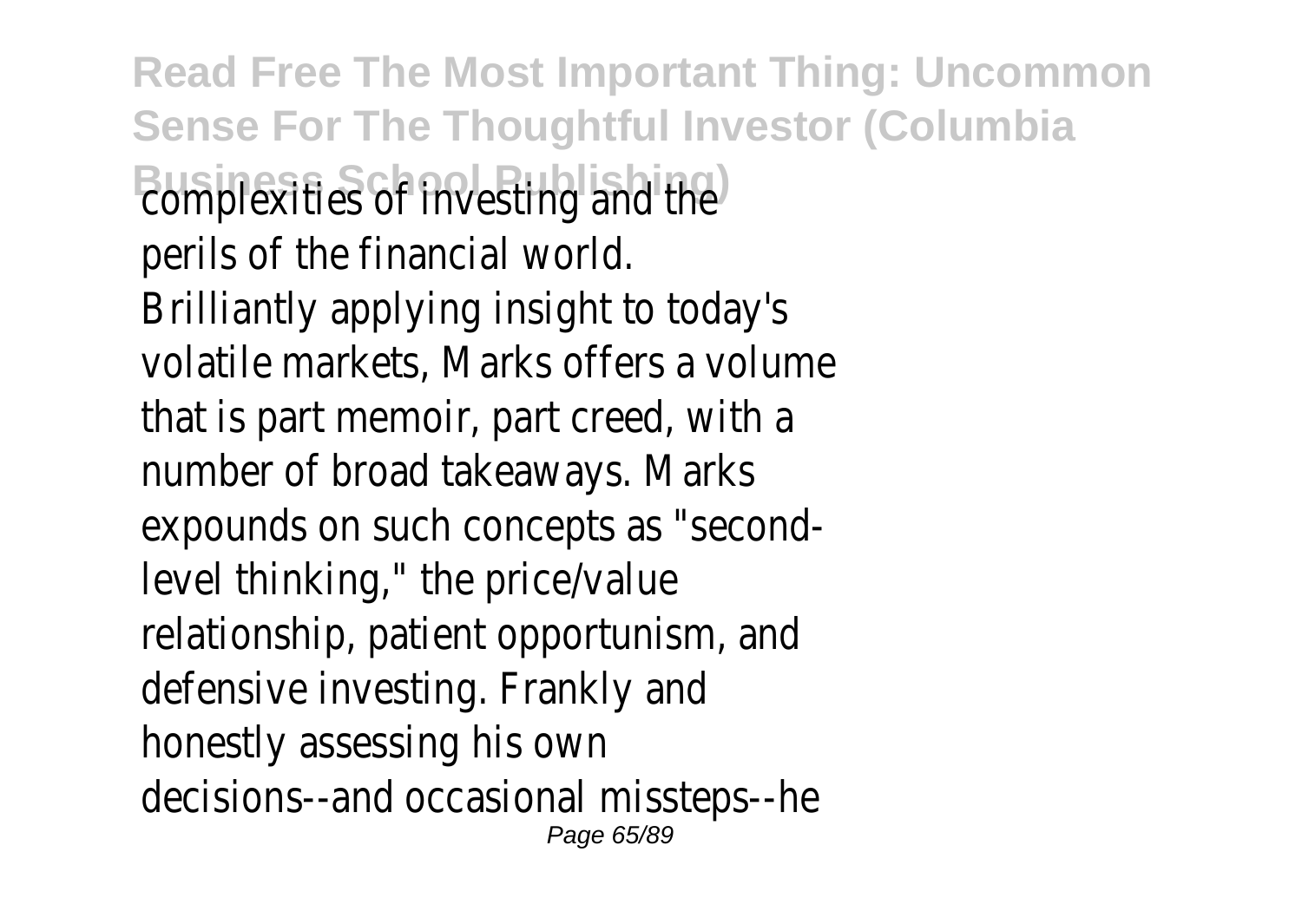**Read Free The Most Important Thing: Uncommon Sense For The Thoughtful Investor (Columbia Business Valuable lessons for critical** thinking, risk assessment, and investment strategy. Encouraging investors to be "contrarian," Marks wisely judges market cycles and achieves returns through aggressive yet measured action. Which element is the most essential? Successful investing requires thoughtful attention to many separate aspects, and each of Marks's subjects proves to be the most important thing.

Page 66/89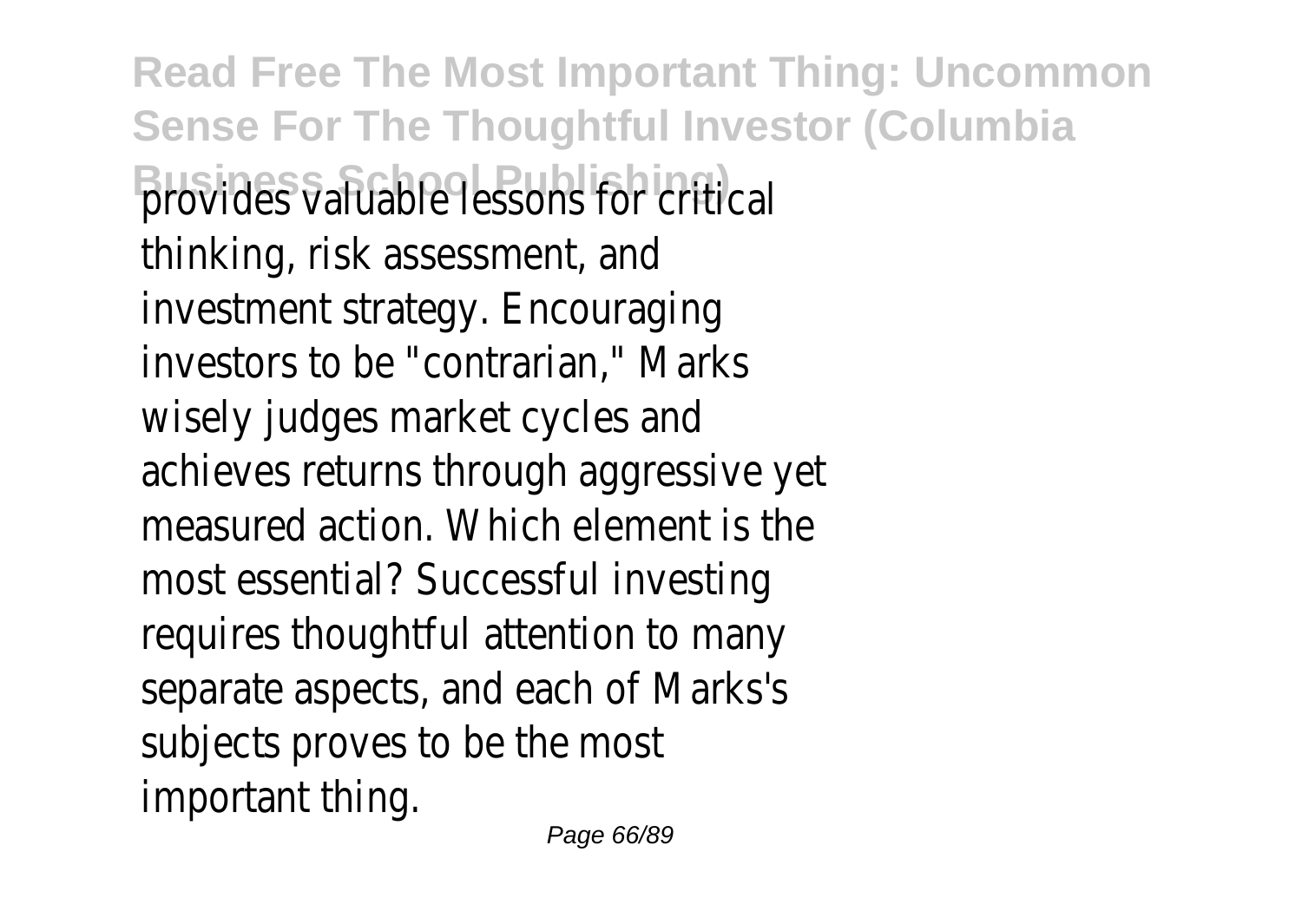**Read Free The Most Important Thing: Uncommon Sense For The Thoughtful Investor (Columbia Business Sebpoc Bublishing)** America (Third Edition) Uncommon People Leading with Uncommon Sense The State is Out of Date Tools and Techniques for Intelligent Investment All I Really Need to Know I Learned in Kindergarten How the World's Greatest Investors Win in Markets and Life *In the third edition of this international best seller,* Page 67/89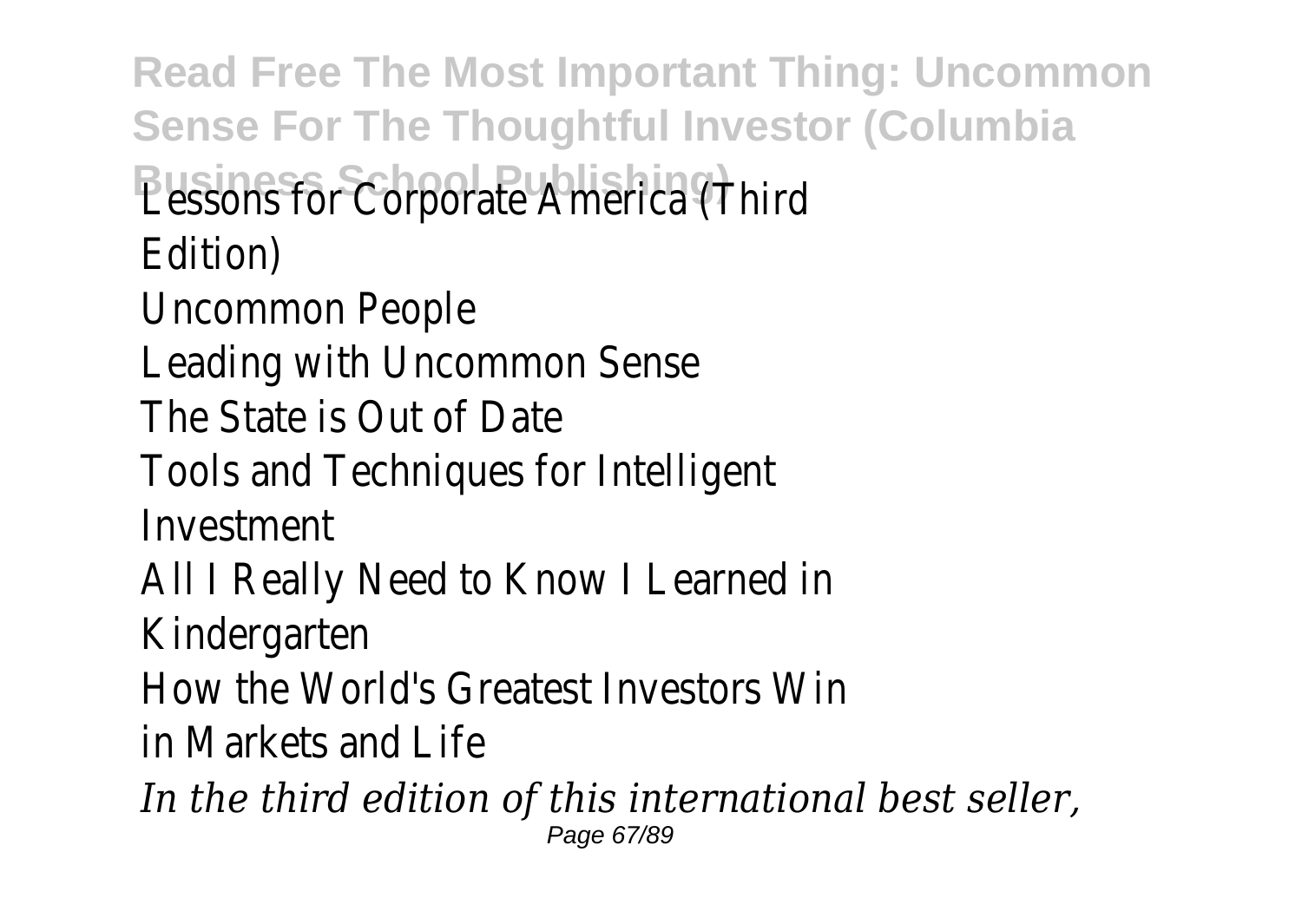**Read Free The Most Important Thing: Uncommon Sense For The Thoughtful Investor (Columbia Business School Publishing)** *Lawrence Cunningham brings you the latest wisdom from Warren Buffett's annual letters to Berkshire Hathaway shareholders. New material addresses: the financial crisis and its continuing implications for investors, managers and society; the housing bubble at the bottom of that crisis; the debt and derivatives excesses that fueled the crisis and how to deal with them; controlling risk and protecting reputation in corporate governance; Berkshire's acquisition and operation of Burlington Northern Santa Fe; the role of oversight in heavily regulated industries; investment possibilities today; and weaknesses of popular option valuation models. Some other material has been* Page 68/89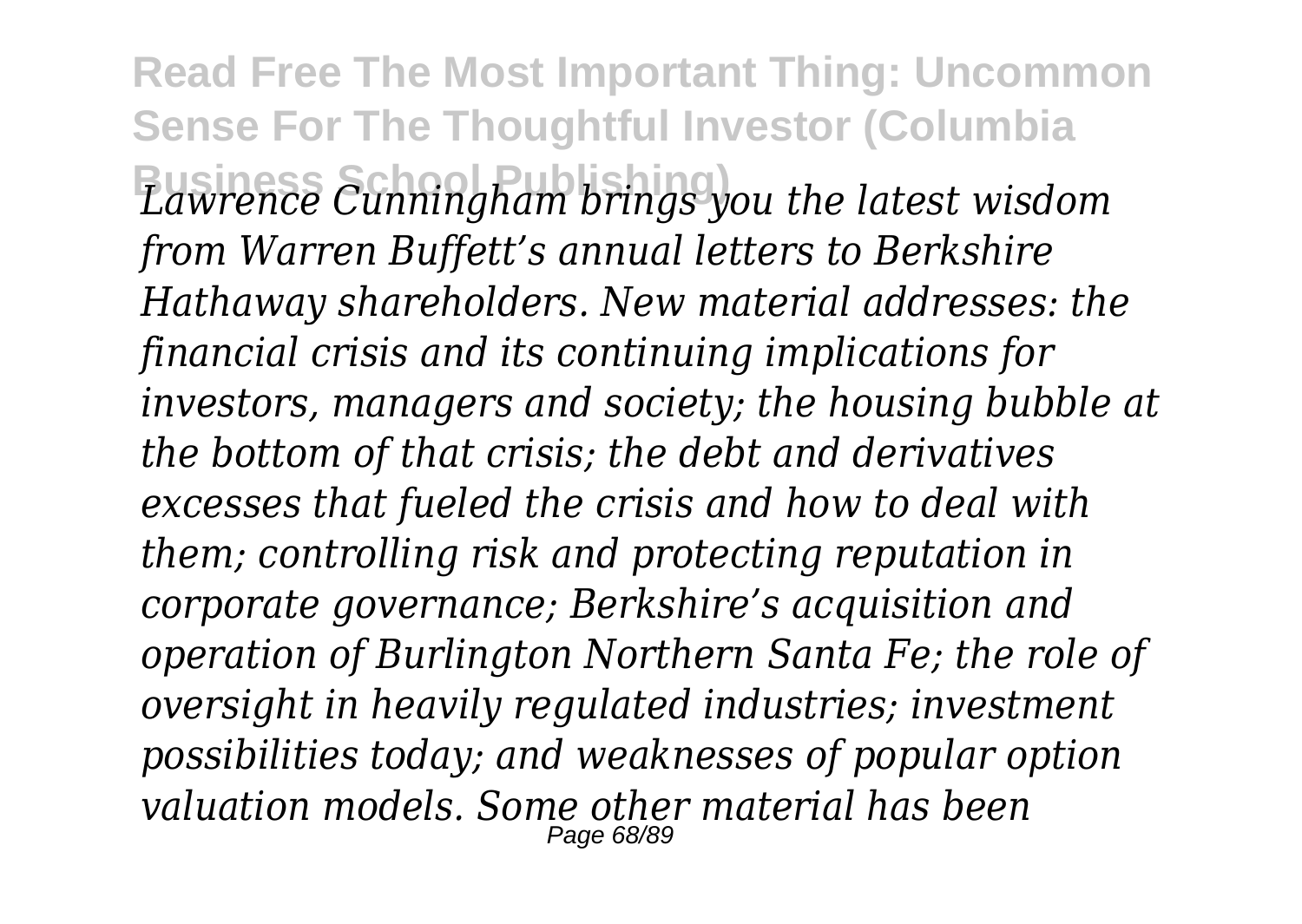**Read Free The Most Important Thing: Uncommon Sense For The Thoughtful Investor (Columbia Business School Publishing)** *rearranged to deepen the themes and lessons that the collection has always produced: Buffett's "ownerrelated business principles" are in the prologue as a separate subject and valuation and accounting topics are spread over four instead of two sections and reordered to sharpen their payoff. Media coverage is available at the following links: Interviews/Podcasts: Motley Fool, click here. Money, Riches and Wealth, click here. Manual of Ideas, click here. Corporate Counsel, click here. Reviews: William J. Taylor, ABA Banking Journal, click here. Bob Morris, Blogging on Business, click here. Pamela Holmes, Saturday Evening Post, click here. Kevin M. LaCroix, D&O* Page 69/89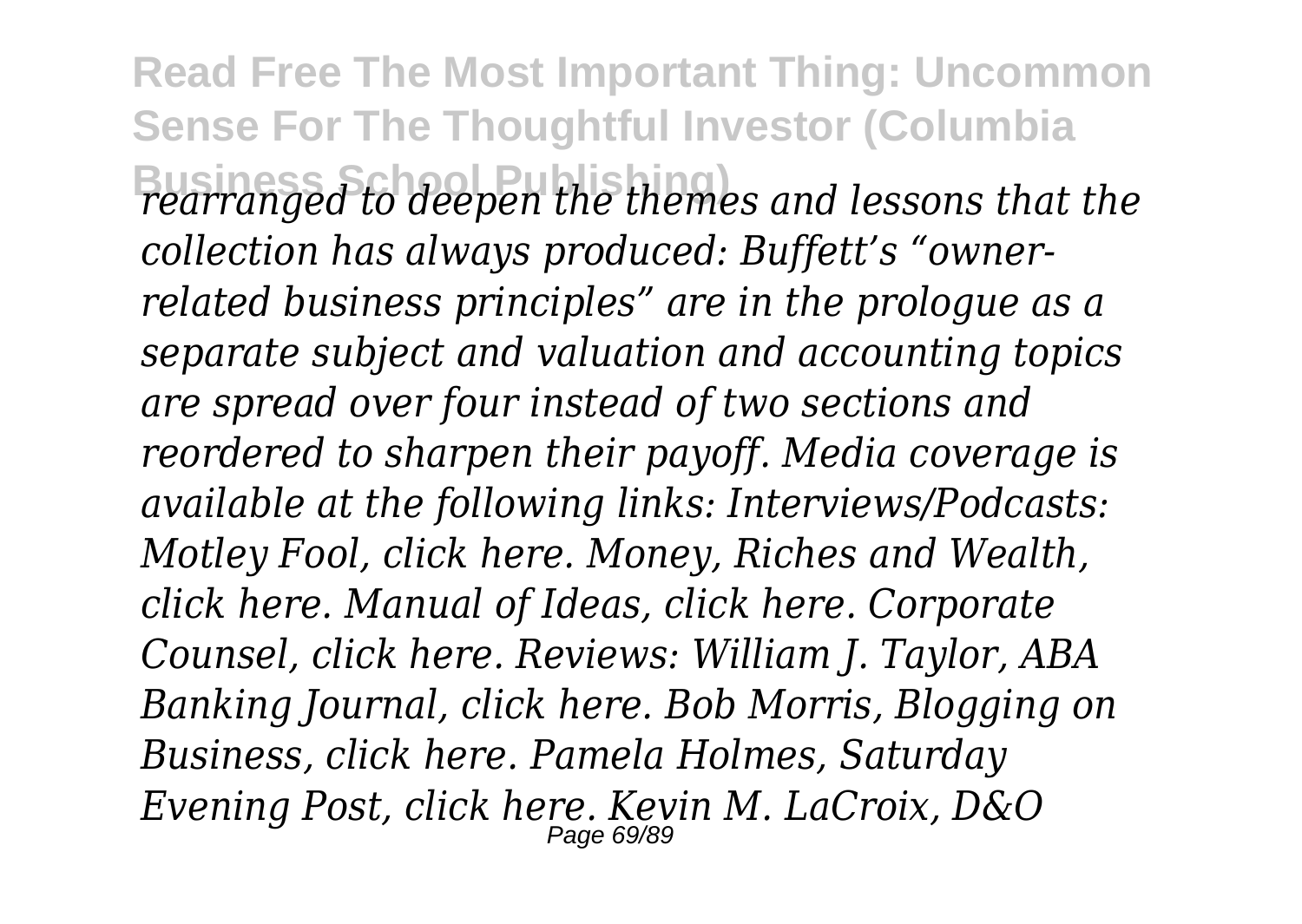**Read Free The Most Important Thing: Uncommon Sense For The Thoughtful Investor (Columbia Business School Publishing)** *Diary, click here. Blog Posts: On Finance issues (Columbia University), click here. On Berkshire post-Buffett (Manual of Ideas), click here. On Publishing the book (Value Walk), click here. On Governance issues (Harvard University blog), click here. Featured Stories/Recommended Reading: Motley Fool, click here. Stock Market Blog, click here. Motley Fool Interviews with LAC at Berkshire's 2013 Annual Meeting Berkshire Businesses: Vastly Different, Same DNA, click here. Is Berkshire's Fat Wallet an Enemy to Its Success?, click here. Post-Buffett Berkshire: Same Question, Same Answer, click here. How a Disciplined Value Approach Works Across the Decades, click here.* Page 70/89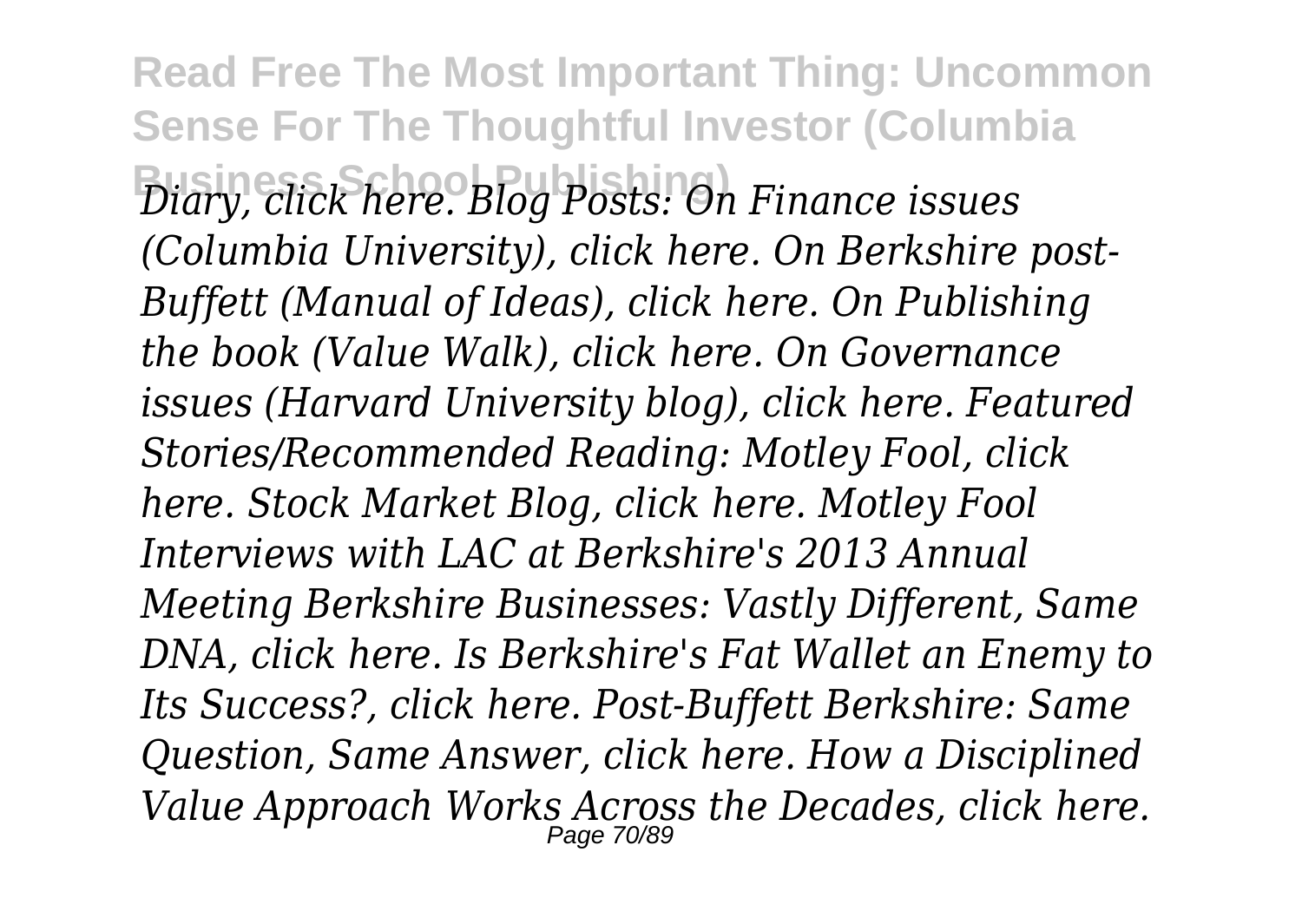**Read Free The Most Important Thing: Uncommon Sense For The Thoughtful Investor (Columbia Business School Publishing)** *Through the Years: Constant Themes in Buffett's Letters, click here. Buffett's Single Greatest Accomplishment, click here. Where Buffett Is Finding Moats These Days, click here. How Buffett Has Changed Through the Years, click here. Speculating on Buffett's Next Acquisition, click here. Buffett Says "Chief Risk Officers" Are a Terrible Mistake, click here. Berkshire Without Buffett, click here. From esteemed teacher Adyashanti, a collection of writings on the search for the ultimate reality beneath the narrative of our lives "Our inner lives are every bit as astonishing, baffling, and mysterious as the infinite vastness of the cosmos." —Adyashanti We all define* Page 71/89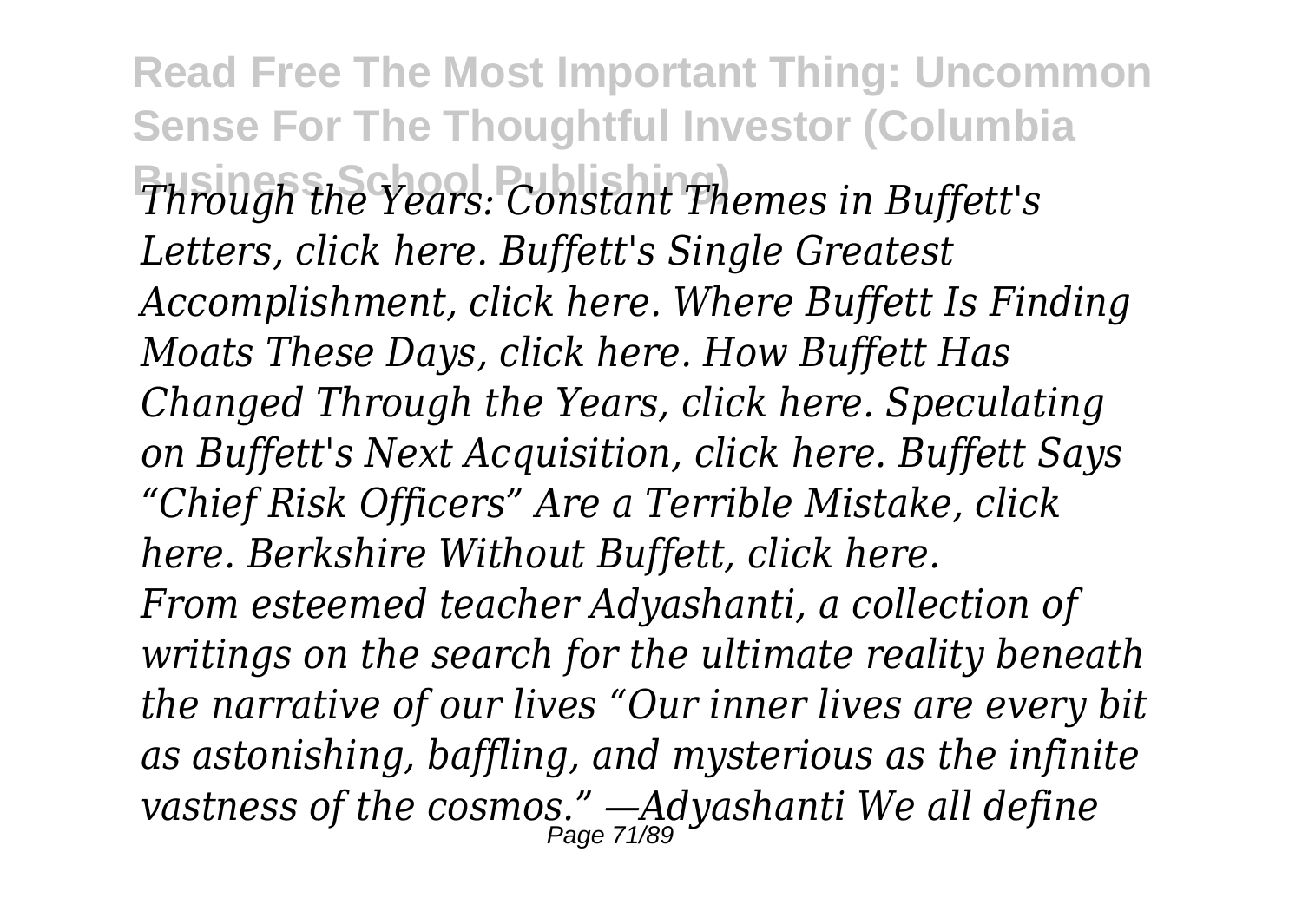**Read Free The Most Important Thing: Uncommon Sense For The Thoughtful Investor (Columbia Business School Publishing)** *our lives through the lens of stories. Whether we see ourselves as heroes or victims, good people or bad, everyone lives according to interwoven strands of narrative. "And yet," teaches Adyashanti, "the truth is bigger than any concept or story." Drawn from intimate, deep-dive talks, The Most Important Thing presents writings devoted to the search for the ultimate reality of a self that exists beyond the bounds of storytelling. Here you will find vivid anecdotes and teaching stories that illuminate the felt experience of Adyashanti's teachings—those moments of grace in which every stone, tree, ray of light, and fraught silence reveal that none of us is alone and no one is* Page 72/89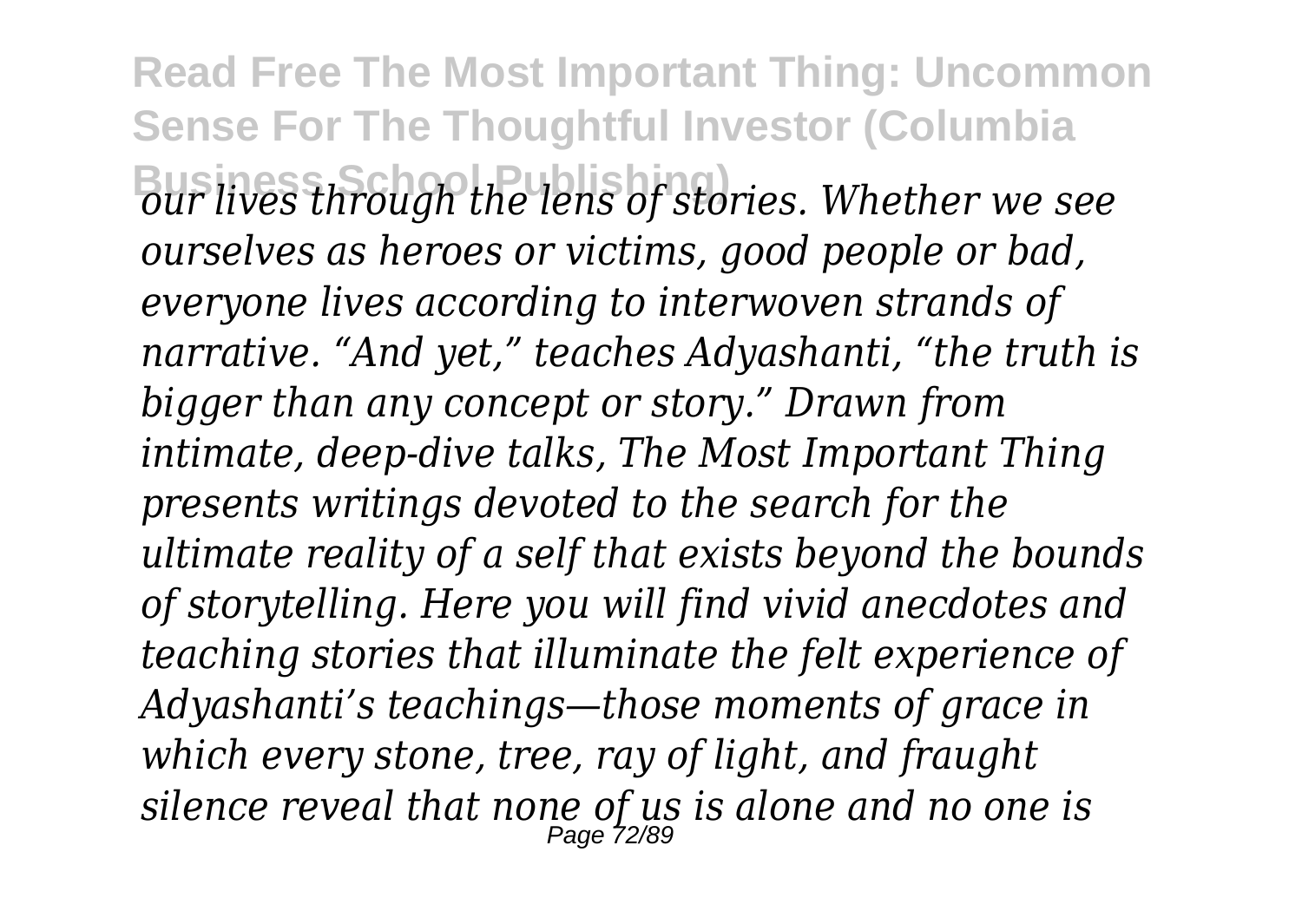**Read Free The Most Important Thing: Uncommon Sense For The Thoughtful Investor (Columbia Business School Publishing)** *ever truly isolated from the whole of existence. These selections consider: Exploration of the true meaning of birth, life, and death Why grace can arrive both through struggle and as an unexpected gift Meditation as the art of "listening with one's entire being" Why a good question can be far more powerful than a concrete answer How the things you choose to serve shape your life Discovering the wisdom found in surprise, sadness, and uncertainty Embodying your innate and inextricable connection with the total environment The nature of ego and the ways it manifests The moments of grace upon which all great religions pivot What is the story of your life? Is it* Page 73/89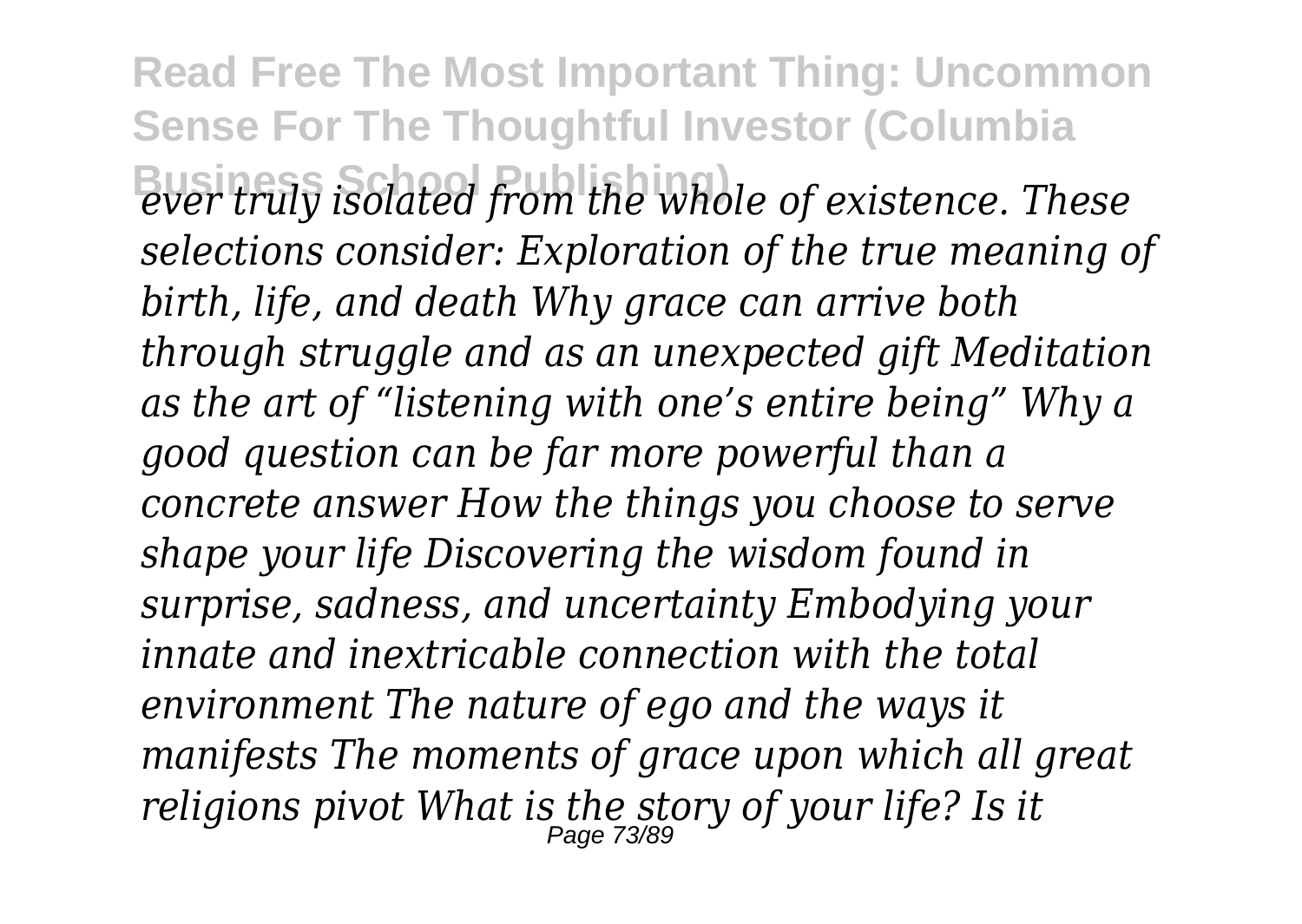**Read Free The Most Important Thing: Uncommon Sense For The Thoughtful Investor (Columbia Business School Publishing)** *happy or adventurous? Sad or lonely? In The Most Important Thing, Adyashanti shows you how to look past your personal narratives, delve inward, and connect with the truths that fundamentally animate all of us.*

*"Peter Cochrane is one of our most far-sighted visionaries, and brings brilliant clarity and focus to our understanding of ourselves and our technologies, and of how profoundly each is transforming the other." -Douglas Adams, Author, The Hitch Hiker's Guide to the Galaxy In Uncommon Sense, Peter Cochrane's follow up to the radical 108 Tips for Time Traveller, Peter explains how very simple analysis allows the* Page 74/89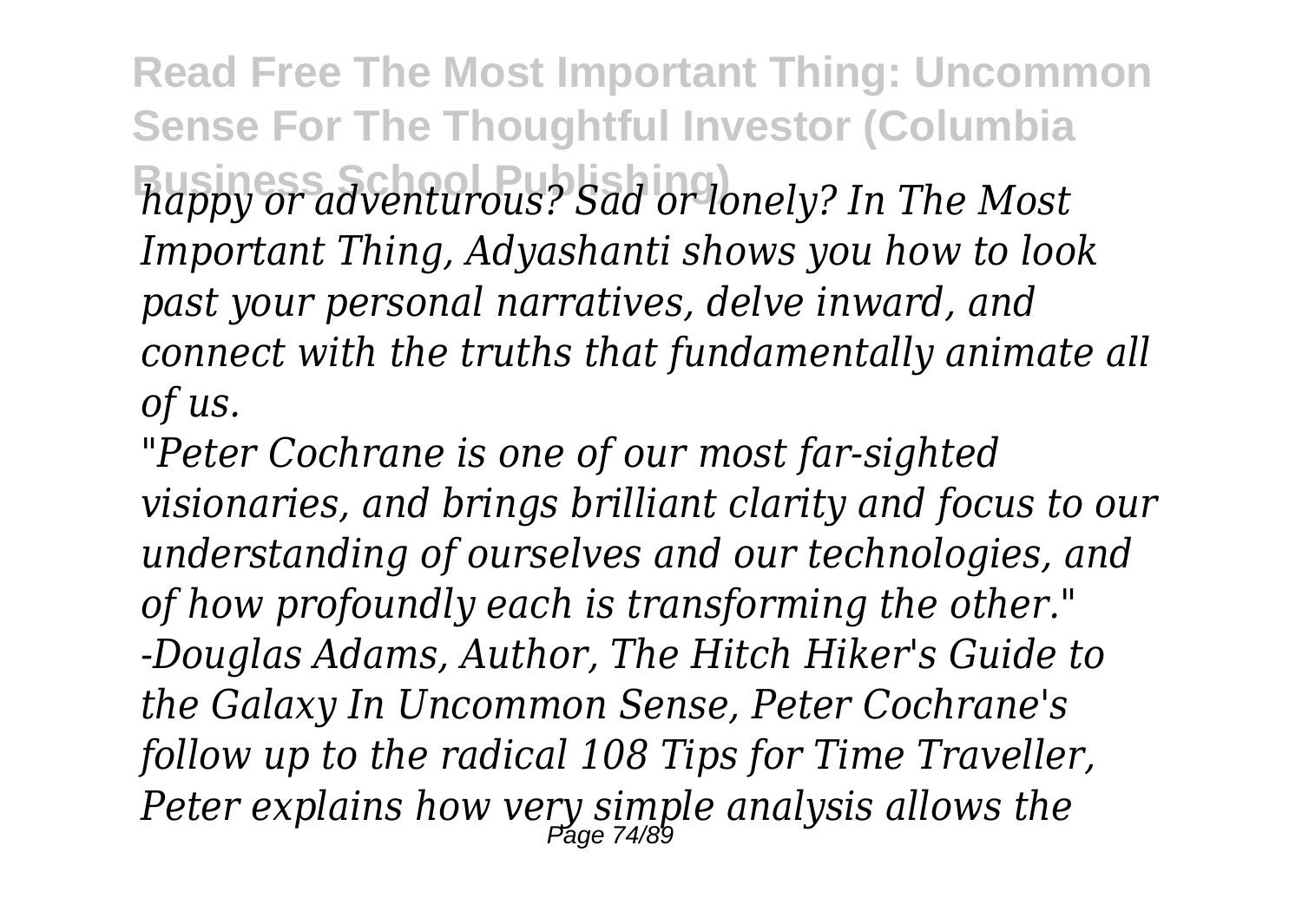**Read Free The Most Important Thing: Uncommon Sense For The Thoughtful Investor (Columbia Business School Publishing)** *prediction of such debacles as the 3G auction and the subsequent collapse of an industry, whilst simpleminded thinking is dangerous in the context of a world that is predominantly chaotic and out of control. People balked when Peter suggested a wholesale move to eWorking, the rise of email and text messaging, and the dotcom regime mirroring the boom and bust cycle of the industrial revolution. His predictions of the use and growth of mobile devices and communication, or use of chip implants for humans to replace ID cards, passports, and medical records, or iris scanners and fingerprint readers - were all seen as unlikely. Today they are a reality. How then will the world react to his* Page 75/89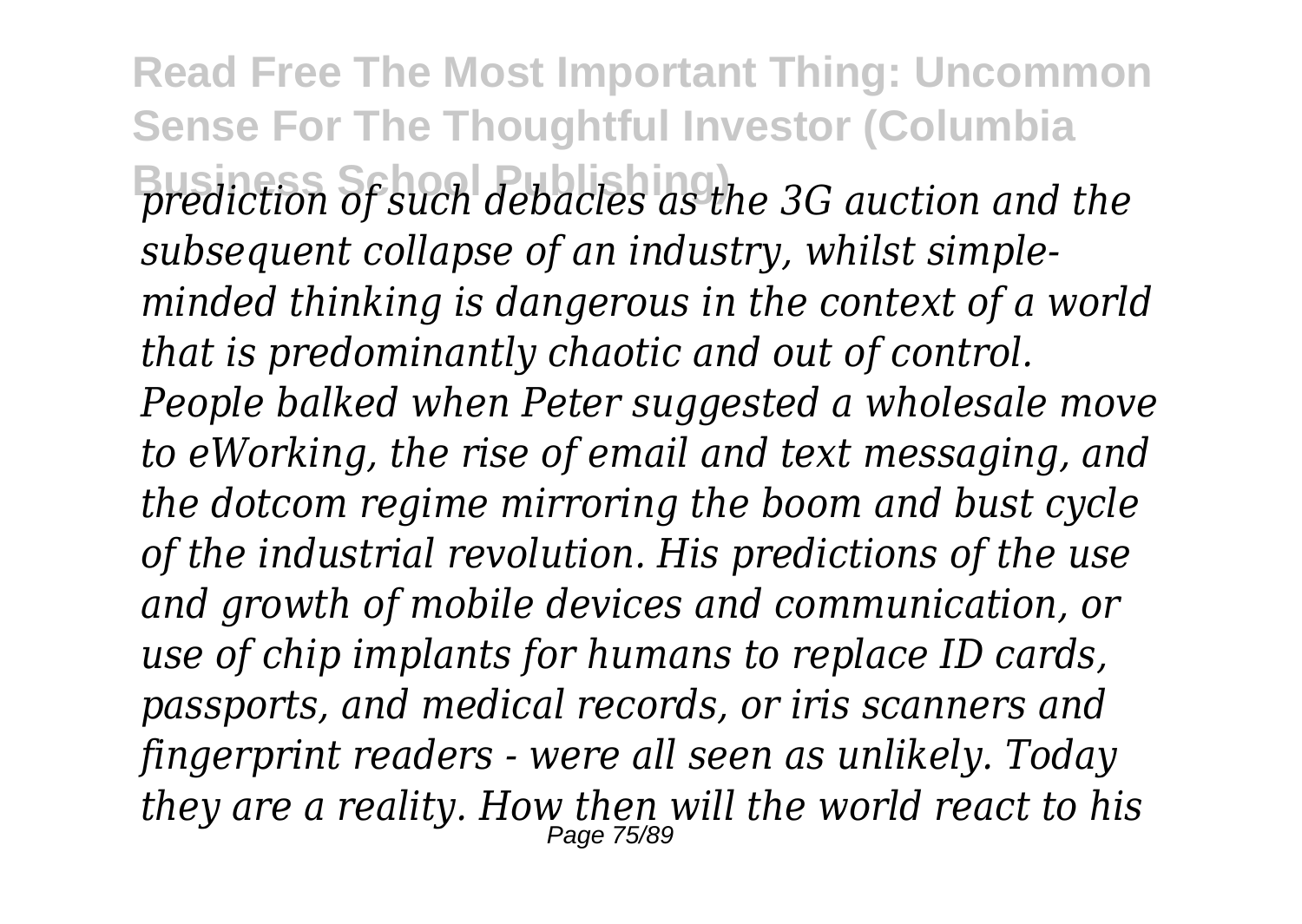**Read Free The Most Important Thing: Uncommon Sense For The Thoughtful Investor (Columbia Business School Publishing)** *predictions as set out in Uncommon Sense of a networked world of distributed ignorance and sharing overcoming an old world of concentrated skill and control? To everything becoming 'Napsterised' in every dimension, where storage and processing power cost nothing, and become connected without the help of the old network companies? A world where individuals create their own networks, where laws of copyright and resale, and old business models have to be changed as giant industries are dragged kicking and screaming out of the 19th Century and into the 21st? Peter Cochrane poses and answers questions, suggests solutions, and raises red flags on issues that* Page 76/89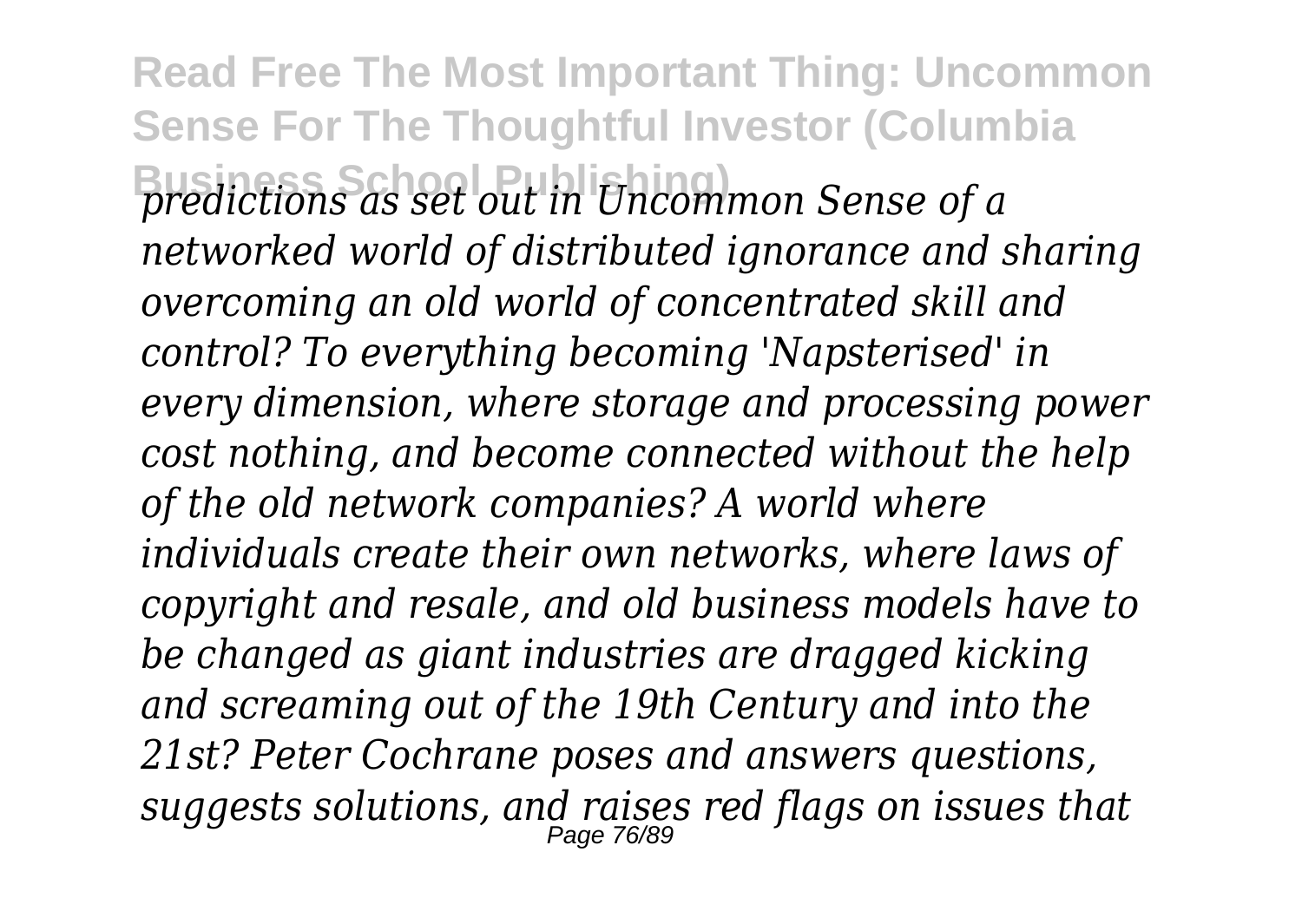**Read Free The Most Important Thing: Uncommon Sense For The Thoughtful Investor (Columbia Business School Publishing)** *need to be addressed. Tables, diagrams, pictures and illustrations generously support all of the text, with the most difficult aspects illustrated by simulations and other material on a CD and links to a web site with an ongoing expansion of the themes addressed. More than one million copies have been sold of this seminal book on investing in which legendary mutualfund manager Peter Lynch explains the advantages that average investors have over professionals and how they can use these advantages to achieve financial success. America's most successful money manager tells how average investors can beat the pros by using what they know. According to Lynch,* Page 77/89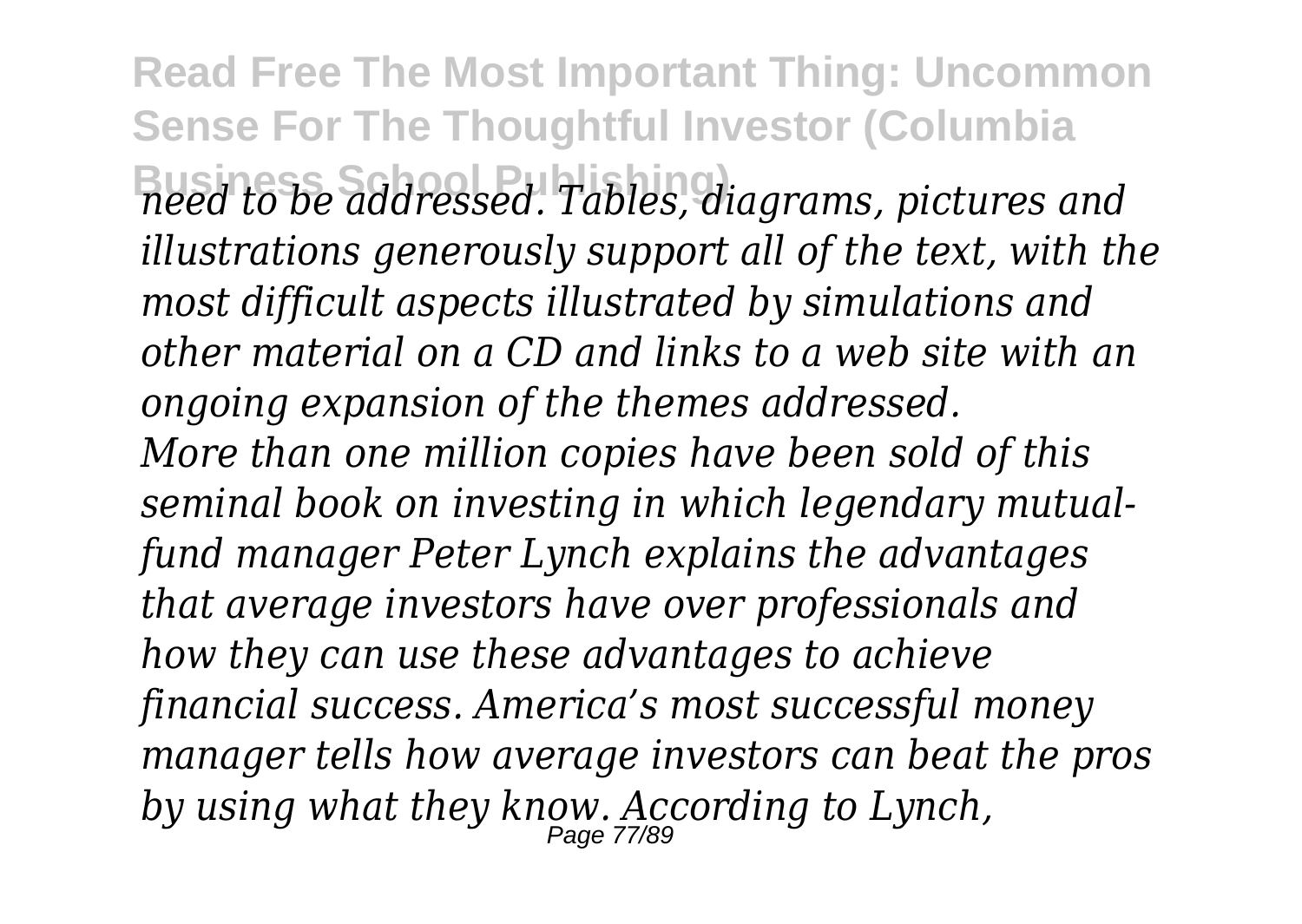**Read Free The Most Important Thing: Uncommon Sense For The Thoughtful Investor (Columbia Business School Publishing)** *investment opportunities are everywhere. From the supermarket to the workplace, we encounter products and services all day long. By paying attention to the best ones, we can find companies in which to invest before the professional analysts discover them. When investors get in early, they can find the "tenbaggers," the stocks that appreciate tenfold from the initial investment. A few tenbaggers will turn an average stock portfolio into a star performer. Lynch offers easyto-follow advice for sorting out the long shots from the no-shots by reviewing a company's financial statements and knowing which numbers really count. He offers guidelines for investing in cyclical,* Page 78/89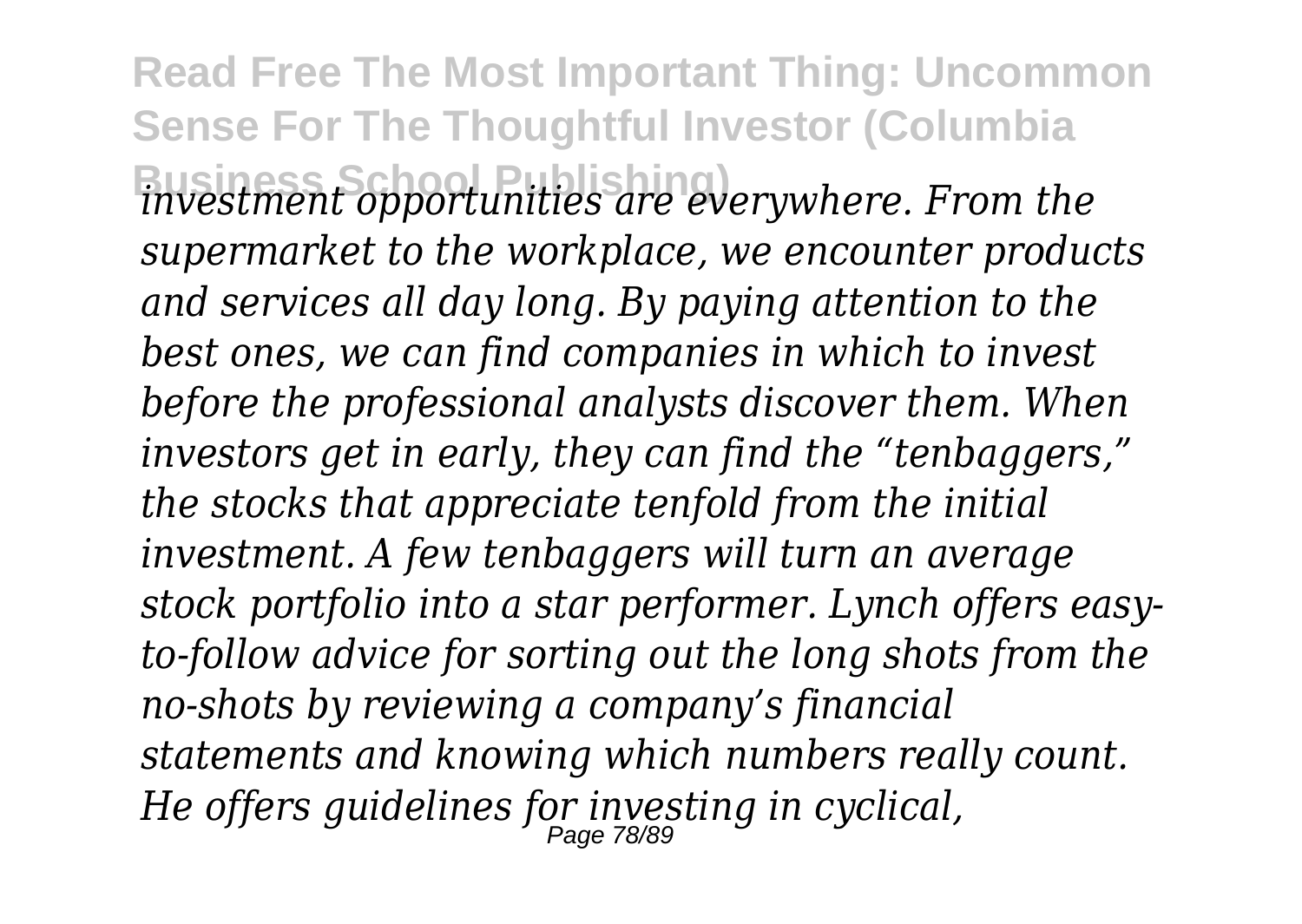**Read Free The Most Important Thing: Uncommon Sense For The Thoughtful Investor (Columbia Business School Publishing)** *turnaround, and fast-growing companies. As long as you invest for the long term, Lynch says, your portfolio can reward you. This timeless advice has made One Up on Wall Street a #1 bestseller and a classic book of investment know-how. The Curse of the Mogul The ONE Thing Common Stocks and Uncommon Profits Out of the Box Thinking for An In the Box World The popular misconceptions of business, investing and finance and how to profit by going against the tide Richer, Wiser, Happier Five Steps for Picking Stocks* Page 79/89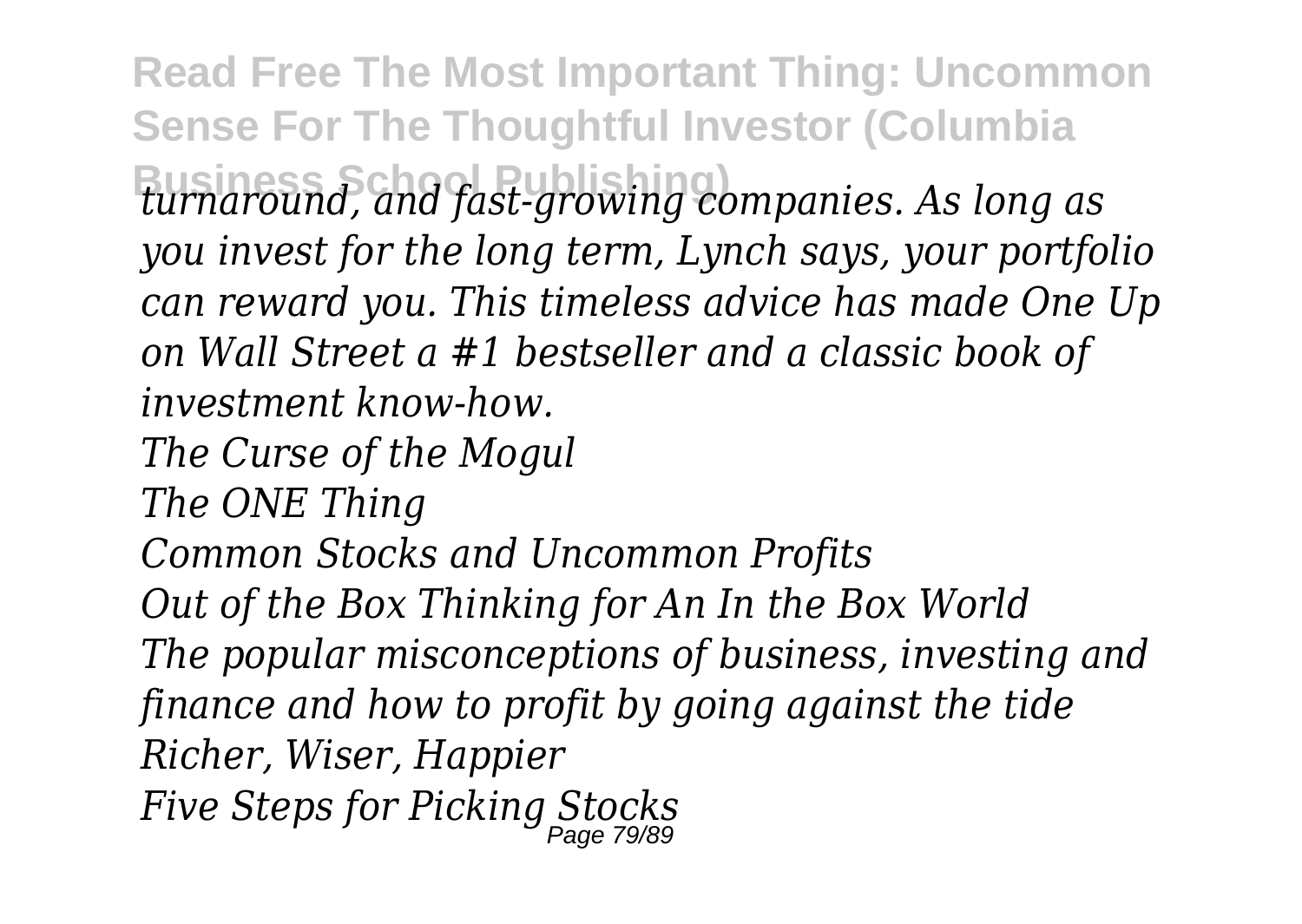**Read Free The Most Important Thing: Uncommon Sense For The Thoughtful Investor (Columbia Business School Publishing)** *Legendary investor Howard Marks is chairman and co-founder of Oaktree Capital Management, which has \$100 billion under management. He is sought out by the world's leading value investors, and his client memos brim with insightful commentary and a timetested, fundamental philosophy. Now for the first time, readers can benefit from Marks's wisdom, concentrated into a single volume that speaks to both the amateur and seasoned investor. Informed by a lifetime of experience and study, The Most Important Thing explains the keys to successful investment and the pitfalls that can destroy capital or ruin a career.* Page 80/89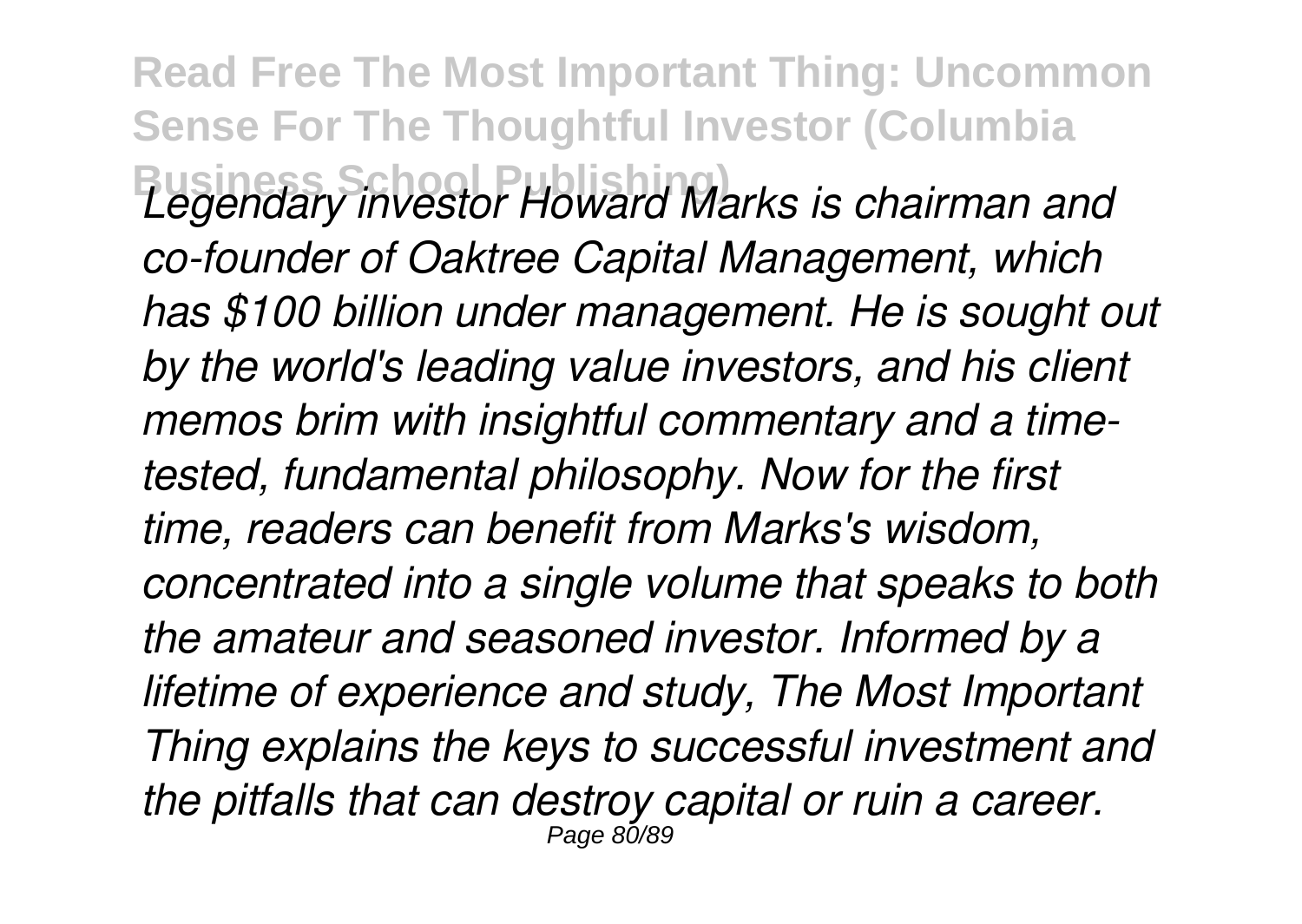**Read Free The Most Important Thing: Uncommon Sense For The Thoughtful Investor (Columbia Business School Publishing)** *Utilizing passages from his memos to illustrate his ideas, Marks teaches by example, detailing the development of an investment philosophy that fully acknowledges the complexities of investing and the perils of the financial world. Brilliantly applying insight to today's volatile markets, Marks offers a volume that is part memoir, part creed, with a number of broad takeaways.*

*Distilling the wisdom of Marks' celebrated client memos into a single volume and, for the first time, making his time-tested investing philosophy available to general readers, this book has been widely* Page 81/89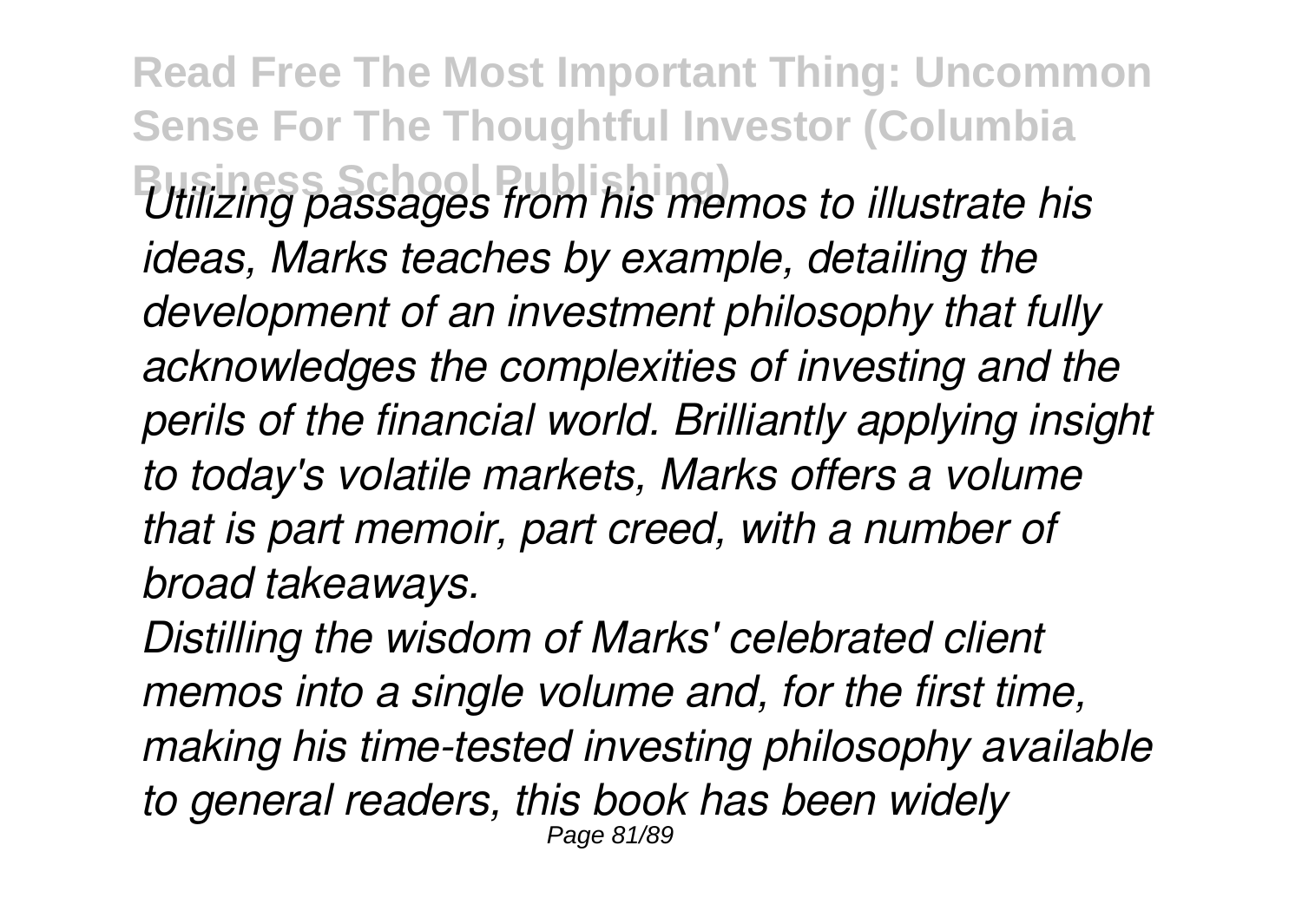**Read Free The Most Important Thing: Uncommon Sense For The Thoughtful Investor (Columbia Business School Publishing)** *acclaimed by professional, casual, aspiring, and armchair investors.*

*"An outstanding book about CEOs who excelled at capital allocation." — Warren Buffett #1 on Warren Buffett's Recommended Reading List, Berkshire Hathaway Annual Shareholder Letter, 2012 Named one of "19 Books Billionaire Charlie Munger Thinks You Should Read" in Business Insider. "A book that details the extraordinary success of CEOs who took a radically different approach to corporate management." — Charlie Munger, Vice-Chairman of Berkshire Hathaway Corporation "Thorndike explores* Page 82/89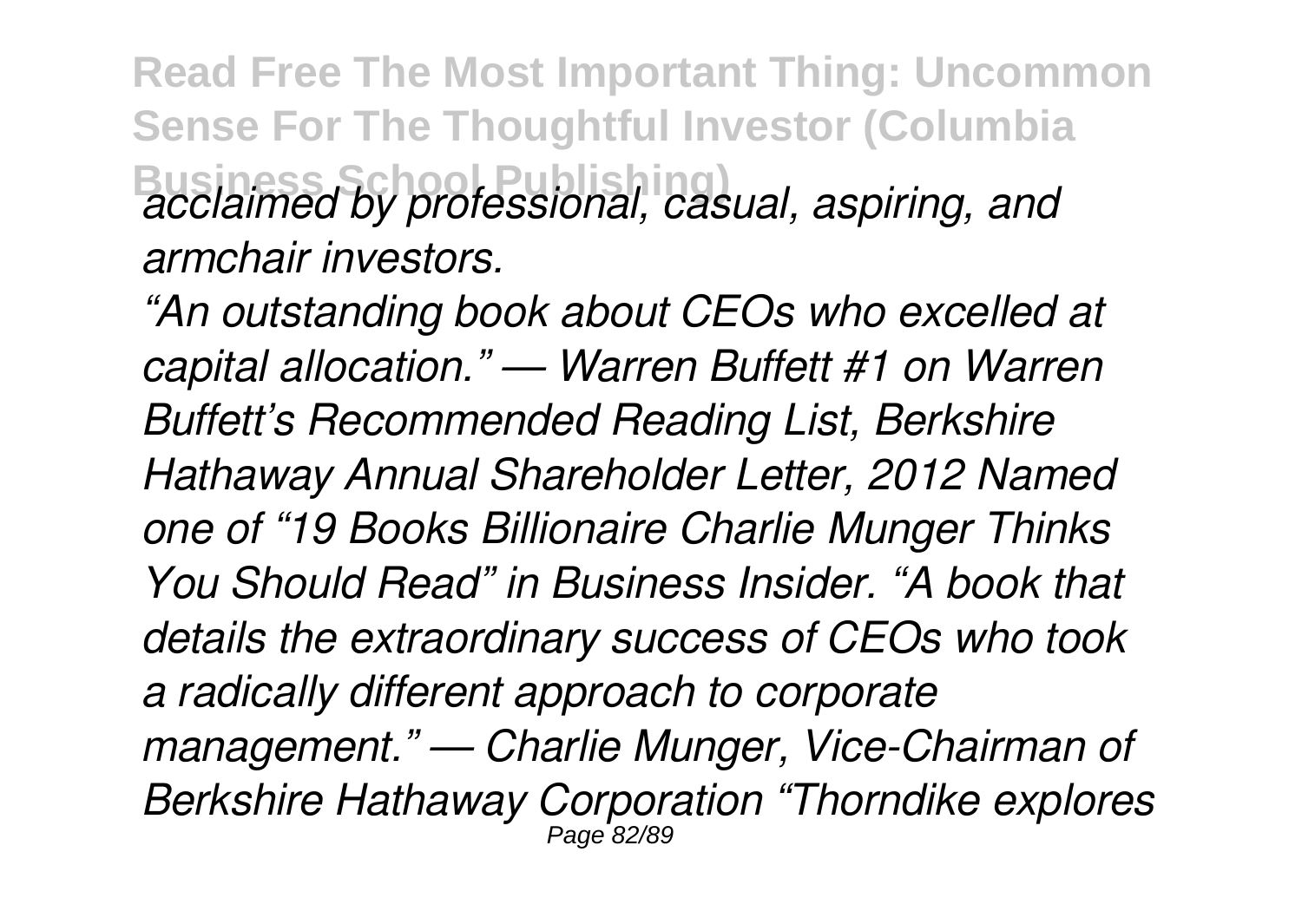**Read Free The Most Important Thing: Uncommon Sense For The Thoughtful Investor (Columbia Business School Publishing)** *the importance of thoughtful capital allocation through the stories of eight successful CEOs. A good read for any business leader but especially those willing to chart their own course." — Michael Dell, chairman of the board of directors and chief executive officer of Dell What makes a successful CEO? Most people call to mind a familiar definition: "a seasoned manager with deep industry expertise." Others might point to the qualities of today's so-called celebrity CEOs—charisma, virtuoso communication skills, and a confident management style. But what really matters when you run an organization? What is the* Page 83/89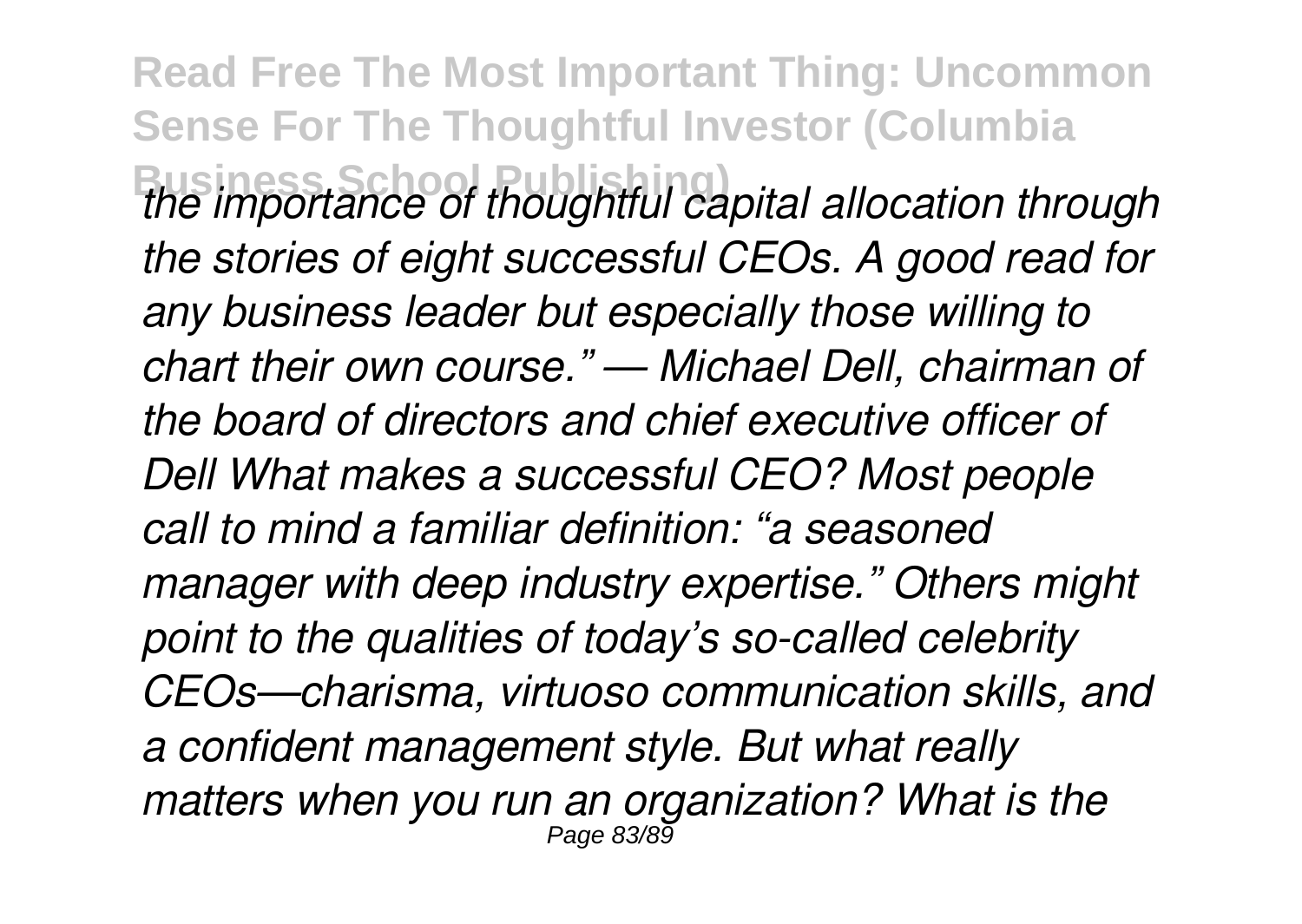**Read Free The Most Important Thing: Uncommon Sense For The Thoughtful Investor (Columbia Business School Publishing)** *hallmark of exceptional CEO performance? Quite simply, it is the returns for the shareholders of that company over the long term. In this refreshing, counterintuitive book, author Will Thorndike brings to bear the analytical wisdom of a successful career in investing, closely evaluating the performance of companies and their leaders. You will meet eight individualistic CEOs whose firms' average returns outperformed the S&P 500 by a factor of twenty—in other words, an investment of \$10,000 with each of these CEOs, on average, would have been worth over \$1.5 million twenty-five years later. You may not* Page 84/89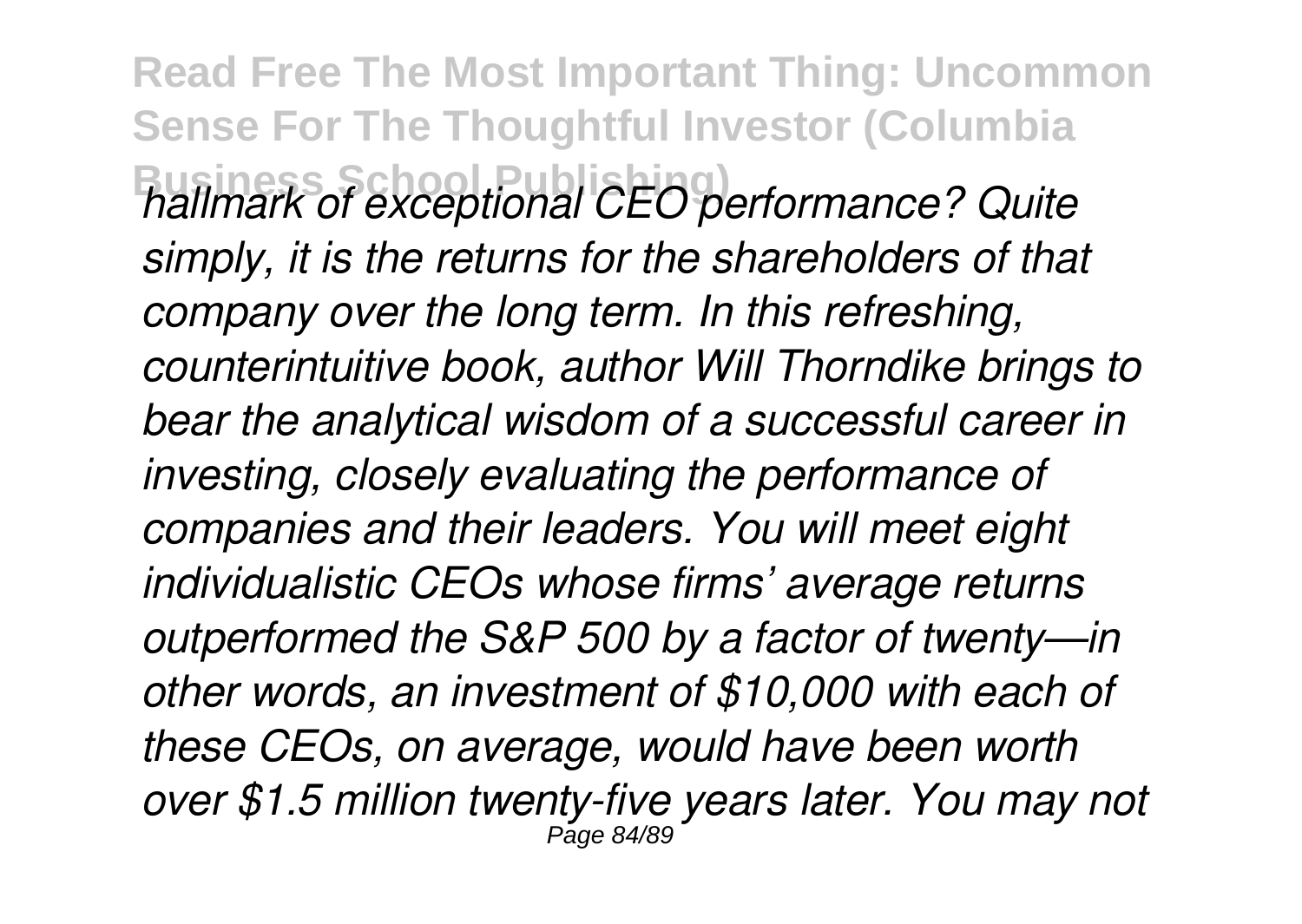**Read Free The Most Important Thing: Uncommon Sense For The Thoughtful Investor (Columbia Business School Publishing)** *know all their names, but you will recognize their companies: General Cinema, Ralston Purina, The Washington Post Company, Berkshire Hathaway, General Dynamics, Capital Cities Broadcasting, TCI, and Teledyne. In The Outsiders, you'll learn the traits and methods—striking for their consistency and relentless rationality—that helped these unique leaders achieve such exceptional performance. Humble, unassuming, and often frugal, these "outsiders" shunned Wall Street and the press, and shied away from the hottest new management trends. Instead, they shared specific traits that put them and* Page 85/89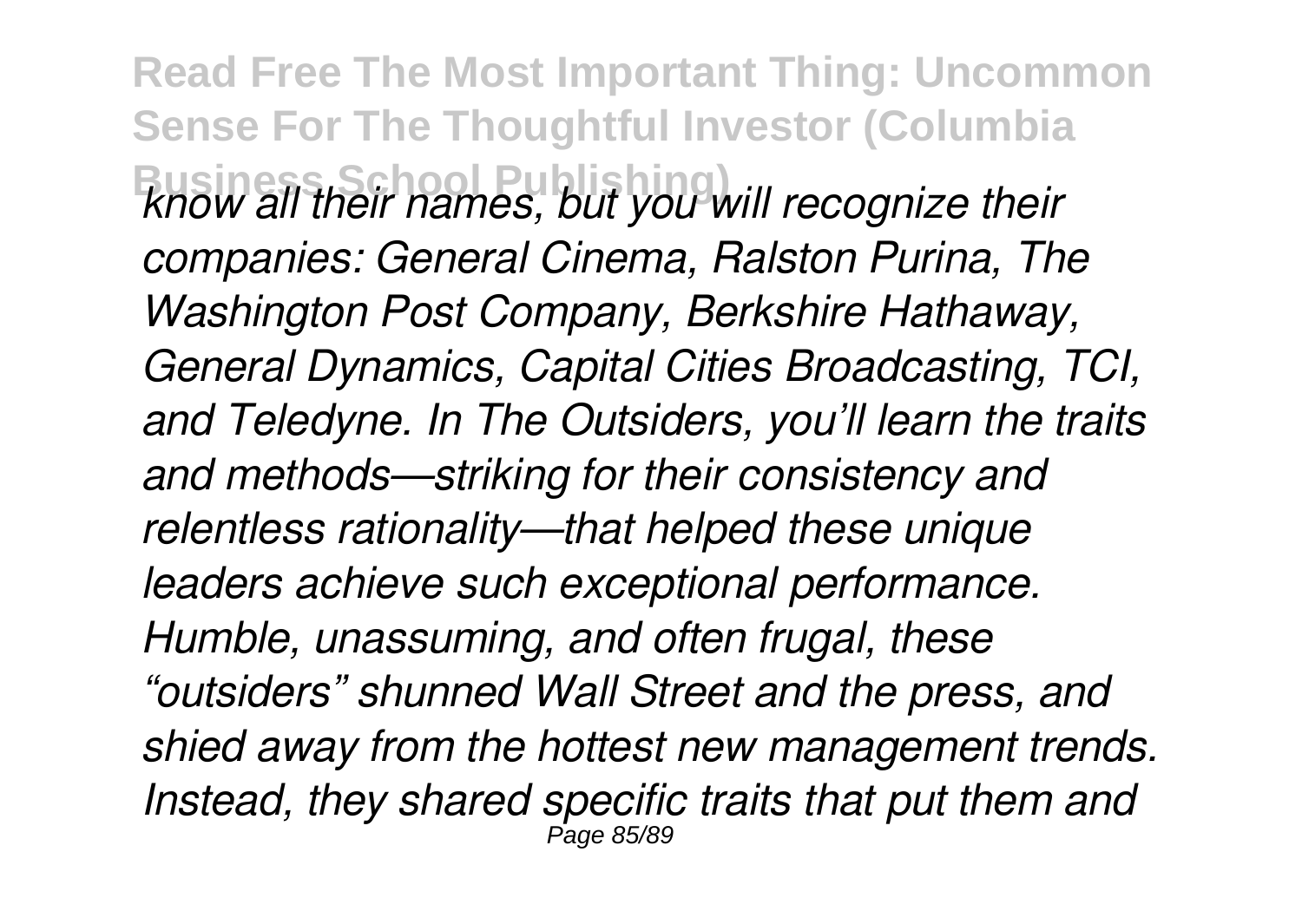**Read Free The Most Important Thing: Uncommon Sense For The Thoughtful Investor (Columbia Business School Publishing)** *the companies they led on winning trajectories: a laser-sharp focus on per share value as opposed to earnings or sales growth; an exceptional talent for allocating capital and human resources; and the belief that cash flow, not reported earnings, determines a company's long-term value. Drawing on years of research and experience, Thorndike tells eye-opening stories, extracting lessons and revealing a compelling alternative model for anyone interested in leading a company or investing in one—and reaping extraordinary returns. WHAT VALUABLE COMPANY IS NOBODY* Page 86/89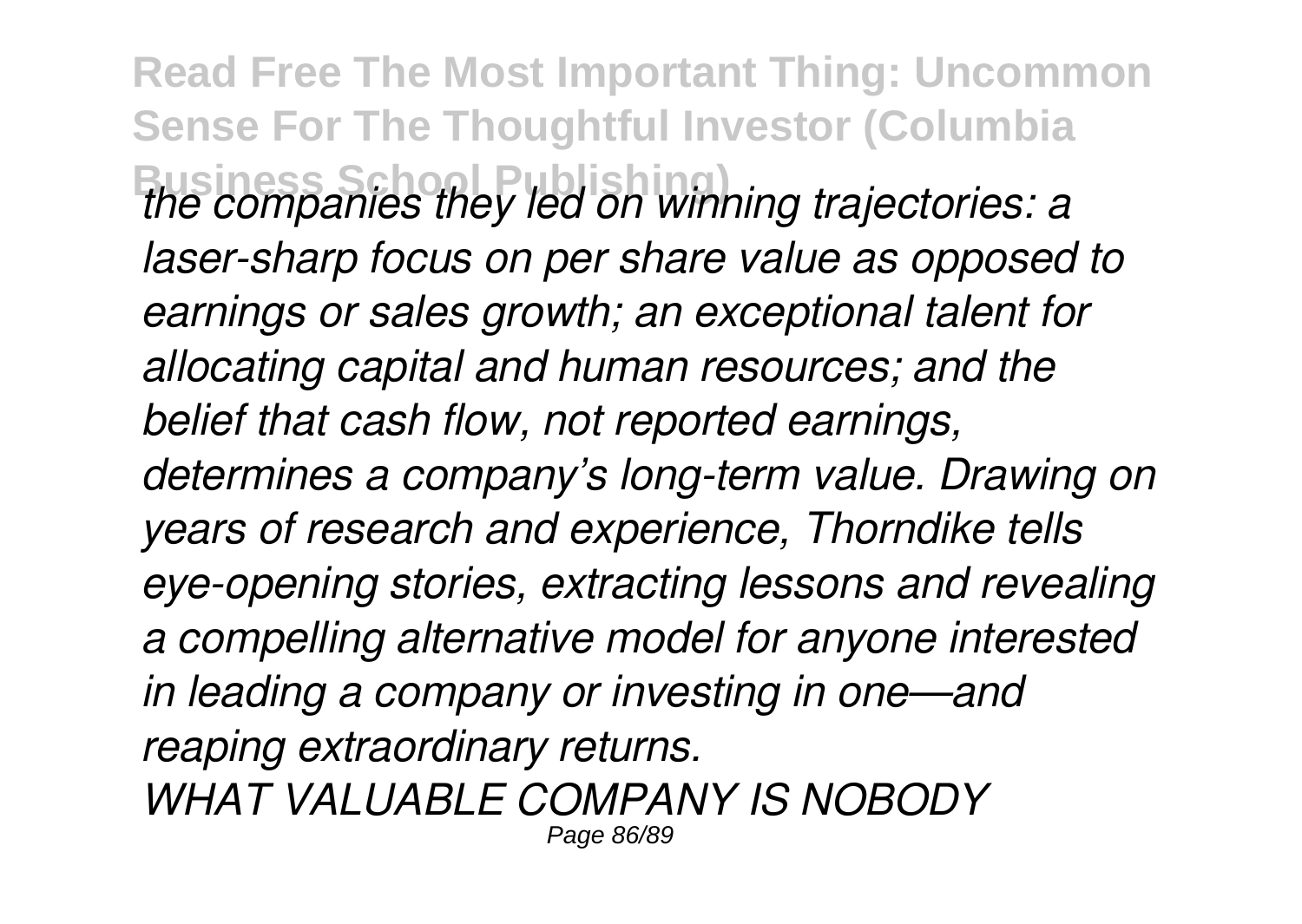**Read Free The Most Important Thing: Uncommon Sense For The Thoughtful Investor (Columbia Business School Publishing)** *BUILDING? The next Bill Gates will not build an operating system. The next Larry Page or Sergey Brin won't make a search engine. If you are copying these guys, you aren't learning from them. It's easier to copy a model than to make something new: doing what we already know how to do takes the world from 1 to n, adding more of something familiar. Every new creation goes from 0 to 1. This book is about how to get there. 'Peter Thiel has built multiple breakthrough companies, and Zero to One shows how.' ELON MUSK, CEO of SpaceX and Tesla 'This book delivers completely new and refreshing ideas* Page 87/89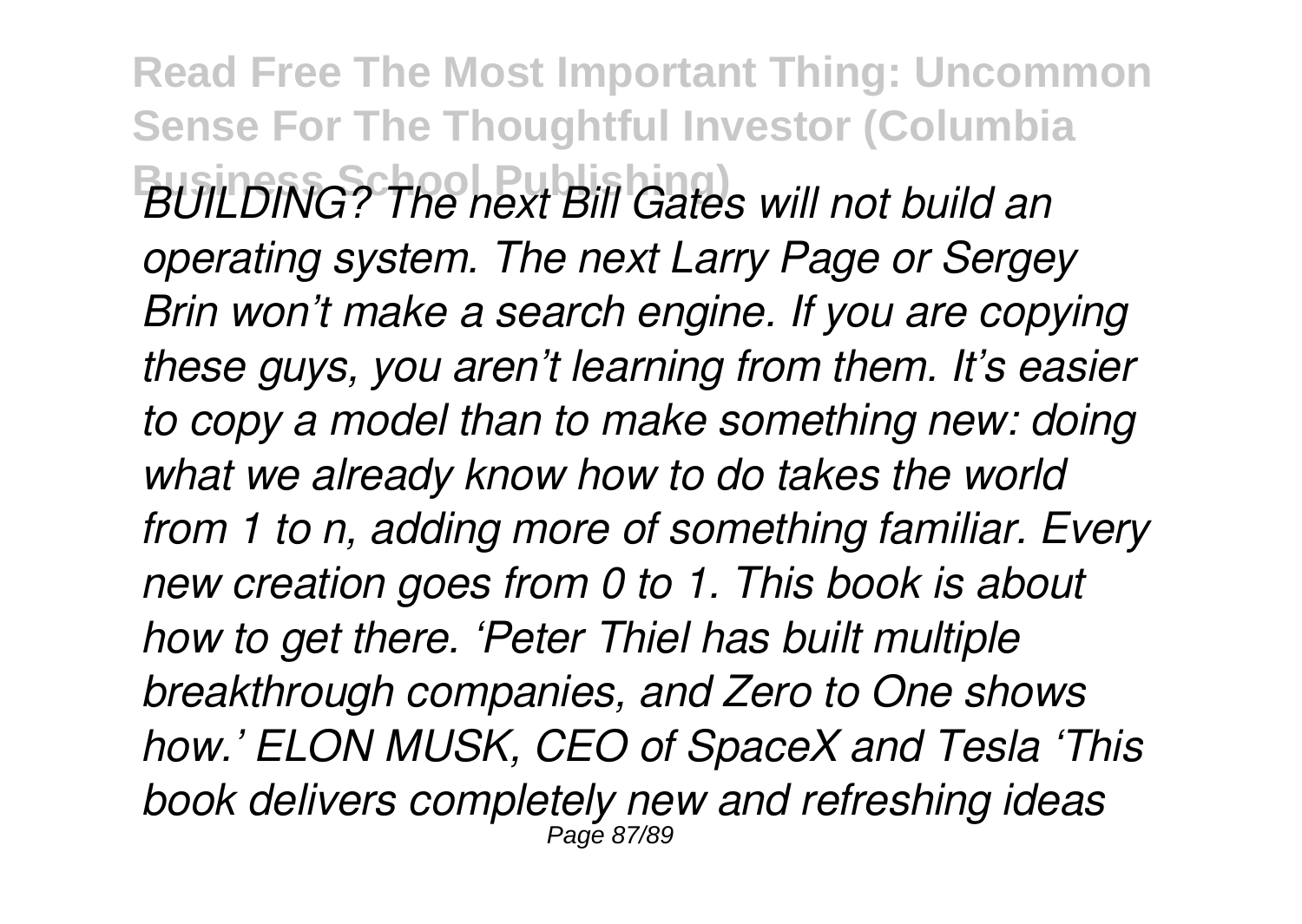**Read Free The Most Important Thing: Uncommon Sense For The Thoughtful Investor (Columbia Business School Publishing)** *on how to create value in the world.' MARK ZUCKERBERG, CEO of Facebook 'When a risk taker writes a book, read it. In the case of Peter Thiel, read it twice. Or, to be safe, three times. This is a classic.' NASSIM NICHOLAS TALEB, author of The Black Swan Cracked it! How to solve big problems and sell solutions like top strategy consultants Buffett and Munger a Study in Simplicity and Uncommon, Common Sense Common Stocks and Uncommon Profits and Other* Page 88/89